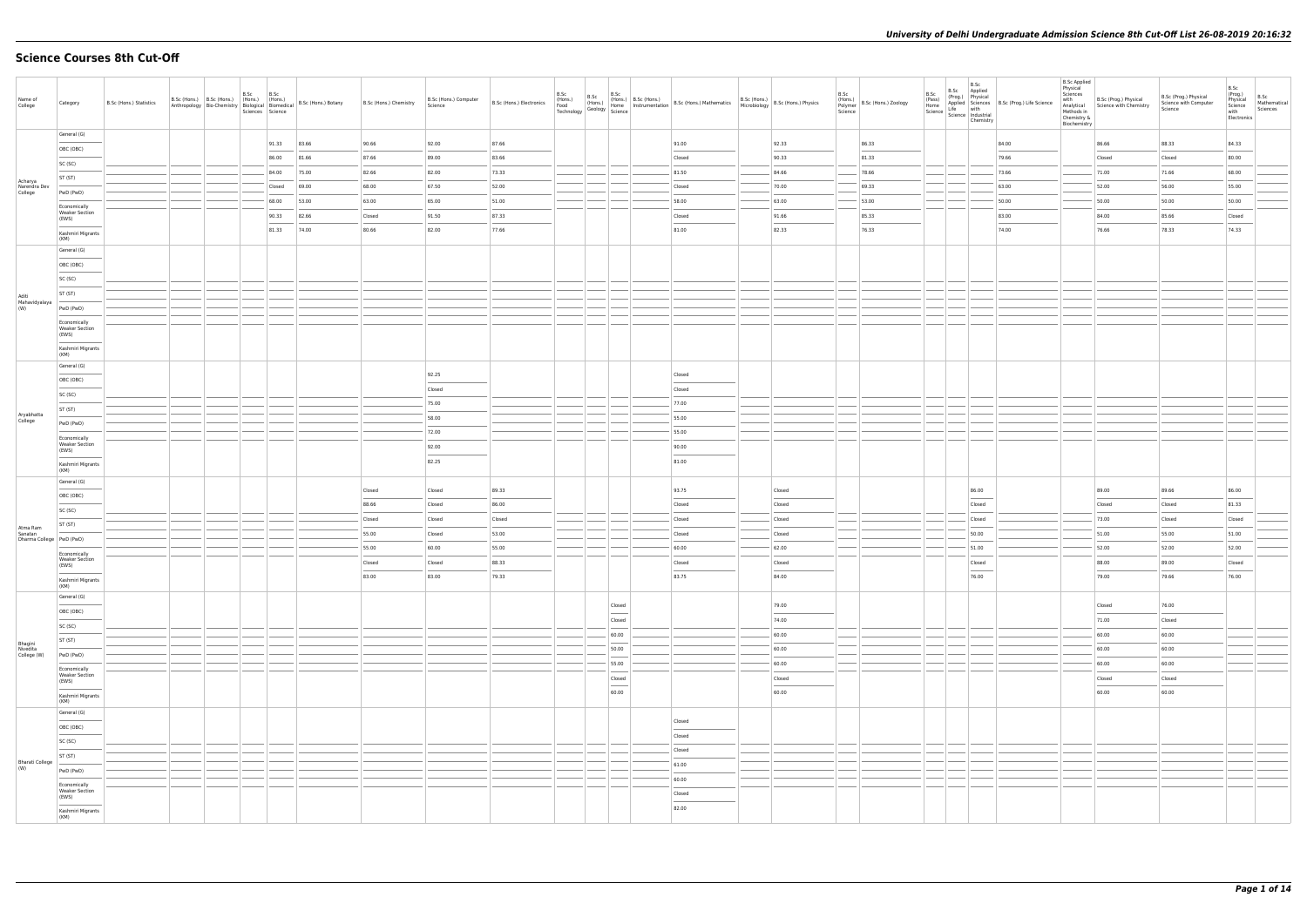| Name of<br>College                 | Category                              | B.Sc (Hons.) Statistics | B.Sc (Hons.) B.Sc (Hons.) (Hons.) (Hons.)<br>Anthropology Bio-Chemistry Biological Biomedical | B.Sc | B.Sc<br>Sciences Science | B.Sc (Hons.) Botany | B.Sc (Hons.) Chemistry | B.Sc (Hons.) Computer<br>Science | B.Sc (Hons.) Electronics |                |  |                | B.Sc (Hons.) B.Sc (Hons.) B.Sc (Hons.) B.Sc (Hons.) (Hons.) B.Sc (Hons.) B.Sc (Hons.) Mathematics Technology Geology Science |                 | B.Sc (Hons.)<br>Microbiology B.Sc (Hons.) Physics | B.Sc<br>Science | (Hons.)<br>Polymer B.Sc (Hons.) Zoology | B.Sc | B.Sc<br>B.Sc Applied<br>(Prog.) Physical<br>Chemistry | (Pass)<br>Home Applied Sciences B.Sc (Prog.) Life Science<br>Science Life Industrial<br>Science Industrial | B.Sc Applied<br>Physical<br>Sciences<br>with<br>Analytical<br>Methods in<br>Chemistry &<br>Biochemistry | B.Sc (Prog.) Physical<br>Science with Chemistry | B.Sc (Prog.) Physical<br>Science with Computer<br>Science | B.Sc<br>(Prog.)<br>Physical<br>Science<br>with<br>Electronics | B.Sc<br>Mathematical<br>Sciences |
|------------------------------------|---------------------------------------|-------------------------|-----------------------------------------------------------------------------------------------|------|--------------------------|---------------------|------------------------|----------------------------------|--------------------------|----------------|--|----------------|------------------------------------------------------------------------------------------------------------------------------|-----------------|---------------------------------------------------|-----------------|-----------------------------------------|------|-------------------------------------------------------|------------------------------------------------------------------------------------------------------------|---------------------------------------------------------------------------------------------------------|-------------------------------------------------|-----------------------------------------------------------|---------------------------------------------------------------|----------------------------------|
|                                    | General (G)                           |                         |                                                                                               |      | 91.00                    | 86.00               | 88.00                  | 89.50                            | 84.33                    | 90.00          |  | 81.00          |                                                                                                                              | 89.00           | Closed                                            |                 | 82.00 87.00                             |      |                                                       |                                                                                                            |                                                                                                         |                                                 |                                                           |                                                               |                                  |
|                                    | OBC (OBC)                             |                         |                                                                                               |      | 81.00                    | 78.00               | Closed                 | Closed                           | 79.00                    | 82.00          |  | 74.00          |                                                                                                                              | 81.66           | Closed                                            |                 | 74.00 80.00                             |      |                                                       |                                                                                                            |                                                                                                         |                                                 |                                                           |                                                               |                                  |
|                                    | SC (SC)                               |                         |                                                                                               |      |                          |                     |                        |                                  |                          |                |  |                |                                                                                                                              |                 |                                                   |                 |                                         |      |                                                       |                                                                                                            |                                                                                                         |                                                 |                                                           |                                                               |                                  |
| Bhaskaracharya   ST (ST)           |                                       |                         |                                                                                               |      | 72.00                    | Closed              | 76.00                  | 76.00                            | Closed                   | 75.00          |  | Closed         |                                                                                                                              | 80.00           | 82.00                                             |                 | 60.00 Closed                            |      |                                                       |                                                                                                            |                                                                                                         |                                                 |                                                           |                                                               |                                  |
| College of<br>Applied<br>Sciences  | PwD (PwD)                             |                         |                                                                                               |      | 69.00                    | 60.00               | 58.00                  | 60.00                            | 55.00                    | 60.00          |  | 55.00          |                                                                                                                              | 68.00           | 62.00                                             |                 | 55.00 61.00                             |      |                                                       |                                                                                                            |                                                                                                         |                                                 |                                                           |                                                               |                                  |
|                                    | Economically                          |                         |                                                                                               |      | 74.00                    | 74.00               | 73.00                  | 72.00                            | 72.00                    | 75.00          |  | 65.00          |                                                                                                                              | 74.00           | 79.00                                             |                 | 70.00 73.00                             |      |                                                       |                                                                                                            |                                                                                                         |                                                 |                                                           |                                                               |                                  |
|                                    | <b>Weaker Section</b><br>(EWS)        |                         |                                                                                               |      | 86.00<br>81.00           | 81.00<br>76.00      | Closed<br>78.00        | Closed<br>79.50                  | Closed<br>75.00          | 84.00<br>80.00 |  | 79.00<br>71.00 |                                                                                                                              | Closed<br>79.00 | 91.00<br>82.00                                    |                 | Closed 83.00<br>72.00 77.00             |      |                                                       |                                                                                                            |                                                                                                         |                                                 |                                                           |                                                               |                                  |
|                                    | Kashmiri Migrants<br>(KM)             |                         |                                                                                               |      |                          |                     |                        |                                  |                          |                |  |                |                                                                                                                              |                 |                                                   |                 |                                         |      |                                                       |                                                                                                            |                                                                                                         |                                                 |                                                           |                                                               |                                  |
|                                    | General (G)                           |                         |                                                                                               |      |                          |                     |                        | Closed                           |                          |                |  |                |                                                                                                                              |                 |                                                   |                 |                                         |      |                                                       |                                                                                                            |                                                                                                         |                                                 |                                                           |                                                               |                                  |
|                                    | OBC (OBC)                             |                         |                                                                                               |      |                          |                     |                        | 84.50                            |                          |                |  |                |                                                                                                                              |                 |                                                   |                 |                                         |      |                                                       |                                                                                                            |                                                                                                         |                                                 |                                                           |                                                               |                                  |
|                                    | SC (SC)                               |                         |                                                                                               |      |                          |                     |                        |                                  |                          |                |  |                |                                                                                                                              |                 |                                                   |                 |                                         |      |                                                       |                                                                                                            |                                                                                                         |                                                 |                                                           |                                                               |                                  |
| College of                         | ST (ST)                               |                         |                                                                                               |      |                          |                     |                        | 77.75                            |                          |                |  |                |                                                                                                                              |                 |                                                   |                 |                                         |      |                                                       |                                                                                                            |                                                                                                         |                                                 |                                                           |                                                               |                                  |
| Vocational<br>Studies              | PwD (PwD)                             |                         |                                                                                               |      |                          |                     |                        | 70.00                            |                          |                |  |                |                                                                                                                              |                 |                                                   |                 |                                         |      |                                                       |                                                                                                            |                                                                                                         |                                                 |                                                           |                                                               |                                  |
|                                    | Economically<br><b>Weaker Section</b> |                         |                                                                                               |      |                          |                     |                        | 77.00                            |                          |                |  |                |                                                                                                                              |                 |                                                   |                 |                                         |      |                                                       |                                                                                                            |                                                                                                         |                                                 |                                                           |                                                               |                                  |
|                                    | (EWS)                                 |                         |                                                                                               |      |                          |                     |                        | Closed                           |                          |                |  |                |                                                                                                                              |                 |                                                   |                 |                                         |      |                                                       |                                                                                                            |                                                                                                         |                                                 |                                                           |                                                               |                                  |
|                                    | Kashmiri Migrants<br>(KM)             |                         |                                                                                               |      |                          |                     |                        | 81.75                            |                          |                |  |                |                                                                                                                              |                 |                                                   |                 |                                         |      |                                                       |                                                                                                            |                                                                                                         |                                                 |                                                           |                                                               |                                  |
|                                    | General (G)                           |                         |                                                                                               |      |                          |                     | Closed                 |                                  |                          |                |  |                |                                                                                                                              |                 |                                                   |                 | 90.66                                   |      |                                                       | 85.66                                                                                                      |                                                                                                         |                                                 |                                                           |                                                               |                                  |
|                                    | OBC (OBC)                             |                         | Closed                                                                                        |      |                          | Closed              |                        |                                  |                          |                |  |                | Closed                                                                                                                       |                 | Closed                                            |                 |                                         |      |                                                       |                                                                                                            |                                                                                                         |                                                 |                                                           |                                                               |                                  |
|                                    | SC (SC)                               |                         | Closed                                                                                        |      |                          | Closed              | Closed                 |                                  |                          |                |  |                | 93.50                                                                                                                        |                 | Closed                                            |                 | 87.66                                   |      |                                                       | Closed                                                                                                     |                                                                                                         |                                                 |                                                           |                                                               |                                  |
| Daulat Ram                         | ST (ST)                               |                         | Closed                                                                                        |      |                          | 76.00               | 80.00                  |                                  |                          |                |  |                | 83.50                                                                                                                        |                 | Closed                                            |                 | 81.66                                   |      |                                                       | 72.00                                                                                                      |                                                                                                         |                                                 |                                                           |                                                               |                                  |
| College (W)                        | PwD (PwD)                             |                         | 73.00                                                                                         |      |                          | 75.00               | 65.00                  |                                  |                          |                |  |                | Closed                                                                                                                       |                 | Closed                                            |                 | Closed                                  |      |                                                       | 65.00                                                                                                      |                                                                                                         |                                                 |                                                           |                                                               |                                  |
|                                    | Economically<br><b>Weaker Section</b> |                         | Closed                                                                                        |      |                          | 78.00               | 76.00                  |                                  |                          |                |  |                | 83.00                                                                                                                        |                 | Closed                                            |                 | 82.00                                   |      |                                                       | 83.00                                                                                                      |                                                                                                         |                                                 |                                                           |                                                               |                                  |
|                                    | (EWS)                                 |                         | Closed<br>NA                                                                                  |      |                          | 83.00<br><b>NA</b>  | Closed<br>NA           |                                  |                          |                |  |                | Closed<br><b>NA</b>                                                                                                          |                 | Closed<br>NA                                      |                 | Closed<br>NA                            |      |                                                       | Closed<br><b>NA</b>                                                                                        |                                                                                                         |                                                 |                                                           |                                                               |                                  |
|                                    | Kashmiri Migrants<br>(KM)             |                         |                                                                                               |      |                          |                     |                        |                                  |                          |                |  |                |                                                                                                                              |                 |                                                   |                 |                                         |      |                                                       |                                                                                                            |                                                                                                         |                                                 |                                                           |                                                               |                                  |
|                                    | General (G)                           |                         |                                                                                               |      |                          | 87.00               | 92.00                  | 93.50                            | 88.33                    |                |  |                | Closed                                                                                                                       |                 | 94.00                                             |                 | Closed                                  |      |                                                       | Closed                                                                                                     |                                                                                                         | 88.66                                           | Closed                                                    |                                                               | 91.00                            |
|                                    | OBC (OBC)                             |                         |                                                                                               |      |                          | Closed              | Closed                 | 89.00                            | 83.00                    |                |  |                | 91.25                                                                                                                        |                 | 92.00                                             |                 | 85.00                                   |      |                                                       | 81.00                                                                                                      |                                                                                                         | 85.66                                           | Closed                                                    |                                                               | 87.00                            |
|                                    | SC (SC)                               |                         |                                                                                               |      |                          | 78.00               | Closed                 | 86.00                            | Closed                   |                |  |                | 88.00                                                                                                                        |                 | Closed                                            |                 | 83.00                                   |      |                                                       | Closed                                                                                                     |                                                                                                         | 73.00                                           | 72.00                                                     |                                                               | 70.00                            |
| Deen Dayal<br>Upadhyaya<br>College | ST (ST)                               |                         |                                                                                               |      |                          | Closed              | Closed                 | Closed                           | 53.00                    |                |  |                | Closed                                                                                                                       |                 | Closed                                            |                 | Closed                                  |      |                                                       | 65.00                                                                                                      |                                                                                                         | Closed                                          | 63.00                                                     |                                                               | 60.00                            |
|                                    | PwD (PwD)                             |                         |                                                                                               |      |                          | 50.00               | 50.00                  | 55.00                            | 50.00                    |                |  |                | 45.00                                                                                                                        |                 | Closed                                            |                 | Closed                                  |      |                                                       | 40.00                                                                                                      |                                                                                                         | 40.00                                           | 40.00                                                     |                                                               | 40.00                            |
|                                    | Economically<br><b>Weaker Section</b> |                         |                                                                                               |      |                          | 83.00               | Closed                 | 92.00                            | Closed                   |                |  |                | Closed                                                                                                                       |                 | Closed                                            |                 | 87.00                                   |      |                                                       | 81.00                                                                                                      |                                                                                                         | Closed                                          | Closed                                                    |                                                               | 89.00                            |
|                                    | (EWS)                                 |                         |                                                                                               |      |                          | 77.00               | 82.00                  | 83.50                            | 78.33                    |                |  |                | 84.00                                                                                                                        |                 | 84.00                                             |                 | Closed                                  |      |                                                       | 79.00                                                                                                      |                                                                                                         | 78.66                                           | 80.33                                                     |                                                               | 81.00                            |
|                                    | Kashmiri Migrants<br>(KM)             |                         |                                                                                               |      |                          |                     |                        |                                  |                          |                |  |                |                                                                                                                              |                 |                                                   |                 |                                         |      |                                                       |                                                                                                            |                                                                                                         |                                                 |                                                           |                                                               |                                  |
|                                    | General (G)                           |                         |                                                                                               |      |                          |                     |                        |                                  |                          |                |  |                |                                                                                                                              |                 |                                                   |                 |                                         |      |                                                       |                                                                                                            |                                                                                                         |                                                 |                                                           |                                                               |                                  |
|                                    | OBC (OBC)                             |                         |                                                                                               |      |                          |                     |                        |                                  |                          |                |  |                |                                                                                                                              |                 |                                                   |                 |                                         |      |                                                       |                                                                                                            |                                                                                                         |                                                 |                                                           |                                                               |                                  |
|                                    | SC (SC)                               |                         |                                                                                               |      |                          |                     |                        |                                  |                          |                |  |                |                                                                                                                              |                 |                                                   |                 |                                         |      |                                                       |                                                                                                            |                                                                                                         |                                                 |                                                           |                                                               |                                  |
| Delhi College of                   | ST (ST)                               |                         |                                                                                               |      |                          |                     |                        |                                  |                          |                |  |                |                                                                                                                              |                 |                                                   |                 |                                         |      |                                                       |                                                                                                            |                                                                                                         |                                                 |                                                           |                                                               |                                  |
| Arts and<br>Commerce               | PwD (PwD)                             |                         |                                                                                               |      |                          |                     |                        |                                  |                          |                |  |                |                                                                                                                              |                 |                                                   |                 |                                         |      |                                                       |                                                                                                            |                                                                                                         |                                                 |                                                           |                                                               |                                  |
|                                    | Economically<br><b>Weaker Section</b> |                         |                                                                                               |      |                          |                     |                        |                                  |                          |                |  |                |                                                                                                                              |                 |                                                   |                 |                                         |      |                                                       |                                                                                                            |                                                                                                         |                                                 |                                                           |                                                               |                                  |
|                                    | (EWS)                                 |                         |                                                                                               |      |                          |                     |                        |                                  |                          |                |  |                |                                                                                                                              |                 |                                                   |                 |                                         |      |                                                       |                                                                                                            |                                                                                                         |                                                 |                                                           |                                                               |                                  |
|                                    | Kashmiri Migrants<br>(KM)             |                         |                                                                                               |      |                          |                     |                        |                                  |                          |                |  |                |                                                                                                                              |                 |                                                   |                 |                                         |      |                                                       |                                                                                                            |                                                                                                         |                                                 |                                                           |                                                               |                                  |
|                                    | General (G)                           |                         |                                                                                               |      |                          |                     |                        |                                  |                          |                |  |                |                                                                                                                              |                 |                                                   |                 |                                         |      |                                                       |                                                                                                            |                                                                                                         |                                                 |                                                           |                                                               |                                  |
|                                    | OBC (OBC)                             |                         |                                                                                               |      |                          |                     |                        |                                  |                          |                |  |                |                                                                                                                              |                 |                                                   |                 |                                         |      |                                                       |                                                                                                            |                                                                                                         |                                                 |                                                           |                                                               |                                  |
|                                    | SC (SC)                               |                         |                                                                                               |      |                          |                     |                        |                                  |                          |                |  |                |                                                                                                                              |                 |                                                   |                 |                                         |      |                                                       |                                                                                                            |                                                                                                         |                                                 |                                                           |                                                               |                                  |
| Department of<br>Germanic and      | ST (ST)                               |                         |                                                                                               |      |                          |                     |                        |                                  |                          |                |  |                |                                                                                                                              |                 |                                                   |                 |                                         |      |                                                       |                                                                                                            |                                                                                                         |                                                 |                                                           |                                                               |                                  |
| Romance<br>Studies                 | PwD (PwD)                             |                         |                                                                                               |      |                          |                     |                        |                                  |                          |                |  |                |                                                                                                                              |                 |                                                   |                 |                                         |      |                                                       |                                                                                                            |                                                                                                         |                                                 |                                                           |                                                               |                                  |
|                                    | Economically<br><b>Weaker Section</b> |                         |                                                                                               |      |                          |                     |                        |                                  |                          |                |  |                |                                                                                                                              |                 |                                                   |                 |                                         |      |                                                       |                                                                                                            |                                                                                                         |                                                 |                                                           |                                                               |                                  |
|                                    | (EWS)<br>$\sim$                       |                         |                                                                                               |      |                          |                     |                        |                                  |                          |                |  |                |                                                                                                                              |                 |                                                   |                 |                                         |      |                                                       |                                                                                                            |                                                                                                         |                                                 |                                                           |                                                               |                                  |
|                                    | Kashmiri Migrants<br>(KM)             |                         |                                                                                               |      |                          |                     |                        |                                  |                          |                |  |                |                                                                                                                              |                 |                                                   |                 |                                         |      |                                                       |                                                                                                            |                                                                                                         |                                                 |                                                           |                                                               |                                  |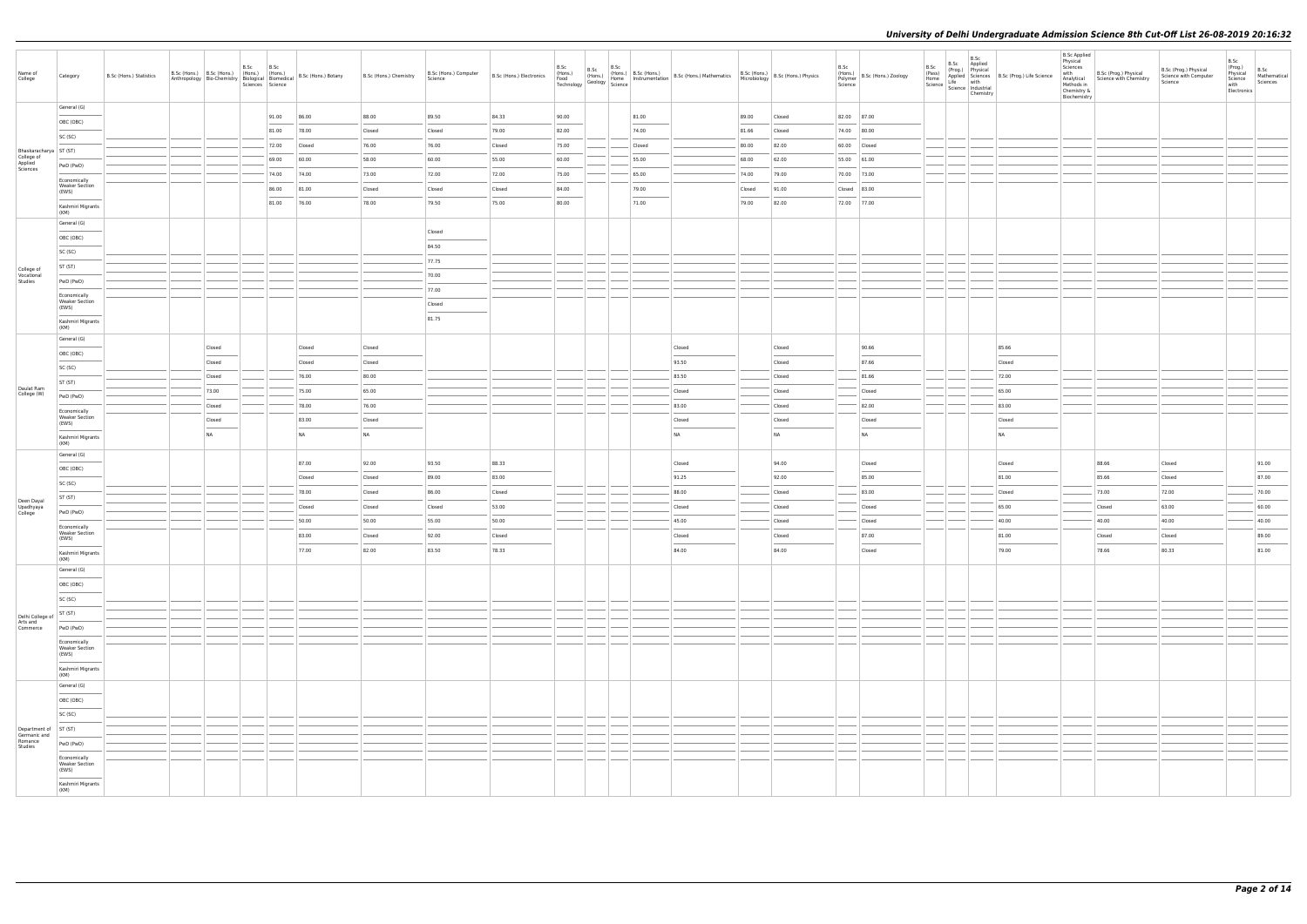| Name of<br>College    | Category                                       | B.Sc (Hons.) Statistics |                                                                                                                                                                                                                                                                                                                                                                                                                                                                                      | B.Sc (Hons.) B.Sc (Hons.) (Hons.) (Hons.) | B.Sc | B.Sc<br>Sciences Science | Anthropology Bio-Chemistry Biological Biomedical B.Sc (Hons.) Botany | B.Sc (Hons.) Chemistry | B.Sc (Hons.) Computer<br>Science | B.Sc (Hons.) Electronics | B.Sc | B.Sc                       | B.Sc | The B.Sc (Hons.) B.Sc (Hons.)<br>(Hons.) (Hons.) B.Sc (Hons.) B.Sc (Hons.) Mathematics B.Sc (Hons.)<br>Technology Geology Science<br>Technology Science |        | B.Sc (Hons.) B.Sc (Hons.) Physics | B.Sc<br>Polymer<br>Science | (Hons.) B.Sc (Hons.) Zoology | B.Sc<br>(Prog.)<br>(Pass)<br>Home<br>Science dife science with<br>Science different different different different different different different different different different different different different different different different different different dif | B.Sc<br>B.Sc Applied<br>Physical<br>Chemistry | Applied Sciences   B.Sc (Prog.) Life Science                                                                                                                                                                                                                                                                                                                                                                                                                                         | <b>B.Sc Applied</b><br>Physical<br>Sciences<br>with<br>Analytical<br>Methods in<br>Chemistry &<br>Biochemistry | B.Sc (Prog.) Physical<br>Science with Chemistry | B.Sc (Prog.) Physical<br>Science with Computer<br>Science | B.Sc<br>(Prog.)<br>Physical<br>Science<br>with<br>Electronics | B.Sc<br>Mathematical<br>Sciences |
|-----------------------|------------------------------------------------|-------------------------|--------------------------------------------------------------------------------------------------------------------------------------------------------------------------------------------------------------------------------------------------------------------------------------------------------------------------------------------------------------------------------------------------------------------------------------------------------------------------------------|-------------------------------------------|------|--------------------------|----------------------------------------------------------------------|------------------------|----------------------------------|--------------------------|------|----------------------------|------|---------------------------------------------------------------------------------------------------------------------------------------------------------|--------|-----------------------------------|----------------------------|------------------------------|-------------------------------------------------------------------------------------------------------------------------------------------------------------------------------------------------------------------------------------------------------------------|-----------------------------------------------|--------------------------------------------------------------------------------------------------------------------------------------------------------------------------------------------------------------------------------------------------------------------------------------------------------------------------------------------------------------------------------------------------------------------------------------------------------------------------------------|----------------------------------------------------------------------------------------------------------------|-------------------------------------------------|-----------------------------------------------------------|---------------------------------------------------------------|----------------------------------|
|                       | General (G)                                    |                         |                                                                                                                                                                                                                                                                                                                                                                                                                                                                                      | Closed                                    |      |                          | Closed                                                               | 90.66                  |                                  |                          |      |                            |      | Closed                                                                                                                                                  |        | 90.00                             |                            | 84.33                        |                                                                                                                                                                                                                                                                   | Closed                                        | 83.00                                                                                                                                                                                                                                                                                                                                                                                                                                                                                |                                                                                                                | Closed                                          | Closed                                                    |                                                               |                                  |
|                       | OBC (OBC)                                      |                         |                                                                                                                                                                                                                                                                                                                                                                                                                                                                                      | 82.33                                     |      |                          | 75.33                                                                | Closed                 |                                  |                          |      |                            |      | Closed                                                                                                                                                  |        | 85.00                             |                            | Closed                       |                                                                                                                                                                                                                                                                   |                                               | 76.00 75.66                                                                                                                                                                                                                                                                                                                                                                                                                                                                          |                                                                                                                | 77.00                                           | 79.33                                                     |                                                               |                                  |
|                       | SC (SC)                                        |                         |                                                                                                                                                                                                                                                                                                                                                                                                                                                                                      | 77.00                                     |      |                          | Closed                                                               | 76.00                  |                                  |                          |      |                            |      | Closed                                                                                                                                                  |        | 73.00                             |                            | 72.66                        |                                                                                                                                                                                                                                                                   | 64.00                                         | 72.00                                                                                                                                                                                                                                                                                                                                                                                                                                                                                |                                                                                                                | 65.00                                           | 68.00                                                     |                                                               |                                  |
| Deshbandhu<br>College | ST (ST)                                        |                         |                                                                                                                                                                                                                                                                                                                                                                                                                                                                                      | 69.00                                     |      |                          | Closed                                                               | Closed                 |                                  |                          |      |                            |      | 61.00                                                                                                                                                   |        | 61.00                             |                            | 60.00                        |                                                                                                                                                                                                                                                                   | 51.00                                         | 60.00                                                                                                                                                                                                                                                                                                                                                                                                                                                                                |                                                                                                                | 50.00                                           | 55.00                                                     |                                                               |                                  |
|                       | PwD (PwD)                                      |                         |                                                                                                                                                                                                                                                                                                                                                                                                                                                                                      | 70.00                                     |      |                          | 63.00                                                                | 62.00                  |                                  |                          |      |                            |      | 61.00                                                                                                                                                   |        | 63.00                             |                            | 60.00                        |                                                                                                                                                                                                                                                                   | 54.00                                         | 60.00                                                                                                                                                                                                                                                                                                                                                                                                                                                                                |                                                                                                                | 50.00                                           | 55.00                                                     |                                                               |                                  |
|                       | Economically<br><b>Weaker Section</b><br>(EWS) |                         |                                                                                                                                                                                                                                                                                                                                                                                                                                                                                      | Closed                                    |      |                          | 81.00                                                                | Closed                 |                                  |                          |      |                            |      | Closed                                                                                                                                                  |        | 88.00                             |                            | 81.00                        |                                                                                                                                                                                                                                                                   | Closed                                        | Closed                                                                                                                                                                                                                                                                                                                                                                                                                                                                               |                                                                                                                | Closed                                          | 85.00                                                     |                                                               |                                  |
|                       | Kashmiri Migrants                              |                         |                                                                                                                                                                                                                                                                                                                                                                                                                                                                                      | 70.00                                     |      |                          | 63.00                                                                | 65.00                  |                                  |                          |      |                            |      | 60.00                                                                                                                                                   |        | 63.00                             |                            | 63.00                        |                                                                                                                                                                                                                                                                   |                                               | 54.00 Closed                                                                                                                                                                                                                                                                                                                                                                                                                                                                         |                                                                                                                | 50.00                                           | 55.00                                                     |                                                               |                                  |
|                       | (KM)<br>General (G)                            |                         |                                                                                                                                                                                                                                                                                                                                                                                                                                                                                      |                                           |      |                          |                                                                      |                        |                                  |                          |      |                            |      |                                                                                                                                                         |        |                                   |                            |                              |                                                                                                                                                                                                                                                                   |                                               |                                                                                                                                                                                                                                                                                                                                                                                                                                                                                      |                                                                                                                |                                                 |                                                           |                                                               |                                  |
|                       | OBC (OBC)                                      |                         |                                                                                                                                                                                                                                                                                                                                                                                                                                                                                      |                                           |      |                          |                                                                      |                        |                                  |                          |      |                            |      |                                                                                                                                                         |        |                                   |                            |                              |                                                                                                                                                                                                                                                                   |                                               |                                                                                                                                                                                                                                                                                                                                                                                                                                                                                      |                                                                                                                |                                                 |                                                           |                                                               |                                  |
|                       | SC (SC)                                        |                         |                                                                                                                                                                                                                                                                                                                                                                                                                                                                                      |                                           |      |                          |                                                                      |                        |                                  |                          |      |                            |      |                                                                                                                                                         |        |                                   |                            |                              |                                                                                                                                                                                                                                                                   |                                               |                                                                                                                                                                                                                                                                                                                                                                                                                                                                                      |                                                                                                                |                                                 |                                                           |                                                               |                                  |
| Dr. Bhim Rao          | ST (ST)                                        |                         |                                                                                                                                                                                                                                                                                                                                                                                                                                                                                      |                                           |      |                          |                                                                      |                        |                                  |                          |      |                            |      |                                                                                                                                                         |        |                                   |                            |                              |                                                                                                                                                                                                                                                                   |                                               |                                                                                                                                                                                                                                                                                                                                                                                                                                                                                      |                                                                                                                |                                                 |                                                           |                                                               |                                  |
| Ambedkar<br>College   | PwD (PwD)                                      |                         |                                                                                                                                                                                                                                                                                                                                                                                                                                                                                      |                                           |      |                          |                                                                      |                        |                                  |                          |      |                            |      |                                                                                                                                                         |        |                                   |                            |                              |                                                                                                                                                                                                                                                                   |                                               |                                                                                                                                                                                                                                                                                                                                                                                                                                                                                      |                                                                                                                |                                                 |                                                           |                                                               |                                  |
|                       | Economically                                   |                         |                                                                                                                                                                                                                                                                                                                                                                                                                                                                                      |                                           |      |                          |                                                                      |                        |                                  |                          |      |                            |      |                                                                                                                                                         |        |                                   |                            |                              |                                                                                                                                                                                                                                                                   |                                               |                                                                                                                                                                                                                                                                                                                                                                                                                                                                                      |                                                                                                                |                                                 |                                                           |                                                               |                                  |
|                       | <b>Weaker Section</b><br>(EWS)                 |                         |                                                                                                                                                                                                                                                                                                                                                                                                                                                                                      |                                           |      |                          |                                                                      |                        |                                  |                          |      |                            |      |                                                                                                                                                         |        |                                   |                            |                              |                                                                                                                                                                                                                                                                   |                                               |                                                                                                                                                                                                                                                                                                                                                                                                                                                                                      |                                                                                                                |                                                 |                                                           |                                                               |                                  |
|                       | Kashmiri Migrants<br>(KM)                      |                         |                                                                                                                                                                                                                                                                                                                                                                                                                                                                                      |                                           |      |                          |                                                                      |                        |                                  |                          |      |                            |      |                                                                                                                                                         |        |                                   |                            |                              |                                                                                                                                                                                                                                                                   |                                               |                                                                                                                                                                                                                                                                                                                                                                                                                                                                                      |                                                                                                                |                                                 |                                                           |                                                               |                                  |
|                       | General (G)                                    |                         |                                                                                                                                                                                                                                                                                                                                                                                                                                                                                      |                                           |      |                          | Closed                                                               | Closed                 | Closed                           |                          |      |                            |      | Closed                                                                                                                                                  |        | Closed                            |                            | 88.00                        |                                                                                                                                                                                                                                                                   |                                               | 84.00                                                                                                                                                                                                                                                                                                                                                                                                                                                                                |                                                                                                                | 85.00                                           | 87.00                                                     |                                                               |                                  |
|                       | OBC (OBC)                                      |                         |                                                                                                                                                                                                                                                                                                                                                                                                                                                                                      |                                           |      |                          | 79.00                                                                | 87.33                  | Closed                           |                          |      |                            |      | 89.00                                                                                                                                                   |        | 90.00                             |                            | 80.00                        |                                                                                                                                                                                                                                                                   |                                               | 77.66                                                                                                                                                                                                                                                                                                                                                                                                                                                                                |                                                                                                                | 77.00                                           | Closed                                                    |                                                               |                                  |
|                       | SC (SC)                                        |                         |                                                                                                                                                                                                                                                                                                                                                                                                                                                                                      |                                           |      |                          | 77.00                                                                | 76.00                  | 79.50                            |                          |      |                            |      | 81.50                                                                                                                                                   |        | 76.00                             |                            | 80.00                        |                                                                                                                                                                                                                                                                   |                                               | 73.00                                                                                                                                                                                                                                                                                                                                                                                                                                                                                |                                                                                                                | 66.00                                           | 71.66                                                     |                                                               |                                  |
| Dyal Singh<br>College | ST (ST)                                        |                         |                                                                                                                                                                                                                                                                                                                                                                                                                                                                                      |                                           |      |                          | Closed                                                               | 72.00                  | 72.00                            |                          |      |                            |      | Closed                                                                                                                                                  |        | Closed                            |                            | Closed                       |                                                                                                                                                                                                                                                                   |                                               | 65.00                                                                                                                                                                                                                                                                                                                                                                                                                                                                                |                                                                                                                | 48.00                                           | 57.00                                                     |                                                               |                                  |
|                       | PwD (PwD)                                      |                         |                                                                                                                                                                                                                                                                                                                                                                                                                                                                                      |                                           |      |                          | 50.00                                                                | 52.00                  | 55.00                            |                          |      |                            |      | 50.00                                                                                                                                                   |        | 54.00                             |                            | Closed                       |                                                                                                                                                                                                                                                                   |                                               | 45.00                                                                                                                                                                                                                                                                                                                                                                                                                                                                                |                                                                                                                | 43.00                                           | Closed                                                    |                                                               |                                  |
|                       | Economically<br><b>Weaker Section</b><br>(EWS) |                         |                                                                                                                                                                                                                                                                                                                                                                                                                                                                                      |                                           |      |                          | 84.00                                                                | 92.66                  | 93.25                            |                          |      |                            |      | 92.50                                                                                                                                                   |        | 92.00                             |                            | 89.00                        |                                                                                                                                                                                                                                                                   |                                               | 83.33                                                                                                                                                                                                                                                                                                                                                                                                                                                                                |                                                                                                                | 84.33                                           | Closed                                                    |                                                               |                                  |
|                       | Kashmiri Migrants<br>(KM)                      |                         |                                                                                                                                                                                                                                                                                                                                                                                                                                                                                      |                                           |      |                          | 75.66                                                                | 82.33                  | 82.50                            |                          |      |                            |      | 82.75                                                                                                                                                   |        | 82.66                             |                            | 78.00                        |                                                                                                                                                                                                                                                                   |                                               | 74.00                                                                                                                                                                                                                                                                                                                                                                                                                                                                                |                                                                                                                | 75.00                                           | 77.00                                                     |                                                               |                                  |
|                       | General (G)                                    |                         |                                                                                                                                                                                                                                                                                                                                                                                                                                                                                      |                                           |      |                          |                                                                      |                        |                                  |                          |      |                            |      |                                                                                                                                                         |        |                                   |                            |                              |                                                                                                                                                                                                                                                                   |                                               |                                                                                                                                                                                                                                                                                                                                                                                                                                                                                      |                                                                                                                |                                                 |                                                           |                                                               |                                  |
|                       | OBC (OBC)                                      |                         |                                                                                                                                                                                                                                                                                                                                                                                                                                                                                      |                                           |      |                          |                                                                      |                        |                                  |                          |      |                            |      |                                                                                                                                                         |        |                                   |                            |                              |                                                                                                                                                                                                                                                                   |                                               |                                                                                                                                                                                                                                                                                                                                                                                                                                                                                      |                                                                                                                |                                                 |                                                           |                                                               |                                  |
|                       | SC (SC)                                        |                         |                                                                                                                                                                                                                                                                                                                                                                                                                                                                                      |                                           |      |                          |                                                                      |                        |                                  |                          |      |                            |      |                                                                                                                                                         |        |                                   |                            |                              |                                                                                                                                                                                                                                                                   |                                               |                                                                                                                                                                                                                                                                                                                                                                                                                                                                                      |                                                                                                                |                                                 |                                                           |                                                               |                                  |
| Dyal Singh            | ST (ST)                                        |                         |                                                                                                                                                                                                                                                                                                                                                                                                                                                                                      |                                           |      |                          |                                                                      |                        |                                  |                          |      |                            |      |                                                                                                                                                         |        |                                   |                            |                              |                                                                                                                                                                                                                                                                   |                                               |                                                                                                                                                                                                                                                                                                                                                                                                                                                                                      |                                                                                                                |                                                 |                                                           |                                                               |                                  |
| College<br>(Evening)  | PwD (PwD)                                      |                         |                                                                                                                                                                                                                                                                                                                                                                                                                                                                                      |                                           |      |                          |                                                                      |                        |                                  |                          |      |                            |      |                                                                                                                                                         |        |                                   |                            |                              |                                                                                                                                                                                                                                                                   |                                               |                                                                                                                                                                                                                                                                                                                                                                                                                                                                                      |                                                                                                                |                                                 |                                                           |                                                               |                                  |
|                       | Economically<br><b>Weaker Section</b><br>(EWS) |                         |                                                                                                                                                                                                                                                                                                                                                                                                                                                                                      |                                           |      |                          |                                                                      |                        |                                  |                          |      |                            |      |                                                                                                                                                         |        |                                   |                            |                              |                                                                                                                                                                                                                                                                   |                                               |                                                                                                                                                                                                                                                                                                                                                                                                                                                                                      |                                                                                                                |                                                 |                                                           |                                                               |                                  |
|                       | Kashmiri Migrants<br>(KM)                      |                         |                                                                                                                                                                                                                                                                                                                                                                                                                                                                                      |                                           |      |                          |                                                                      |                        |                                  |                          |      |                            |      |                                                                                                                                                         |        |                                   |                            |                              |                                                                                                                                                                                                                                                                   |                                               |                                                                                                                                                                                                                                                                                                                                                                                                                                                                                      |                                                                                                                |                                                 |                                                           |                                                               |                                  |
|                       | General (G)                                    |                         |                                                                                                                                                                                                                                                                                                                                                                                                                                                                                      |                                           |      |                          | 88.00                                                                | Closed                 |                                  |                          |      |                            |      | Closed                                                                                                                                                  | 94.33  | Closed                            |                            | Closed                       |                                                                                                                                                                                                                                                                   |                                               | 87.00                                                                                                                                                                                                                                                                                                                                                                                                                                                                                |                                                                                                                | Closed                                          |                                                           |                                                               |                                  |
|                       | OBC (OBC)                                      |                         |                                                                                                                                                                                                                                                                                                                                                                                                                                                                                      |                                           |      |                          | 82.00                                                                | 91.00                  |                                  |                          |      |                            |      | Closed                                                                                                                                                  | 87.33  | Closed                            |                            | Closed                       |                                                                                                                                                                                                                                                                   |                                               | 76.00                                                                                                                                                                                                                                                                                                                                                                                                                                                                                |                                                                                                                | 85.00                                           |                                                           |                                                               |                                  |
|                       | SC (SC)                                        |                         |                                                                                                                                                                                                                                                                                                                                                                                                                                                                                      |                                           |      |                          | 78.00                                                                | 85.00                  |                                  |                          |      |                            |      | 82.00                                                                                                                                                   | Closed | Closed                            |                            | Closed                       |                                                                                                                                                                                                                                                                   |                                               | 70.00                                                                                                                                                                                                                                                                                                                                                                                                                                                                                |                                                                                                                | 75.00                                           |                                                           |                                                               |                                  |
| Gargi College         | ST (ST)                                        |                         |                                                                                                                                                                                                                                                                                                                                                                                                                                                                                      |                                           |      |                          | Closed                                                               | 60.00                  |                                  |                          |      |                            |      | 72.00                                                                                                                                                   | Closed | 65.00                             |                            | Closed                       |                                                                                                                                                                                                                                                                   |                                               | 65.00                                                                                                                                                                                                                                                                                                                                                                                                                                                                                |                                                                                                                | 58.00                                           |                                                           |                                                               |                                  |
| (W)                   | PwD (PwD)                                      |                         |                                                                                                                                                                                                                                                                                                                                                                                                                                                                                      |                                           |      |                          | Closed                                                               | 83.00                  |                                  |                          |      |                            |      | 79.00                                                                                                                                                   | Closed | Closed                            |                            | Closed                       |                                                                                                                                                                                                                                                                   |                                               | Closed                                                                                                                                                                                                                                                                                                                                                                                                                                                                               |                                                                                                                | Closed                                          |                                                           |                                                               |                                  |
|                       | Economically<br><b>Weaker Section</b><br>(EWS) |                         |                                                                                                                                                                                                                                                                                                                                                                                                                                                                                      |                                           |      |                          | 83.00                                                                | Closed                 |                                  |                          |      |                            |      | 94.00                                                                                                                                                   | Closed | Closed                            |                            | Closed                       |                                                                                                                                                                                                                                                                   |                                               | 83.00                                                                                                                                                                                                                                                                                                                                                                                                                                                                                |                                                                                                                | Closed                                          |                                                           |                                                               |                                  |
|                       | Kashmiri Migrants                              |                         |                                                                                                                                                                                                                                                                                                                                                                                                                                                                                      |                                           |      |                          | 78.00                                                                | 93.00                  |                                  |                          |      |                            |      | 86.00                                                                                                                                                   | Closed | Closed                            |                            | Closed                       |                                                                                                                                                                                                                                                                   |                                               | Closed                                                                                                                                                                                                                                                                                                                                                                                                                                                                               |                                                                                                                | Closed                                          |                                                           |                                                               |                                  |
|                       | (KM)                                           |                         |                                                                                                                                                                                                                                                                                                                                                                                                                                                                                      |                                           |      |                          |                                                                      |                        |                                  |                          |      |                            |      |                                                                                                                                                         |        |                                   |                            |                              |                                                                                                                                                                                                                                                                   |                                               |                                                                                                                                                                                                                                                                                                                                                                                                                                                                                      |                                                                                                                |                                                 |                                                           |                                                               |                                  |
|                       | General (G)<br>OBC (OBC)                       |                         | Closed                                                                                                                                                                                                                                                                                                                                                                                                                                                                               |                                           |      |                          | Closed                                                               | Closed                 | Closed                           | Closed                   |      | Closed                     |      | Closed                                                                                                                                                  |        | 97.00                             |                            | Closed                       |                                                                                                                                                                                                                                                                   |                                               | 94.00                                                                                                                                                                                                                                                                                                                                                                                                                                                                                |                                                                                                                | Closed                                          | Closed                                                    |                                                               |                                  |
|                       | SC (SC)                                        |                         | $\frac{1}{2} \left( \frac{1}{2} \right) \left( \frac{1}{2} \right) \left( \frac{1}{2} \right) \left( \frac{1}{2} \right) \left( \frac{1}{2} \right) \left( \frac{1}{2} \right) \left( \frac{1}{2} \right) \left( \frac{1}{2} \right) \left( \frac{1}{2} \right) \left( \frac{1}{2} \right) \left( \frac{1}{2} \right) \left( \frac{1}{2} \right) \left( \frac{1}{2} \right) \left( \frac{1}{2} \right) \left( \frac{1}{2} \right) \left( \frac{1}{2} \right) \left( \frac$<br>96.33  |                                           |      |                          | Closed                                                               | Closed                 | Closed                           | 92.33                    |      | $\sim$ 100 $\mu$<br>Closed |      | Closed                                                                                                                                                  |        | Closed                            |                            | Closed                       |                                                                                                                                                                                                                                                                   |                                               | $\sim$<br>Closed                                                                                                                                                                                                                                                                                                                                                                                                                                                                     |                                                                                                                | Closed                                          | Closed                                                    |                                                               |                                  |
|                       | ST (ST)                                        |                         | Closed                                                                                                                                                                                                                                                                                                                                                                                                                                                                               |                                           |      |                          | 83.66                                                                | Closed                 | Closed                           | 85.66                    |      | 83.66                      |      | Closed                                                                                                                                                  |        | 92.66                             |                            | Closed                       |                                                                                                                                                                                                                                                                   |                                               | 82.33                                                                                                                                                                                                                                                                                                                                                                                                                                                                                |                                                                                                                | 85.00                                           | Closed                                                    |                                                               |                                  |
| Hans Raj<br>College   | PwD (PwD)                                      |                         | 75.00                                                                                                                                                                                                                                                                                                                                                                                                                                                                                |                                           |      |                          | 79.66                                                                | Closed                 | Closed                           | 74.00                    |      | 84.33                      |      | Closed                                                                                                                                                  |        | Closed                            |                            | Closed                       |                                                                                                                                                                                                                                                                   |                                               | 72.00                                                                                                                                                                                                                                                                                                                                                                                                                                                                                |                                                                                                                | 81.66                                           | 80.33                                                     |                                                               |                                  |
|                       | Economically                                   |                         | 75.00                                                                                                                                                                                                                                                                                                                                                                                                                                                                                |                                           |      |                          | 72.00                                                                | 80.00                  | 86.00                            | 80.00                    |      | 83.66                      |      | 84.00                                                                                                                                                   |        | 82.00                             |                            | 70.00                        |                                                                                                                                                                                                                                                                   |                                               | 71.00                                                                                                                                                                                                                                                                                                                                                                                                                                                                                |                                                                                                                | 79.00                                           | 79.00                                                     |                                                               |                                  |
|                       | <b>Weaker Section</b><br>(EWS)                 |                         | Closed<br>$\frac{1}{2} \left( \frac{1}{2} \right) \left( \frac{1}{2} \right) \left( \frac{1}{2} \right) \left( \frac{1}{2} \right) \left( \frac{1}{2} \right) \left( \frac{1}{2} \right) \left( \frac{1}{2} \right) \left( \frac{1}{2} \right) \left( \frac{1}{2} \right) \left( \frac{1}{2} \right) \left( \frac{1}{2} \right) \left( \frac{1}{2} \right) \left( \frac{1}{2} \right) \left( \frac{1}{2} \right) \left( \frac{1}{2} \right) \left( \frac{1}{2} \right) \left( \frac$ |                                           |      |                          | Closed                                                               | Closed                 | Closed                           | Closed                   |      | Closed<br>$\sim$ 100 $\mu$ |      | Closed                                                                                                                                                  |        | Closed                            |                            | Closed                       |                                                                                                                                                                                                                                                                   |                                               | Closed<br>$\frac{1}{2} \left( \frac{1}{2} \right) \left( \frac{1}{2} \right) \left( \frac{1}{2} \right) \left( \frac{1}{2} \right) \left( \frac{1}{2} \right) \left( \frac{1}{2} \right) \left( \frac{1}{2} \right) \left( \frac{1}{2} \right) \left( \frac{1}{2} \right) \left( \frac{1}{2} \right) \left( \frac{1}{2} \right) \left( \frac{1}{2} \right) \left( \frac{1}{2} \right) \left( \frac{1}{2} \right) \left( \frac{1}{2} \right) \left( \frac{1}{2} \right) \left( \frac$ |                                                                                                                | Closed                                          | Closed                                                    |                                                               |                                  |
|                       | Kashmiri Migrants<br>(KM)                      |                         | 80.00                                                                                                                                                                                                                                                                                                                                                                                                                                                                                |                                           |      |                          | 82.00                                                                | 85.66                  | 86.75                            | 85.00                    |      | 84.66                      |      | 86.50                                                                                                                                                   |        | 87.00                             |                            | 85.00                        |                                                                                                                                                                                                                                                                   |                                               | 84.00                                                                                                                                                                                                                                                                                                                                                                                                                                                                                |                                                                                                                | 85.00                                           | 85.33                                                     |                                                               |                                  |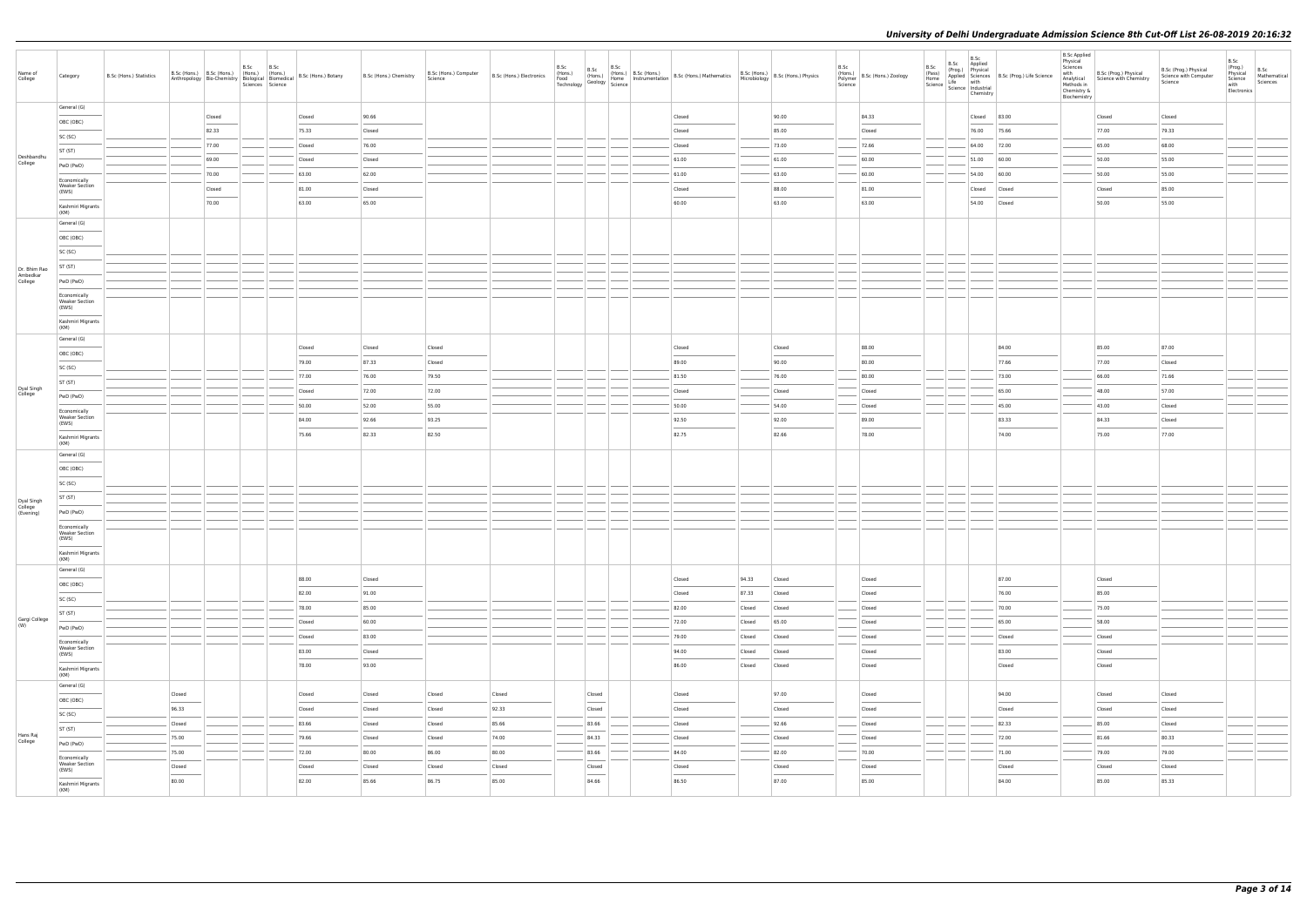| Name of<br>College              | Category                                                                                                                                                                                                                                                                                                                                                                                                                                                                                                 | B.Sc (Hons.) Statistics | B.Sc (Hons.) B.Sc (Hons.) (Hons.) (Hons.)<br>Anthropology Bio-Chemistry Biological Biomedical | B.Sc<br>B.Sc<br>Sciences Science |        | B.Sc (Hons.) Botany B.Sc (Hons.) Chemistry | B.Sc (Hons.) Computer<br>Science | B.Sc (Hons.) Electronics |                 |        |        |        |        | B.Sc<br>Polymer<br>Science | (Hons.) B.Sc (Hons.) Zoology | B.Sc<br>(Pass)<br>Home<br>Home<br>Science Life with<br>Science Industrial                                                                                                                                                                                                                                                                                                                                                                                                           | B.Sc<br>B.Sc Applied<br>(Prog.) Physical<br>Chemistry | Applied Sciences B.Sc (Prog.) Life Science | <b>B.Sc Applied</b><br>Physical<br>Sciences<br>with<br>Analytical<br>Methods in<br>Chemistry &<br>Biochemistry | B.Sc (Prog.) Physical<br>Science with Chemistry | B.Sc (Prog.) Physical<br>Science with Computer<br>Science                                                                                                                                                                                                                                                                                                                                                                                                                           | B.Sc<br>(Prog.)<br>Physical<br>Science<br>with<br>Electronics | B.Sc<br>Mathematical<br>Sciences |
|---------------------------------|----------------------------------------------------------------------------------------------------------------------------------------------------------------------------------------------------------------------------------------------------------------------------------------------------------------------------------------------------------------------------------------------------------------------------------------------------------------------------------------------------------|-------------------------|-----------------------------------------------------------------------------------------------|----------------------------------|--------|--------------------------------------------|----------------------------------|--------------------------|-----------------|--------|--------|--------|--------|----------------------------|------------------------------|-------------------------------------------------------------------------------------------------------------------------------------------------------------------------------------------------------------------------------------------------------------------------------------------------------------------------------------------------------------------------------------------------------------------------------------------------------------------------------------|-------------------------------------------------------|--------------------------------------------|----------------------------------------------------------------------------------------------------------------|-------------------------------------------------|-------------------------------------------------------------------------------------------------------------------------------------------------------------------------------------------------------------------------------------------------------------------------------------------------------------------------------------------------------------------------------------------------------------------------------------------------------------------------------------|---------------------------------------------------------------|----------------------------------|
|                                 | General (G)                                                                                                                                                                                                                                                                                                                                                                                                                                                                                              | 97.62                   |                                                                                               |                                  | 95.66  | Closed                                     |                                  |                          |                 |        | Closed |        | Closed |                            | Closed                       |                                                                                                                                                                                                                                                                                                                                                                                                                                                                                     |                                                       |                                            |                                                                                                                | Closed                                          |                                                                                                                                                                                                                                                                                                                                                                                                                                                                                     | Closed                                                        |                                  |
|                                 | OBC (OBC)                                                                                                                                                                                                                                                                                                                                                                                                                                                                                                | Closed                  |                                                                                               |                                  | Closed | Closed                                     |                                  |                          |                 |        | Closed |        | Closed |                            | Closed                       |                                                                                                                                                                                                                                                                                                                                                                                                                                                                                     |                                                       |                                            |                                                                                                                | 94.33                                           |                                                                                                                                                                                                                                                                                                                                                                                                                                                                                     | 93.33                                                         |                                  |
|                                 | SC (SC)                                                                                                                                                                                                                                                                                                                                                                                                                                                                                                  |                         |                                                                                               |                                  |        |                                            |                                  |                          |                 |        |        |        |        |                            |                              |                                                                                                                                                                                                                                                                                                                                                                                                                                                                                     |                                                       |                                            |                                                                                                                |                                                 |                                                                                                                                                                                                                                                                                                                                                                                                                                                                                     |                                                               |                                  |
|                                 | ST (ST)                                                                                                                                                                                                                                                                                                                                                                                                                                                                                                  | Closed                  |                                                                                               |                                  | Closed | Closed                                     |                                  |                          |                 |        | 94.75  |        | Closed |                            | Closed                       |                                                                                                                                                                                                                                                                                                                                                                                                                                                                                     |                                                       |                                            |                                                                                                                | Closed                                          |                                                                                                                                                                                                                                                                                                                                                                                                                                                                                     | 84.33                                                         |                                  |
| Hindu College                   | PwD (PwD)                                                                                                                                                                                                                                                                                                                                                                                                                                                                                                | Closed                  |                                                                                               |                                  | 88.00  | Closed                                     |                                  |                          |                 |        | Closed |        | Closed |                            | Closed                       |                                                                                                                                                                                                                                                                                                                                                                                                                                                                                     |                                                       |                                            |                                                                                                                | Closed                                          |                                                                                                                                                                                                                                                                                                                                                                                                                                                                                     | 76.66                                                         |                                  |
|                                 | Economically<br><b>Weaker Section</b>                                                                                                                                                                                                                                                                                                                                                                                                                                                                    | 87.50                   |                                                                                               |                                  | 82.00  | Closed                                     |                                  |                          |                 |        | 89.50  |        | 83.66  |                            | 85.00                        |                                                                                                                                                                                                                                                                                                                                                                                                                                                                                     |                                                       |                                            |                                                                                                                | 75.00                                           |                                                                                                                                                                                                                                                                                                                                                                                                                                                                                     | Closed                                                        |                                  |
|                                 | (EWS)                                                                                                                                                                                                                                                                                                                                                                                                                                                                                                    | 95.75                   |                                                                                               |                                  | Closed | Closed                                     |                                  |                          |                 |        | Closed |        | Closed |                            | Closed                       |                                                                                                                                                                                                                                                                                                                                                                                                                                                                                     |                                                       |                                            |                                                                                                                | Closed                                          |                                                                                                                                                                                                                                                                                                                                                                                                                                                                                     | 94.00                                                         |                                  |
|                                 | Kashmiri Migrants<br>(KM)                                                                                                                                                                                                                                                                                                                                                                                                                                                                                | 89.50                   |                                                                                               |                                  | 87.00  | 87.00                                      |                                  |                          |                 |        | 88.50  |        | 88.33  |                            | 90.00                        |                                                                                                                                                                                                                                                                                                                                                                                                                                                                                     |                                                       |                                            |                                                                                                                | 84.66                                           |                                                                                                                                                                                                                                                                                                                                                                                                                                                                                     | 84.33                                                         |                                  |
|                                 | General (G)                                                                                                                                                                                                                                                                                                                                                                                                                                                                                              |                         |                                                                                               |                                  |        |                                            |                                  |                          |                 |        |        |        |        |                            |                              |                                                                                                                                                                                                                                                                                                                                                                                                                                                                                     |                                                       |                                            |                                                                                                                |                                                 |                                                                                                                                                                                                                                                                                                                                                                                                                                                                                     |                                                               |                                  |
|                                 | OBC (OBC)                                                                                                                                                                                                                                                                                                                                                                                                                                                                                                |                         |                                                                                               |                                  |        |                                            | 93.00                            |                          |                 |        | 94.00  |        |        |                            |                              |                                                                                                                                                                                                                                                                                                                                                                                                                                                                                     |                                                       |                                            |                                                                                                                |                                                 |                                                                                                                                                                                                                                                                                                                                                                                                                                                                                     |                                                               |                                  |
|                                 | SC (SC)                                                                                                                                                                                                                                                                                                                                                                                                                                                                                                  |                         |                                                                                               |                                  |        |                                            | Closed                           |                          |                 |        | Closed |        |        |                            |                              |                                                                                                                                                                                                                                                                                                                                                                                                                                                                                     |                                                       |                                            |                                                                                                                |                                                 |                                                                                                                                                                                                                                                                                                                                                                                                                                                                                     |                                                               |                                  |
| Indraprastha                    | ST (ST)                                                                                                                                                                                                                                                                                                                                                                                                                                                                                                  |                         |                                                                                               |                                  |        |                                            | 76.00                            |                          |                 |        | 78.00  |        |        |                            |                              |                                                                                                                                                                                                                                                                                                                                                                                                                                                                                     |                                                       |                                            |                                                                                                                |                                                 |                                                                                                                                                                                                                                                                                                                                                                                                                                                                                     |                                                               |                                  |
| College for<br>Women (W)        | PwD (PwD)                                                                                                                                                                                                                                                                                                                                                                                                                                                                                                |                         |                                                                                               |                                  |        |                                            | 72.00                            |                          |                 |        | 75.00  |        |        |                            |                              |                                                                                                                                                                                                                                                                                                                                                                                                                                                                                     |                                                       |                                            |                                                                                                                |                                                 |                                                                                                                                                                                                                                                                                                                                                                                                                                                                                     |                                                               |                                  |
|                                 | Economically                                                                                                                                                                                                                                                                                                                                                                                                                                                                                             |                         |                                                                                               |                                  |        |                                            | 81.00                            |                          |                 |        | 78.00  |        |        |                            |                              |                                                                                                                                                                                                                                                                                                                                                                                                                                                                                     |                                                       |                                            |                                                                                                                |                                                 |                                                                                                                                                                                                                                                                                                                                                                                                                                                                                     |                                                               |                                  |
|                                 | <b>Weaker Section</b><br>(EWS)                                                                                                                                                                                                                                                                                                                                                                                                                                                                           |                         |                                                                                               |                                  |        |                                            | 89.50                            |                          |                 |        | 92.75  |        |        |                            |                              |                                                                                                                                                                                                                                                                                                                                                                                                                                                                                     |                                                       |                                            |                                                                                                                |                                                 |                                                                                                                                                                                                                                                                                                                                                                                                                                                                                     |                                                               |                                  |
|                                 | Kashmiri Migrants<br>(KM)                                                                                                                                                                                                                                                                                                                                                                                                                                                                                |                         |                                                                                               |                                  |        |                                            | 88.00                            |                          |                 |        | 92.75  |        |        |                            |                              |                                                                                                                                                                                                                                                                                                                                                                                                                                                                                     |                                                       |                                            |                                                                                                                |                                                 |                                                                                                                                                                                                                                                                                                                                                                                                                                                                                     |                                                               |                                  |
|                                 | General (G)                                                                                                                                                                                                                                                                                                                                                                                                                                                                                              |                         | 87.00                                                                                         |                                  |        |                                            |                                  |                          | 89.00           |        |        | 89.00  |        |                            |                              | 76.75                                                                                                                                                                                                                                                                                                                                                                                                                                                                               |                                                       |                                            |                                                                                                                |                                                 |                                                                                                                                                                                                                                                                                                                                                                                                                                                                                     |                                                               |                                  |
|                                 | OBC (OBC)                                                                                                                                                                                                                                                                                                                                                                                                                                                                                                |                         |                                                                                               |                                  |        |                                            |                                  |                          |                 | 80.75  |        |        |        |                            |                              |                                                                                                                                                                                                                                                                                                                                                                                                                                                                                     |                                                       |                                            |                                                                                                                |                                                 |                                                                                                                                                                                                                                                                                                                                                                                                                                                                                     |                                                               |                                  |
|                                 | SC (SC)                                                                                                                                                                                                                                                                                                                                                                                                                                                                                                  |                         | 80.66                                                                                         |                                  |        |                                            |                                  |                          | 79.33           | Closed |        | 81.33  |        |                            |                              | Closed                                                                                                                                                                                                                                                                                                                                                                                                                                                                              |                                                       |                                            |                                                                                                                |                                                 |                                                                                                                                                                                                                                                                                                                                                                                                                                                                                     |                                                               |                                  |
| Institute of                    | ST (ST)                                                                                                                                                                                                                                                                                                                                                                                                                                                                                                  |                         | Closed                                                                                        |                                  |        |                                            |                                  |                          | Closed          | Closed |        | Closed |        |                            |                              | Closed                                                                                                                                                                                                                                                                                                                                                                                                                                                                              |                                                       |                                            |                                                                                                                |                                                 |                                                                                                                                                                                                                                                                                                                                                                                                                                                                                     |                                                               |                                  |
| Home<br>Economics (W) PwD (PwD) |                                                                                                                                                                                                                                                                                                                                                                                                                                                                                                          |                         | 67.00                                                                                         |                                  |        |                                            |                                  |                          | 73.66           | 53.00  |        | 72.00  |        |                            |                              | 50.00                                                                                                                                                                                                                                                                                                                                                                                                                                                                               |                                                       |                                            |                                                                                                                |                                                 |                                                                                                                                                                                                                                                                                                                                                                                                                                                                                     |                                                               |                                  |
|                                 | Economically<br><b>Weaker Section</b>                                                                                                                                                                                                                                                                                                                                                                                                                                                                    |                         | 67.00                                                                                         |                                  |        |                                            |                                  |                          | 55.00           | 50.00  |        | 67.00  |        |                            |                              | 50.00                                                                                                                                                                                                                                                                                                                                                                                                                                                                               |                                                       |                                            |                                                                                                                |                                                 |                                                                                                                                                                                                                                                                                                                                                                                                                                                                                     |                                                               |                                  |
|                                 | (EWS)<br>$\overline{\phantom{a}}$                                                                                                                                                                                                                                                                                                                                                                                                                                                                        |                         | 85.00                                                                                         |                                  |        |                                            |                                  |                          | 85.66<br>$\sim$ | 74.00  |        | 88.00  |        |                            |                              | 69.75<br>$\frac{1}{2} \left( \frac{1}{2} \right) \left( \frac{1}{2} \right) \left( \frac{1}{2} \right) \left( \frac{1}{2} \right) \left( \frac{1}{2} \right) \left( \frac{1}{2} \right) \left( \frac{1}{2} \right) \left( \frac{1}{2} \right) \left( \frac{1}{2} \right) \left( \frac{1}{2} \right) \left( \frac{1}{2} \right) \left( \frac{1}{2} \right) \left( \frac{1}{2} \right) \left( \frac{1}{2} \right) \left( \frac{1}{2} \right) \left( \frac{1}{2} \right) \left( \frac$ |                                                       |                                            |                                                                                                                |                                                 |                                                                                                                                                                                                                                                                                                                                                                                                                                                                                     |                                                               |                                  |
|                                 | Kashmiri Migrants<br>(KM)                                                                                                                                                                                                                                                                                                                                                                                                                                                                                |                         | 67.00                                                                                         |                                  |        |                                            |                                  |                          | 73.33           | 50.00  |        | Closed |        |                            |                              | 50.00                                                                                                                                                                                                                                                                                                                                                                                                                                                                               |                                                       |                                            |                                                                                                                |                                                 |                                                                                                                                                                                                                                                                                                                                                                                                                                                                                     |                                                               |                                  |
|                                 | General (G)                                                                                                                                                                                                                                                                                                                                                                                                                                                                                              |                         |                                                                                               |                                  |        |                                            |                                  |                          |                 |        | Closed |        |        |                            |                              |                                                                                                                                                                                                                                                                                                                                                                                                                                                                                     |                                                       |                                            |                                                                                                                |                                                 |                                                                                                                                                                                                                                                                                                                                                                                                                                                                                     |                                                               |                                  |
|                                 | OBC (OBC)                                                                                                                                                                                                                                                                                                                                                                                                                                                                                                |                         |                                                                                               |                                  |        |                                            |                                  |                          |                 |        | 84.00  |        |        |                            |                              |                                                                                                                                                                                                                                                                                                                                                                                                                                                                                     |                                                       |                                            |                                                                                                                |                                                 |                                                                                                                                                                                                                                                                                                                                                                                                                                                                                     |                                                               |                                  |
|                                 | SC (SC)                                                                                                                                                                                                                                                                                                                                                                                                                                                                                                  |                         |                                                                                               |                                  |        |                                            |                                  |                          |                 |        | 76.00  |        |        |                            |                              |                                                                                                                                                                                                                                                                                                                                                                                                                                                                                     |                                                       |                                            |                                                                                                                |                                                 |                                                                                                                                                                                                                                                                                                                                                                                                                                                                                     |                                                               |                                  |
| Janki Devi<br>Memorial          | ST (ST)                                                                                                                                                                                                                                                                                                                                                                                                                                                                                                  |                         |                                                                                               |                                  |        |                                            |                                  |                          |                 |        | 76.00  |        |        |                            |                              |                                                                                                                                                                                                                                                                                                                                                                                                                                                                                     |                                                       |                                            |                                                                                                                |                                                 |                                                                                                                                                                                                                                                                                                                                                                                                                                                                                     |                                                               |                                  |
| College (W)                     | PwD (PwD)                                                                                                                                                                                                                                                                                                                                                                                                                                                                                                |                         |                                                                                               |                                  |        |                                            |                                  |                          |                 |        | 76.00  |        |        |                            |                              |                                                                                                                                                                                                                                                                                                                                                                                                                                                                                     |                                                       |                                            |                                                                                                                |                                                 |                                                                                                                                                                                                                                                                                                                                                                                                                                                                                     |                                                               |                                  |
|                                 | Economically<br><b>Weaker Section</b>                                                                                                                                                                                                                                                                                                                                                                                                                                                                    |                         |                                                                                               |                                  |        |                                            |                                  |                          |                 |        | Closed |        |        |                            |                              |                                                                                                                                                                                                                                                                                                                                                                                                                                                                                     |                                                       |                                            |                                                                                                                |                                                 |                                                                                                                                                                                                                                                                                                                                                                                                                                                                                     |                                                               |                                  |
|                                 | (EWS)<br>$\frac{1}{2} \left( \frac{1}{2} \right) \left( \frac{1}{2} \right) \left( \frac{1}{2} \right) \left( \frac{1}{2} \right) \left( \frac{1}{2} \right) \left( \frac{1}{2} \right) \left( \frac{1}{2} \right) \left( \frac{1}{2} \right) \left( \frac{1}{2} \right) \left( \frac{1}{2} \right) \left( \frac{1}{2} \right) \left( \frac{1}{2} \right) \left( \frac{1}{2} \right) \left( \frac{1}{2} \right) \left( \frac{1}{2} \right) \left( \frac{1}{2} \right) \left( \frac$<br>Kashmiri Migrants |                         |                                                                                               |                                  |        |                                            |                                  |                          |                 |        | 76.00  |        |        |                            |                              |                                                                                                                                                                                                                                                                                                                                                                                                                                                                                     |                                                       |                                            |                                                                                                                |                                                 |                                                                                                                                                                                                                                                                                                                                                                                                                                                                                     |                                                               |                                  |
|                                 | (KM)                                                                                                                                                                                                                                                                                                                                                                                                                                                                                                     |                         |                                                                                               |                                  |        |                                            |                                  |                          |                 |        |        |        |        |                            |                              |                                                                                                                                                                                                                                                                                                                                                                                                                                                                                     |                                                       |                                            |                                                                                                                |                                                 |                                                                                                                                                                                                                                                                                                                                                                                                                                                                                     |                                                               |                                  |
|                                 | General (G)<br>OBC (OBC)                                                                                                                                                                                                                                                                                                                                                                                                                                                                                 |                         |                                                                                               |                                  | 84.00  | 88.00                                      | 88.00                            |                          |                 |        | 89.00  |        | 88.00  |                            | 86.00                        |                                                                                                                                                                                                                                                                                                                                                                                                                                                                                     |                                                       | Closed                                     |                                                                                                                |                                                 | 84.00                                                                                                                                                                                                                                                                                                                                                                                                                                                                               |                                                               |                                  |
|                                 |                                                                                                                                                                                                                                                                                                                                                                                                                                                                                                          |                         |                                                                                               |                                  | 75.00  | 86.00                                      | 80.00                            |                          |                 |        | 82.00  |        | Closed |                            | 75.33                        |                                                                                                                                                                                                                                                                                                                                                                                                                                                                                     |                                                       | 74.00                                      |                                                                                                                |                                                 | Closed                                                                                                                                                                                                                                                                                                                                                                                                                                                                              |                                                               |                                  |
|                                 | SC (SC)<br>ST (ST)                                                                                                                                                                                                                                                                                                                                                                                                                                                                                       |                         |                                                                                               |                                  | 70.00  | 72.00                                      | Closed                           |                          |                 |        | 76.00  |        | 71.00  |                            | 74.00                        | <b>Contract Contract</b>                                                                                                                                                                                                                                                                                                                                                                                                                                                            |                                                       | 71.00                                      |                                                                                                                |                                                 | Closed                                                                                                                                                                                                                                                                                                                                                                                                                                                                              |                                                               |                                  |
| Kalindi College<br>(W)          |                                                                                                                                                                                                                                                                                                                                                                                                                                                                                                          |                         |                                                                                               |                                  | 67.00  | 62.00                                      | 64.00                            |                          |                 |        | 71.00  |        | 65.00  |                            | 68.00                        |                                                                                                                                                                                                                                                                                                                                                                                                                                                                                     |                                                       | 64.00                                      |                                                                                                                |                                                 | 57.00                                                                                                                                                                                                                                                                                                                                                                                                                                                                               |                                                               |                                  |
|                                 | PwD (PwD)                                                                                                                                                                                                                                                                                                                                                                                                                                                                                                |                         |                                                                                               |                                  | 74.00  | 76.00                                      | 76.00                            |                          |                 |        | 73.00  |        | 80.00  |                            | 75.00                        |                                                                                                                                                                                                                                                                                                                                                                                                                                                                                     |                                                       | --<br>70.00                                |                                                                                                                |                                                 | $\frac{1}{2} \left( \frac{1}{2} \right) \left( \frac{1}{2} \right) \left( \frac{1}{2} \right) \left( \frac{1}{2} \right) \left( \frac{1}{2} \right) \left( \frac{1}{2} \right) \left( \frac{1}{2} \right) \left( \frac{1}{2} \right) \left( \frac{1}{2} \right) \left( \frac{1}{2} \right) \left( \frac{1}{2} \right) \left( \frac{1}{2} \right) \left( \frac{1}{2} \right) \left( \frac{1}{2} \right) \left( \frac{1}{2} \right) \left( \frac{1}{2} \right) \left( \frac$<br>76.00 |                                                               |                                  |
|                                 | Economically<br><b>Weaker Section</b><br>(EWS)                                                                                                                                                                                                                                                                                                                                                                                                                                                           |                         |                                                                                               |                                  | 82.00  | Closed                                     | 86.00                            |                          |                 |        | Closed |        | Closed |                            | 84.00                        |                                                                                                                                                                                                                                                                                                                                                                                                                                                                                     |                                                       | 81.00                                      |                                                                                                                |                                                 | Closed                                                                                                                                                                                                                                                                                                                                                                                                                                                                              |                                                               |                                  |
|                                 | Kashmiri Migrants                                                                                                                                                                                                                                                                                                                                                                                                                                                                                        |                         |                                                                                               |                                  | 83.00  | 77.00                                      | Closed                           |                          |                 |        | Closed |        | 80.00  |                            | 84.00                        |                                                                                                                                                                                                                                                                                                                                                                                                                                                                                     |                                                       | 83.00                                      |                                                                                                                |                                                 | 79.00                                                                                                                                                                                                                                                                                                                                                                                                                                                                               |                                                               |                                  |
|                                 | (KM)                                                                                                                                                                                                                                                                                                                                                                                                                                                                                                     |                         |                                                                                               |                                  |        |                                            |                                  |                          |                 |        |        |        |        |                            |                              |                                                                                                                                                                                                                                                                                                                                                                                                                                                                                     |                                                       |                                            |                                                                                                                |                                                 |                                                                                                                                                                                                                                                                                                                                                                                                                                                                                     |                                                               |                                  |
|                                 | General (G)                                                                                                                                                                                                                                                                                                                                                                                                                                                                                              |                         |                                                                                               |                                  |        |                                            |                                  |                          |                 |        | 93.00  |        |        |                            |                              |                                                                                                                                                                                                                                                                                                                                                                                                                                                                                     |                                                       |                                            |                                                                                                                |                                                 |                                                                                                                                                                                                                                                                                                                                                                                                                                                                                     |                                                               |                                  |
|                                 | OBC (OBC)<br>$\frac{1}{2}$                                                                                                                                                                                                                                                                                                                                                                                                                                                                               |                         |                                                                                               |                                  |        |                                            |                                  |                          |                 |        | 90.25  |        |        |                            |                              |                                                                                                                                                                                                                                                                                                                                                                                                                                                                                     |                                                       |                                            |                                                                                                                |                                                 |                                                                                                                                                                                                                                                                                                                                                                                                                                                                                     |                                                               |                                  |
|                                 | SC (SC)                                                                                                                                                                                                                                                                                                                                                                                                                                                                                                  |                         |                                                                                               |                                  |        |                                            |                                  |                          |                 |        | 76.00  |        |        |                            |                              |                                                                                                                                                                                                                                                                                                                                                                                                                                                                                     |                                                       |                                            |                                                                                                                |                                                 |                                                                                                                                                                                                                                                                                                                                                                                                                                                                                     |                                                               |                                  |
| Kamala Nehru                    | ST (ST)                                                                                                                                                                                                                                                                                                                                                                                                                                                                                                  |                         |                                                                                               |                                  |        |                                            |                                  |                          |                 |        | 76.00  |        |        |                            |                              |                                                                                                                                                                                                                                                                                                                                                                                                                                                                                     |                                                       |                                            |                                                                                                                |                                                 |                                                                                                                                                                                                                                                                                                                                                                                                                                                                                     |                                                               |                                  |
| College (W)                     | PwD (PwD)                                                                                                                                                                                                                                                                                                                                                                                                                                                                                                |                         |                                                                                               |                                  |        |                                            |                                  |                          |                 |        | 65.00  |        |        |                            |                              |                                                                                                                                                                                                                                                                                                                                                                                                                                                                                     |                                                       |                                            |                                                                                                                |                                                 |                                                                                                                                                                                                                                                                                                                                                                                                                                                                                     |                                                               |                                  |
|                                 | Economically<br><b>Weaker Section</b><br>(EWS)                                                                                                                                                                                                                                                                                                                                                                                                                                                           |                         |                                                                                               |                                  |        |                                            |                                  |                          |                 |        | Closed |        |        |                            |                              |                                                                                                                                                                                                                                                                                                                                                                                                                                                                                     |                                                       |                                            |                                                                                                                |                                                 |                                                                                                                                                                                                                                                                                                                                                                                                                                                                                     |                                                               |                                  |
|                                 | Kashmiri Migrants<br>(KM)                                                                                                                                                                                                                                                                                                                                                                                                                                                                                |                         |                                                                                               |                                  |        |                                            |                                  |                          |                 |        | 81.00  |        |        |                            |                              |                                                                                                                                                                                                                                                                                                                                                                                                                                                                                     |                                                       |                                            |                                                                                                                |                                                 |                                                                                                                                                                                                                                                                                                                                                                                                                                                                                     |                                                               |                                  |
|                                 |                                                                                                                                                                                                                                                                                                                                                                                                                                                                                                          |                         |                                                                                               |                                  |        |                                            |                                  |                          |                 |        |        |        |        |                            |                              |                                                                                                                                                                                                                                                                                                                                                                                                                                                                                     |                                                       |                                            |                                                                                                                |                                                 |                                                                                                                                                                                                                                                                                                                                                                                                                                                                                     |                                                               |                                  |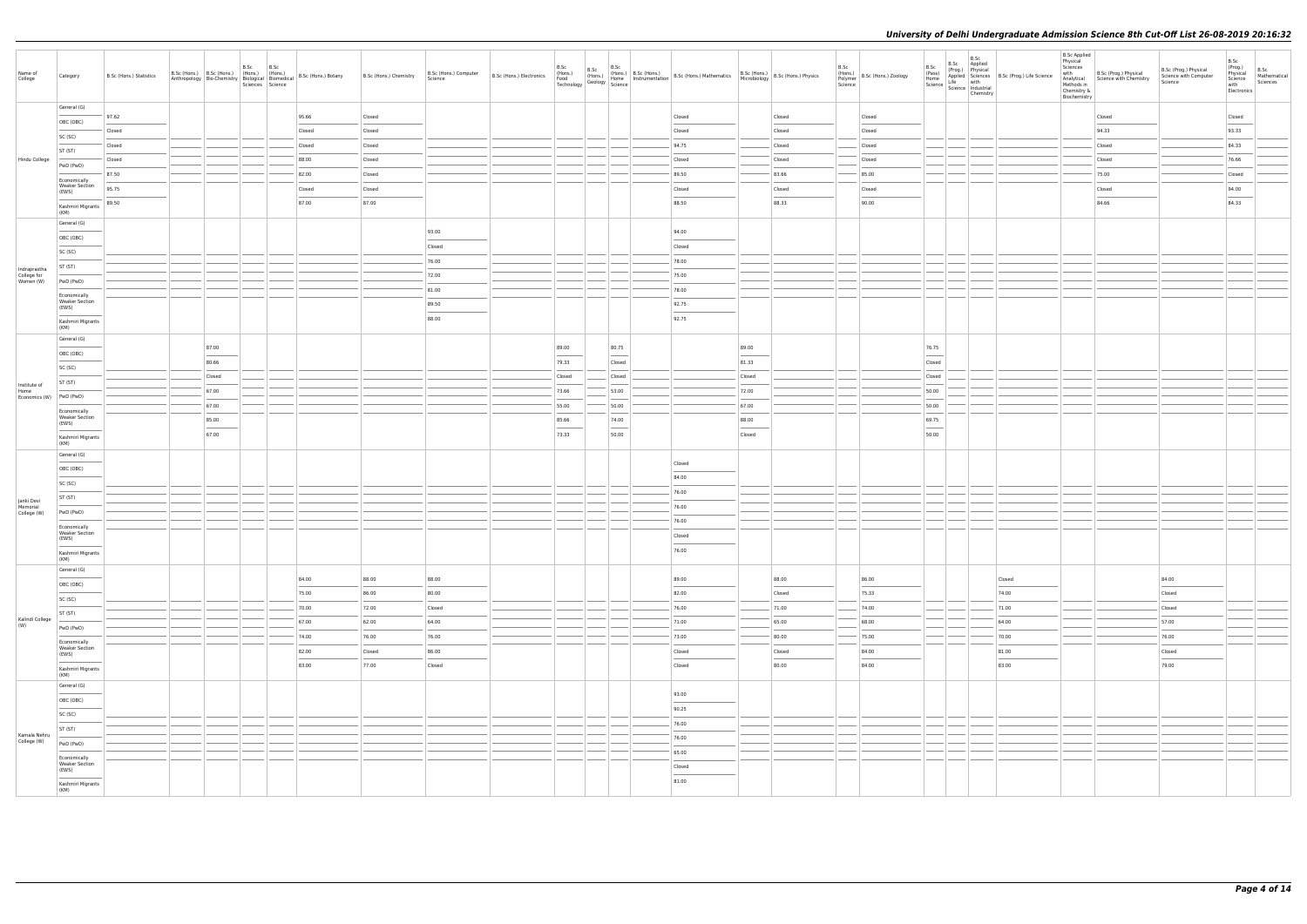| Name of<br>College             | Category                                                                                                                                                                                                                                                                                                                                                                                                                                                                                        | B.Sc (Hons.) Statistics                                                                                                                                                                                                                                                                                                                                                                                                                                                             | B.Sc (Hons.) B.Sc (Hons.) (Hons.) (Hons.) | B.Sc | B.Sc<br>Sciences Science | Anthropology   Bio-Chemistry   Biological   Biomedical   B.Sc (Hons.) Botany | B.Sc (Hons.) Chemistry | B.Sc (Hons.) Computer<br>Science | B.Sc (Hons.) Electronics | B.Sc   | B.Sc   | B.Sc (Hons.) B.Sc (B.Sc (Hons.) B.Sc (Hons.) B.Sc (Hons.) B.Sc (Hons.) B.Sc (Hons.) CHO (Hons.) B.Sc (Hons.) B.Sc (Hons.) B.Sc (Hons.) B.Sc (Hons.) B.Sc (Hons.) Physics Technology Science (Basillar Science 1998) Science (B |        | B.Sc<br>Science | (Hons.)<br>Polymer B.Sc (Hons.) Zoology | B.Sc<br>(Pass)<br>Home<br>Science   Line<br>  Science   Industrial | B.Sc<br>Life with<br>Chemistry | B.Sc Applied<br>(Prog.) Physical<br>Applied Sciences B.Sc (Prog.) Life Science | <b>B.Sc Applied</b><br>Physical<br>Sciences<br>with<br>Chemistry &<br>Biochemistry | B.Sc (Prog.) Physical<br>Analytical Science with Chemistry<br>Methods in | B.Sc (Prog.) Physical<br>Science with Computer<br>Science | B.Sc<br>(Prog.)<br>Physical<br>Science<br>with<br>Electronics | B.Sc<br>Mathematical<br>Sciences                                                                                                                                                                                                                                                                                                                                                                                                                                                    |
|--------------------------------|-------------------------------------------------------------------------------------------------------------------------------------------------------------------------------------------------------------------------------------------------------------------------------------------------------------------------------------------------------------------------------------------------------------------------------------------------------------------------------------------------|-------------------------------------------------------------------------------------------------------------------------------------------------------------------------------------------------------------------------------------------------------------------------------------------------------------------------------------------------------------------------------------------------------------------------------------------------------------------------------------|-------------------------------------------|------|--------------------------|------------------------------------------------------------------------------|------------------------|----------------------------------|--------------------------|--------|--------|--------------------------------------------------------------------------------------------------------------------------------------------------------------------------------------------------------------------------------|--------|-----------------|-----------------------------------------|--------------------------------------------------------------------|--------------------------------|--------------------------------------------------------------------------------|------------------------------------------------------------------------------------|--------------------------------------------------------------------------|-----------------------------------------------------------|---------------------------------------------------------------|-------------------------------------------------------------------------------------------------------------------------------------------------------------------------------------------------------------------------------------------------------------------------------------------------------------------------------------------------------------------------------------------------------------------------------------------------------------------------------------|
|                                | General (G)                                                                                                                                                                                                                                                                                                                                                                                                                                                                                     |                                                                                                                                                                                                                                                                                                                                                                                                                                                                                     |                                           |      |                          |                                                                              |                        | 93.00                            | Closed                   |        |        | Closed                                                                                                                                                                                                                         | 93.00  |                 |                                         |                                                                    |                                |                                                                                |                                                                                    |                                                                          | 86.66                                                     |                                                               | 89.25                                                                                                                                                                                                                                                                                                                                                                                                                                                                               |
|                                | OBC (OBC)                                                                                                                                                                                                                                                                                                                                                                                                                                                                                       |                                                                                                                                                                                                                                                                                                                                                                                                                                                                                     |                                           |      |                          |                                                                              |                        | Closed                           | Closed                   |        |        | 88.50                                                                                                                                                                                                                          | 91.00  |                 |                                         |                                                                    |                                |                                                                                |                                                                                    |                                                                          | 83.33                                                     |                                                               | 84.50                                                                                                                                                                                                                                                                                                                                                                                                                                                                               |
|                                | SC (SC)<br>ST (ST)                                                                                                                                                                                                                                                                                                                                                                                                                                                                              |                                                                                                                                                                                                                                                                                                                                                                                                                                                                                     |                                           |      |                          |                                                                              |                        | 81.00                            | Closed                   |        |        | Closed                                                                                                                                                                                                                         | 80.00  |                 |                                         |                                                                    |                                |                                                                                |                                                                                    |                                                                          | 71.00                                                     |                                                               | 69.50                                                                                                                                                                                                                                                                                                                                                                                                                                                                               |
| Keshav<br>Mahavidyalaya        | PwD (PwD)                                                                                                                                                                                                                                                                                                                                                                                                                                                                                       |                                                                                                                                                                                                                                                                                                                                                                                                                                                                                     |                                           |      |                          |                                                                              |                        | Closed                           | Closed                   |        |        | 61.00                                                                                                                                                                                                                          | Closed |                 |                                         |                                                                    |                                |                                                                                |                                                                                    |                                                                          | 50.00                                                     |                                                               | 60.00                                                                                                                                                                                                                                                                                                                                                                                                                                                                               |
|                                |                                                                                                                                                                                                                                                                                                                                                                                                                                                                                                 |                                                                                                                                                                                                                                                                                                                                                                                                                                                                                     |                                           |      |                          |                                                                              |                        | 55.00                            | 55.00                    |        |        | 66.00                                                                                                                                                                                                                          | 52.00  |                 |                                         |                                                                    |                                |                                                                                |                                                                                    |                                                                          | 50.00                                                     |                                                               | 63.00                                                                                                                                                                                                                                                                                                                                                                                                                                                                               |
|                                | Economically<br><b>Weaker Section</b><br>(EWS)                                                                                                                                                                                                                                                                                                                                                                                                                                                  |                                                                                                                                                                                                                                                                                                                                                                                                                                                                                     |                                           |      |                          |                                                                              |                        | Closed                           | Closed                   |        |        | Closed                                                                                                                                                                                                                         | 92.33  |                 |                                         |                                                                    |                                |                                                                                |                                                                                    |                                                                          | Closed                                                    |                                                               | Closed                                                                                                                                                                                                                                                                                                                                                                                                                                                                              |
|                                | $\frac{1}{2} \left( \frac{1}{2} \right) \left( \frac{1}{2} \right) \left( \frac{1}{2} \right) \left( \frac{1}{2} \right) \left( \frac{1}{2} \right) \left( \frac{1}{2} \right) \left( \frac{1}{2} \right) \left( \frac{1}{2} \right) \left( \frac{1}{2} \right) \left( \frac{1}{2} \right) \left( \frac{1}{2} \right) \left( \frac{1}{2} \right) \left( \frac{1}{2} \right) \left( \frac{1}{2} \right) \left( \frac{1}{2} \right) \left( \frac{1}{2} \right) \left( \frac$<br>Kashmiri Migrants |                                                                                                                                                                                                                                                                                                                                                                                                                                                                                     |                                           |      |                          |                                                                              |                        | 83.00                            | 77.66                    |        |        | 82.50                                                                                                                                                                                                                          | 83.00  |                 |                                         |                                                                    |                                |                                                                                |                                                                                    |                                                                          | $\frac{1}{2}$<br>76.66                                    |                                                               | $\frac{1}{2} \left( \frac{1}{2} \right) \left( \frac{1}{2} \right) \left( \frac{1}{2} \right) \left( \frac{1}{2} \right) \left( \frac{1}{2} \right) \left( \frac{1}{2} \right) \left( \frac{1}{2} \right) \left( \frac{1}{2} \right) \left( \frac{1}{2} \right) \left( \frac{1}{2} \right) \left( \frac{1}{2} \right) \left( \frac{1}{2} \right) \left( \frac{1}{2} \right) \left( \frac{1}{2} \right) \left( \frac{1}{2} \right) \left( \frac{1}{2} \right) \left( \frac$<br>79.25 |
|                                | (KM)                                                                                                                                                                                                                                                                                                                                                                                                                                                                                            |                                                                                                                                                                                                                                                                                                                                                                                                                                                                                     |                                           |      |                          |                                                                              |                        |                                  |                          |        |        |                                                                                                                                                                                                                                |        |                 |                                         |                                                                    |                                |                                                                                |                                                                                    |                                                                          |                                                           |                                                               |                                                                                                                                                                                                                                                                                                                                                                                                                                                                                     |
|                                | General (G)                                                                                                                                                                                                                                                                                                                                                                                                                                                                                     | 96.50                                                                                                                                                                                                                                                                                                                                                                                                                                                                               |                                           |      |                          | Closed                                                                       | 95.00                  |                                  |                          |        |        | Closed                                                                                                                                                                                                                         | Closed |                 | 93.00                                   |                                                                    |                                | Closed                                                                         | 90.00                                                                              | 93.33                                                                    | Closed                                                    |                                                               |                                                                                                                                                                                                                                                                                                                                                                                                                                                                                     |
|                                | OBC (OBC)                                                                                                                                                                                                                                                                                                                                                                                                                                                                                       | $\sim$<br>93.50                                                                                                                                                                                                                                                                                                                                                                                                                                                                     |                                           |      |                          | 87.00                                                                        | 92.33                  |                                  |                          |        |        | Closed                                                                                                                                                                                                                         | Closed |                 | 89.00                                   |                                                                    |                                | 88.00                                                                          | Closed                                                                             | 90.00                                                                    | Closed                                                    |                                                               |                                                                                                                                                                                                                                                                                                                                                                                                                                                                                     |
|                                | SC (SC)<br>ST (ST)                                                                                                                                                                                                                                                                                                                                                                                                                                                                              | 86.00                                                                                                                                                                                                                                                                                                                                                                                                                                                                               |                                           |      |                          | 80.00                                                                        | 83.66                  |                                  |                          |        |        | 91.25                                                                                                                                                                                                                          | 86.33  |                 | Closed                                  |                                                                    |                                | Closed                                                                         | 74.00                                                                              | 76.00                                                                    | 85.66                                                     |                                                               |                                                                                                                                                                                                                                                                                                                                                                                                                                                                                     |
| Kirori Mal<br>College          | PwD (PwD)                                                                                                                                                                                                                                                                                                                                                                                                                                                                                       | 82.00                                                                                                                                                                                                                                                                                                                                                                                                                                                                               |                                           |      |                          | Closed                                                                       | 73.00                  |                                  |                          |        |        | 88.50                                                                                                                                                                                                                          | 72.00  |                 | 78.00                                   |                                                                    |                                | Closed                                                                         | Closed                                                                             | 67.00                                                                    | 81.33                                                     |                                                               |                                                                                                                                                                                                                                                                                                                                                                                                                                                                                     |
|                                | Economically                                                                                                                                                                                                                                                                                                                                                                                                                                                                                    | 87.00                                                                                                                                                                                                                                                                                                                                                                                                                                                                               |                                           |      |                          | 60.00                                                                        | 79.00                  |                                  |                          |        |        | 87.75                                                                                                                                                                                                                          | 65.00  |                 | 73.00                                   |                                                                    |                                | 74.00                                                                          | 74.00                                                                              | 68.00                                                                    | 79.66                                                     |                                                               |                                                                                                                                                                                                                                                                                                                                                                                                                                                                                     |
|                                | <b>Weaker Section</b><br>(EWS)                                                                                                                                                                                                                                                                                                                                                                                                                                                                  | Closed                                                                                                                                                                                                                                                                                                                                                                                                                                                                              |                                           |      |                          | 88.00                                                                        | 94.66                  |                                  |                          |        |        | 95.00                                                                                                                                                                                                                          | Closed |                 | Closed                                  |                                                                    |                                | Closed                                                                         | Closed                                                                             | 92.33                                                                    | Closed                                                    |                                                               |                                                                                                                                                                                                                                                                                                                                                                                                                                                                                     |
|                                | Kashmiri Migrants                                                                                                                                                                                                                                                                                                                                                                                                                                                                               | 88.50                                                                                                                                                                                                                                                                                                                                                                                                                                                                               |                                           |      |                          | 81.00                                                                        | 87.00                  |                                  |                          |        |        | 91.00                                                                                                                                                                                                                          | 85.33  |                 | 86.00                                   |                                                                    |                                | 83.00                                                                          | 82.66                                                                              | 83.33                                                                    | 84.33                                                     |                                                               |                                                                                                                                                                                                                                                                                                                                                                                                                                                                                     |
|                                | (KM)<br>General (G)                                                                                                                                                                                                                                                                                                                                                                                                                                                                             |                                                                                                                                                                                                                                                                                                                                                                                                                                                                                     |                                           |      |                          |                                                                              |                        |                                  |                          |        |        |                                                                                                                                                                                                                                |        |                 |                                         |                                                                    |                                |                                                                                |                                                                                    |                                                                          |                                                           |                                                               |                                                                                                                                                                                                                                                                                                                                                                                                                                                                                     |
|                                | OBC (OBC)                                                                                                                                                                                                                                                                                                                                                                                                                                                                                       |                                                                                                                                                                                                                                                                                                                                                                                                                                                                                     |                                           |      |                          |                                                                              |                        |                                  |                          | Closed | Closed |                                                                                                                                                                                                                                |        |                 |                                         | Closed                                                             |                                |                                                                                |                                                                                    |                                                                          |                                                           |                                                               |                                                                                                                                                                                                                                                                                                                                                                                                                                                                                     |
|                                | SC (SC)                                                                                                                                                                                                                                                                                                                                                                                                                                                                                         |                                                                                                                                                                                                                                                                                                                                                                                                                                                                                     |                                           |      |                          |                                                                              |                        |                                  |                          | Closed | Closed |                                                                                                                                                                                                                                |        |                 |                                         | 75.00                                                              |                                |                                                                                |                                                                                    |                                                                          |                                                           |                                                               |                                                                                                                                                                                                                                                                                                                                                                                                                                                                                     |
|                                | ST (ST)                                                                                                                                                                                                                                                                                                                                                                                                                                                                                         |                                                                                                                                                                                                                                                                                                                                                                                                                                                                                     |                                           |      |                          |                                                                              |                        |                                  |                          | Closed | Closed |                                                                                                                                                                                                                                |        |                 |                                         | Closed                                                             |                                |                                                                                |                                                                                    |                                                                          |                                                           |                                                               |                                                                                                                                                                                                                                                                                                                                                                                                                                                                                     |
| Lady Irwin<br>College (W)      | PwD (PwD)                                                                                                                                                                                                                                                                                                                                                                                                                                                                                       |                                                                                                                                                                                                                                                                                                                                                                                                                                                                                     |                                           |      |                          |                                                                              |                        |                                  |                          | Closed | 55.00  |                                                                                                                                                                                                                                |        |                 |                                         | 50.00                                                              |                                |                                                                                |                                                                                    |                                                                          |                                                           |                                                               |                                                                                                                                                                                                                                                                                                                                                                                                                                                                                     |
|                                | Economically                                                                                                                                                                                                                                                                                                                                                                                                                                                                                    |                                                                                                                                                                                                                                                                                                                                                                                                                                                                                     |                                           |      |                          |                                                                              |                        |                                  |                          | Closed | Closed |                                                                                                                                                                                                                                |        |                 |                                         | Closed                                                             |                                |                                                                                |                                                                                    |                                                                          |                                                           |                                                               |                                                                                                                                                                                                                                                                                                                                                                                                                                                                                     |
|                                | <b>Weaker Section</b><br>(EWS)                                                                                                                                                                                                                                                                                                                                                                                                                                                                  |                                                                                                                                                                                                                                                                                                                                                                                                                                                                                     |                                           |      |                          |                                                                              |                        |                                  |                          | Closed | 82.00  |                                                                                                                                                                                                                                |        |                 |                                         | 78.00<br>$\sim$                                                    |                                |                                                                                |                                                                                    |                                                                          |                                                           |                                                               |                                                                                                                                                                                                                                                                                                                                                                                                                                                                                     |
|                                | $\sim$<br>Kashmiri Migrants                                                                                                                                                                                                                                                                                                                                                                                                                                                                     |                                                                                                                                                                                                                                                                                                                                                                                                                                                                                     |                                           |      |                          |                                                                              |                        |                                  |                          | Closed | Closed |                                                                                                                                                                                                                                |        |                 |                                         | Closed                                                             |                                |                                                                                |                                                                                    |                                                                          |                                                           |                                                               |                                                                                                                                                                                                                                                                                                                                                                                                                                                                                     |
|                                | (KM)<br>General (G)                                                                                                                                                                                                                                                                                                                                                                                                                                                                             |                                                                                                                                                                                                                                                                                                                                                                                                                                                                                     |                                           |      |                          |                                                                              |                        |                                  |                          |        |        |                                                                                                                                                                                                                                |        |                 |                                         |                                                                    |                                |                                                                                |                                                                                    |                                                                          |                                                           |                                                               |                                                                                                                                                                                                                                                                                                                                                                                                                                                                                     |
|                                | OBC (OBC)                                                                                                                                                                                                                                                                                                                                                                                                                                                                                       | Closed                                                                                                                                                                                                                                                                                                                                                                                                                                                                              |                                           |      |                          |                                                                              |                        |                                  |                          |        |        | Closed                                                                                                                                                                                                                         |        |                 |                                         |                                                                    |                                |                                                                                |                                                                                    |                                                                          |                                                           |                                                               |                                                                                                                                                                                                                                                                                                                                                                                                                                                                                     |
|                                | ___<br>SC (SC)                                                                                                                                                                                                                                                                                                                                                                                                                                                                                  | Closed                                                                                                                                                                                                                                                                                                                                                                                                                                                                              |                                           |      |                          |                                                                              |                        |                                  |                          |        |        | Closed                                                                                                                                                                                                                         |        |                 |                                         |                                                                    |                                |                                                                                |                                                                                    |                                                                          |                                                           |                                                               |                                                                                                                                                                                                                                                                                                                                                                                                                                                                                     |
| Lady Shri Ram                  | ST (ST)                                                                                                                                                                                                                                                                                                                                                                                                                                                                                         | Closed                                                                                                                                                                                                                                                                                                                                                                                                                                                                              |                                           |      |                          |                                                                              |                        |                                  |                          |        |        | 88.00                                                                                                                                                                                                                          |        |                 |                                         |                                                                    |                                |                                                                                |                                                                                    |                                                                          |                                                           |                                                               |                                                                                                                                                                                                                                                                                                                                                                                                                                                                                     |
| College for<br>Women (W)       | PwD (PwD)                                                                                                                                                                                                                                                                                                                                                                                                                                                                                       | 86.00                                                                                                                                                                                                                                                                                                                                                                                                                                                                               |                                           |      |                          |                                                                              |                        |                                  |                          |        |        | 87.00                                                                                                                                                                                                                          |        |                 |                                         |                                                                    |                                |                                                                                |                                                                                    |                                                                          |                                                           |                                                               |                                                                                                                                                                                                                                                                                                                                                                                                                                                                                     |
|                                | Economically                                                                                                                                                                                                                                                                                                                                                                                                                                                                                    | 85.00<br>$\frac{1}{2} \left( \frac{1}{2} \right) \left( \frac{1}{2} \right) \left( \frac{1}{2} \right) \left( \frac{1}{2} \right) \left( \frac{1}{2} \right) \left( \frac{1}{2} \right) \left( \frac{1}{2} \right) \left( \frac{1}{2} \right) \left( \frac{1}{2} \right) \left( \frac{1}{2} \right) \left( \frac{1}{2} \right) \left( \frac{1}{2} \right) \left( \frac{1}{2} \right) \left( \frac{1}{2} \right) \left( \frac{1}{2} \right) \left( \frac{1}{2} \right) \left( \frac$ |                                           |      |                          |                                                                              |                        |                                  |                          |        |        | 82.00                                                                                                                                                                                                                          |        |                 |                                         |                                                                    |                                |                                                                                |                                                                                    |                                                                          |                                                           |                                                               |                                                                                                                                                                                                                                                                                                                                                                                                                                                                                     |
|                                | <b>Weaker Section</b><br>(EWS)                                                                                                                                                                                                                                                                                                                                                                                                                                                                  | 96.00                                                                                                                                                                                                                                                                                                                                                                                                                                                                               |                                           |      |                          |                                                                              |                        |                                  |                          |        |        | Closed                                                                                                                                                                                                                         |        |                 |                                         |                                                                    |                                |                                                                                |                                                                                    |                                                                          |                                                           |                                                               |                                                                                                                                                                                                                                                                                                                                                                                                                                                                                     |
|                                | Kashmiri Migrants <sup>-1</sup> 93.25<br>(KM)                                                                                                                                                                                                                                                                                                                                                                                                                                                   |                                                                                                                                                                                                                                                                                                                                                                                                                                                                                     |                                           |      |                          |                                                                              |                        |                                  |                          |        |        | 91.00                                                                                                                                                                                                                          |        |                 |                                         |                                                                    |                                |                                                                                |                                                                                    |                                                                          |                                                           |                                                               |                                                                                                                                                                                                                                                                                                                                                                                                                                                                                     |
|                                | General (G)                                                                                                                                                                                                                                                                                                                                                                                                                                                                                     |                                                                                                                                                                                                                                                                                                                                                                                                                                                                                     |                                           |      |                          |                                                                              |                        |                                  |                          |        |        |                                                                                                                                                                                                                                |        |                 |                                         |                                                                    |                                |                                                                                |                                                                                    |                                                                          |                                                           |                                                               |                                                                                                                                                                                                                                                                                                                                                                                                                                                                                     |
|                                | OBC (OBC)                                                                                                                                                                                                                                                                                                                                                                                                                                                                                       |                                                                                                                                                                                                                                                                                                                                                                                                                                                                                     |                                           |      |                          |                                                                              |                        |                                  |                          |        |        | Closed                                                                                                                                                                                                                         |        |                 |                                         |                                                                    |                                |                                                                                |                                                                                    |                                                                          |                                                           |                                                               |                                                                                                                                                                                                                                                                                                                                                                                                                                                                                     |
|                                | SC (SC)                                                                                                                                                                                                                                                                                                                                                                                                                                                                                         |                                                                                                                                                                                                                                                                                                                                                                                                                                                                                     |                                           |      |                          |                                                                              |                        |                                  |                          |        |        | 85.00                                                                                                                                                                                                                          |        |                 |                                         |                                                                    |                                |                                                                                |                                                                                    |                                                                          |                                                           |                                                               |                                                                                                                                                                                                                                                                                                                                                                                                                                                                                     |
|                                | ST (ST)                                                                                                                                                                                                                                                                                                                                                                                                                                                                                         |                                                                                                                                                                                                                                                                                                                                                                                                                                                                                     |                                           |      |                          |                                                                              |                        |                                  |                          |        |        | 74.00                                                                                                                                                                                                                          |        |                 |                                         |                                                                    |                                |                                                                                |                                                                                    |                                                                          |                                                           |                                                               |                                                                                                                                                                                                                                                                                                                                                                                                                                                                                     |
| Lakshmibai<br>College (W)      | PwD (PwD)                                                                                                                                                                                                                                                                                                                                                                                                                                                                                       |                                                                                                                                                                                                                                                                                                                                                                                                                                                                                     |                                           |      |                          |                                                                              |                        |                                  |                          |        |        | 71.00                                                                                                                                                                                                                          |        |                 |                                         |                                                                    |                                |                                                                                |                                                                                    |                                                                          |                                                           |                                                               |                                                                                                                                                                                                                                                                                                                                                                                                                                                                                     |
|                                | Economically<br><b>Weaker Section</b>                                                                                                                                                                                                                                                                                                                                                                                                                                                           |                                                                                                                                                                                                                                                                                                                                                                                                                                                                                     |                                           |      |                          |                                                                              |                        |                                  |                          |        |        | 78.00                                                                                                                                                                                                                          |        |                 |                                         |                                                                    |                                |                                                                                |                                                                                    |                                                                          |                                                           |                                                               |                                                                                                                                                                                                                                                                                                                                                                                                                                                                                     |
|                                | (EWS)                                                                                                                                                                                                                                                                                                                                                                                                                                                                                           |                                                                                                                                                                                                                                                                                                                                                                                                                                                                                     |                                           |      |                          |                                                                              |                        |                                  |                          |        |        | Closed                                                                                                                                                                                                                         |        |                 |                                         |                                                                    |                                |                                                                                |                                                                                    |                                                                          |                                                           |                                                               |                                                                                                                                                                                                                                                                                                                                                                                                                                                                                     |
|                                | Kashmiri Migrants<br>(KM)                                                                                                                                                                                                                                                                                                                                                                                                                                                                       |                                                                                                                                                                                                                                                                                                                                                                                                                                                                                     |                                           |      |                          |                                                                              |                        |                                  |                          |        |        | <b>NA</b>                                                                                                                                                                                                                      |        |                 |                                         |                                                                    |                                |                                                                                |                                                                                    |                                                                          |                                                           |                                                               |                                                                                                                                                                                                                                                                                                                                                                                                                                                                                     |
|                                | General (G)                                                                                                                                                                                                                                                                                                                                                                                                                                                                                     |                                                                                                                                                                                                                                                                                                                                                                                                                                                                                     |                                           |      |                          |                                                                              |                        |                                  |                          |        |        |                                                                                                                                                                                                                                |        |                 |                                         |                                                                    |                                |                                                                                |                                                                                    |                                                                          |                                                           |                                                               |                                                                                                                                                                                                                                                                                                                                                                                                                                                                                     |
|                                | OBC (OBC)                                                                                                                                                                                                                                                                                                                                                                                                                                                                                       |                                                                                                                                                                                                                                                                                                                                                                                                                                                                                     |                                           |      |                          |                                                                              |                        |                                  | Closed                   |        |        |                                                                                                                                                                                                                                |        |                 |                                         |                                                                    |                                |                                                                                |                                                                                    | Closed                                                                   | Closed                                                    |                                                               | 88.00                                                                                                                                                                                                                                                                                                                                                                                                                                                                               |
|                                | SC (SC)                                                                                                                                                                                                                                                                                                                                                                                                                                                                                         |                                                                                                                                                                                                                                                                                                                                                                                                                                                                                     |                                           |      |                          |                                                                              |                        |                                  | 81.33                    |        |        |                                                                                                                                                                                                                                |        |                 |                                         |                                                                    |                                |                                                                                |                                                                                    | Closed                                                                   | Closed                                                    |                                                               | Closed                                                                                                                                                                                                                                                                                                                                                                                                                                                                              |
|                                | ST (ST)                                                                                                                                                                                                                                                                                                                                                                                                                                                                                         |                                                                                                                                                                                                                                                                                                                                                                                                                                                                                     |                                           |      |                          |                                                                              |                        |                                  | 70.00                    |        |        |                                                                                                                                                                                                                                |        |                 |                                         |                                                                    |                                |                                                                                |                                                                                    | 73.00                                                                    | 73.00                                                     |                                                               | 73.00                                                                                                                                                                                                                                                                                                                                                                                                                                                                               |
| Maharaja<br>Agrasen<br>College | PwD (PwD)                                                                                                                                                                                                                                                                                                                                                                                                                                                                                       |                                                                                                                                                                                                                                                                                                                                                                                                                                                                                     |                                           |      |                          |                                                                              |                        |                                  | 54.00                    |        |        |                                                                                                                                                                                                                                |        |                 |                                         |                                                                    |                                |                                                                                |                                                                                    | Closed                                                                   | 62.00                                                     |                                                               | 53.00                                                                                                                                                                                                                                                                                                                                                                                                                                                                               |
|                                | Economically<br><b>Weaker Section</b>                                                                                                                                                                                                                                                                                                                                                                                                                                                           |                                                                                                                                                                                                                                                                                                                                                                                                                                                                                     |                                           |      |                          |                                                                              |                        |                                  | 58.00                    |        |        |                                                                                                                                                                                                                                |        |                 |                                         |                                                                    |                                |                                                                                |                                                                                    | 70.00                                                                    | 65.00                                                     |                                                               | 65.00                                                                                                                                                                                                                                                                                                                                                                                                                                                                               |
|                                | (EWS)                                                                                                                                                                                                                                                                                                                                                                                                                                                                                           |                                                                                                                                                                                                                                                                                                                                                                                                                                                                                     |                                           |      |                          |                                                                              |                        |                                  | Closed                   |        |        |                                                                                                                                                                                                                                |        |                 |                                         |                                                                    |                                |                                                                                |                                                                                    | Closed                                                                   | Closed                                                    |                                                               | 87.00                                                                                                                                                                                                                                                                                                                                                                                                                                                                               |
|                                | Kashmiri Migrants<br>(KM)                                                                                                                                                                                                                                                                                                                                                                                                                                                                       |                                                                                                                                                                                                                                                                                                                                                                                                                                                                                     |                                           |      |                          |                                                                              |                        |                                  | 76.33                    |        |        |                                                                                                                                                                                                                                |        |                 |                                         |                                                                    |                                |                                                                                |                                                                                    | 77.00                                                                    | 75.00                                                     |                                                               | 78.00                                                                                                                                                                                                                                                                                                                                                                                                                                                                               |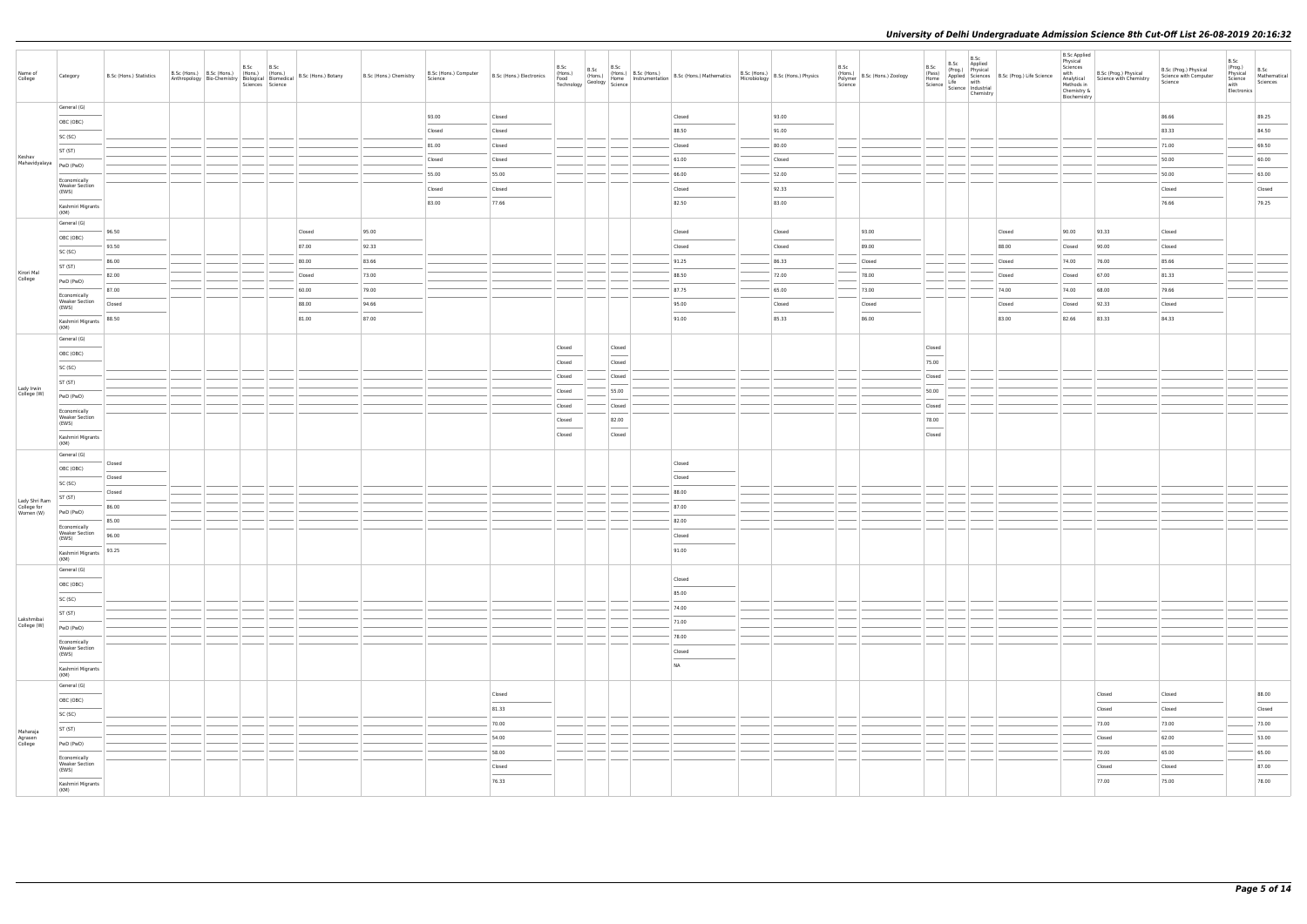| Name of<br>College         | Category                                                                                                                                                                                                                                                                                                                                                                                                                                                                                                         | B.Sc (Hons.) Statistics |  | B.Sc | B.Sc<br>Sciences Science |        | Anthropology Bio-Chemistry (19015.) (Hons.) B.Sc (Hons.) Botany B.Sc (Hons.) Chemistry Anthropology Bio-Chemistry Biological Biomedical (Biological Biomedical School) | Science | B.Sc (Hons.) Computer   B.Sc (Hons.) Electronics | B.Sc | B.Sc | (Hons.) B.Sc (Hons.) B.Sc (Hons.) B.Sc (Hons.) B.Sc (Hons.) Mathematics B.Sc (Hons.) B.Sc (Hons.) Physics<br>Feod (Geology Science Instrumentation Science B.Sc (Hons.) Microbiology B.Sc (Hons.) Physics<br>Technology Science |        | B.Sc<br>Polymer<br>Science | $\left  \begin{array}{c} \text{(Hons.)} \\ \text{R-1-formor} \end{array} \right $ B.Sc (Hons.) Zoology | B.Sc<br>(Pass)<br>Home<br>Science   Live<br>  Science   Industrial | B.Sc<br>B.Sc Applied<br>(Prog.) Physical<br>Life with<br>Chemistry | Applied Sciences B.Sc (Prog.) Life Science | <b>B.Sc Applied</b><br>Physical<br>Sciences<br>with<br>Analytical<br>Methods in<br>Chemistry &<br>Biochemistry | B.Sc (Prog.) Physical<br>Science with Chemistry | B.Sc (Prog.) Physical<br>Science with Computer<br>Science | B.Sc<br>(Prog.)<br>Physical<br>Science<br>with<br>Electronics | B.Sc<br>Mathematical<br>Sciences                                                                                                                                                                                                                                                                                                                                                                                                                                                    |
|----------------------------|------------------------------------------------------------------------------------------------------------------------------------------------------------------------------------------------------------------------------------------------------------------------------------------------------------------------------------------------------------------------------------------------------------------------------------------------------------------------------------------------------------------|-------------------------|--|------|--------------------------|--------|------------------------------------------------------------------------------------------------------------------------------------------------------------------------|---------|--------------------------------------------------|------|------|---------------------------------------------------------------------------------------------------------------------------------------------------------------------------------------------------------------------------------|--------|----------------------------|--------------------------------------------------------------------------------------------------------|--------------------------------------------------------------------|--------------------------------------------------------------------|--------------------------------------------|----------------------------------------------------------------------------------------------------------------|-------------------------------------------------|-----------------------------------------------------------|---------------------------------------------------------------|-------------------------------------------------------------------------------------------------------------------------------------------------------------------------------------------------------------------------------------------------------------------------------------------------------------------------------------------------------------------------------------------------------------------------------------------------------------------------------------|
|                            | General (G)<br>OBC (OBC)                                                                                                                                                                                                                                                                                                                                                                                                                                                                                         |                         |  |      |                          | 84.00  | 91.66                                                                                                                                                                  |         |                                                  |      |      | Closed                                                                                                                                                                                                                          | Closed |                            | Closed                                                                                                 |                                                                    |                                                                    | Closed                                     |                                                                                                                | Closed                                          | 86.00                                                     |                                                               |                                                                                                                                                                                                                                                                                                                                                                                                                                                                                     |
|                            | SC (SC)                                                                                                                                                                                                                                                                                                                                                                                                                                                                                                          |                         |  |      |                          | Closed | 88.66                                                                                                                                                                  |         |                                                  |      |      | 88.00                                                                                                                                                                                                                           | Closed |                            | 80.00                                                                                                  |                                                                    |                                                                    | 77.00                                      |                                                                                                                | Closed                                          | Closed                                                    |                                                               |                                                                                                                                                                                                                                                                                                                                                                                                                                                                                     |
|                            | ST (ST)                                                                                                                                                                                                                                                                                                                                                                                                                                                                                                          |                         |  |      |                          | 77.00  | 75.00                                                                                                                                                                  |         |                                                  |      |      | 75.00                                                                                                                                                                                                                           | 65.00  |                            | Closed                                                                                                 |                                                                    |                                                                    | Closed                                     |                                                                                                                | 67.00                                           | 67.00                                                     |                                                               |                                                                                                                                                                                                                                                                                                                                                                                                                                                                                     |
| Maitreyi<br>College (W)    | PwD (PwD)                                                                                                                                                                                                                                                                                                                                                                                                                                                                                                        |                         |  |      |                          | 65.00  | 70.00                                                                                                                                                                  |         |                                                  |      |      | 70.00                                                                                                                                                                                                                           | 65.00  |                            | 65.00                                                                                                  |                                                                    |                                                                    | 60.00                                      |                                                                                                                | 66.00                                           | 66.00                                                     |                                                               |                                                                                                                                                                                                                                                                                                                                                                                                                                                                                     |
|                            | Economically                                                                                                                                                                                                                                                                                                                                                                                                                                                                                                     |                         |  |      |                          | 65.00  | 70.00                                                                                                                                                                  |         |                                                  |      |      | 70.00                                                                                                                                                                                                                           | 65.00  |                            | 65.00                                                                                                  |                                                                    |                                                                    | 60.00                                      |                                                                                                                | 66.00                                           | 66.00                                                     |                                                               |                                                                                                                                                                                                                                                                                                                                                                                                                                                                                     |
|                            | <b>Weaker Section</b><br>(EWS)                                                                                                                                                                                                                                                                                                                                                                                                                                                                                   |                         |  |      |                          | Closed | 90.00                                                                                                                                                                  |         |                                                  |      |      | 91.00                                                                                                                                                                                                                           | 87.00  |                            | 83.00                                                                                                  |                                                                    |                                                                    | Closed                                     |                                                                                                                | Closed                                          | 80.00                                                     |                                                               |                                                                                                                                                                                                                                                                                                                                                                                                                                                                                     |
|                            | $\frac{1}{2}$<br>Kashmiri Migrants<br>(KM)                                                                                                                                                                                                                                                                                                                                                                                                                                                                       |                         |  |      |                          | 73.00  | 74.00                                                                                                                                                                  |         |                                                  |      |      | 78.00                                                                                                                                                                                                                           | 70.00  |                            | 70.00                                                                                                  |                                                                    |                                                                    | 72.00                                      |                                                                                                                | 71.00                                           | 73.00                                                     |                                                               |                                                                                                                                                                                                                                                                                                                                                                                                                                                                                     |
|                            | General (G)                                                                                                                                                                                                                                                                                                                                                                                                                                                                                                      |                         |  |      |                          |        |                                                                                                                                                                        |         |                                                  |      |      |                                                                                                                                                                                                                                 |        |                            |                                                                                                        |                                                                    |                                                                    |                                            |                                                                                                                |                                                 |                                                           |                                                               |                                                                                                                                                                                                                                                                                                                                                                                                                                                                                     |
|                            | Sikh Minority (SM)                                                                                                                                                                                                                                                                                                                                                                                                                                                                                               | $-$ Closed              |  |      |                          |        |                                                                                                                                                                        | Closed  |                                                  |      |      | Closed                                                                                                                                                                                                                          |        |                            |                                                                                                        |                                                                    |                                                                    |                                            |                                                                                                                |                                                 |                                                           |                                                               |                                                                                                                                                                                                                                                                                                                                                                                                                                                                                     |
| Mata Sundri<br>College for | PwD (PwD)                                                                                                                                                                                                                                                                                                                                                                                                                                                                                                        | 60.00                   |  |      |                          |        |                                                                                                                                                                        | 62.00   |                                                  |      |      | 60.00                                                                                                                                                                                                                           |        |                            |                                                                                                        |                                                                    |                                                                    |                                            |                                                                                                                |                                                 |                                                           |                                                               |                                                                                                                                                                                                                                                                                                                                                                                                                                                                                     |
| Women (W)<br>* Sikh        | Economically                                                                                                                                                                                                                                                                                                                                                                                                                                                                                                     | 50.00                   |  |      |                          |        |                                                                                                                                                                        | 60.00   |                                                  |      |      | 50.00                                                                                                                                                                                                                           |        |                            |                                                                                                        |                                                                    |                                                                    |                                            |                                                                                                                |                                                 |                                                           |                                                               |                                                                                                                                                                                                                                                                                                                                                                                                                                                                                     |
| Minority(SM)               | <b>Weaker Section</b><br>(EWS)                                                                                                                                                                                                                                                                                                                                                                                                                                                                                   | <b>NA</b>               |  |      |                          |        |                                                                                                                                                                        | NA      |                                                  |      |      | <b>NA</b>                                                                                                                                                                                                                       |        |                            |                                                                                                        |                                                                    |                                                                    |                                            |                                                                                                                |                                                 |                                                           |                                                               |                                                                                                                                                                                                                                                                                                                                                                                                                                                                                     |
|                            | Kashmiri Migrants<br>(KM)                                                                                                                                                                                                                                                                                                                                                                                                                                                                                        | 80.00                   |  |      |                          |        |                                                                                                                                                                        | 77.00   |                                                  |      |      | 78.50                                                                                                                                                                                                                           |        |                            |                                                                                                        |                                                                    |                                                                    |                                            |                                                                                                                |                                                 |                                                           |                                                               |                                                                                                                                                                                                                                                                                                                                                                                                                                                                                     |
|                            | General (G)                                                                                                                                                                                                                                                                                                                                                                                                                                                                                                      |                         |  |      |                          | Closed | 96.00                                                                                                                                                                  |         |                                                  |      |      | Closed                                                                                                                                                                                                                          | Closed |                            | Closed                                                                                                 |                                                                    |                                                                    | Closed                                     |                                                                                                                |                                                 | Closed                                                    |                                                               |                                                                                                                                                                                                                                                                                                                                                                                                                                                                                     |
|                            | OBC (OBC)<br>$\frac{1}{2} \left( \frac{1}{2} \right) \left( \frac{1}{2} \right) \left( \frac{1}{2} \right) \left( \frac{1}{2} \right) \left( \frac{1}{2} \right) \left( \frac{1}{2} \right) \left( \frac{1}{2} \right) \left( \frac{1}{2} \right) \left( \frac{1}{2} \right) \left( \frac{1}{2} \right) \left( \frac{1}{2} \right) \left( \frac{1}{2} \right) \left( \frac{1}{2} \right) \left( \frac{1}{2} \right) \left( \frac{1}{2} \right) \left( \frac{1}{2} \right) \left( \frac$                          |                         |  |      |                          | Closed | Closed                                                                                                                                                                 |         |                                                  |      |      | Closed                                                                                                                                                                                                                          | Closed |                            | Closed                                                                                                 |                                                                    |                                                                    | Closed                                     |                                                                                                                |                                                 | Closed                                                    |                                                               |                                                                                                                                                                                                                                                                                                                                                                                                                                                                                     |
|                            | SC (SC)                                                                                                                                                                                                                                                                                                                                                                                                                                                                                                          |                         |  |      |                          |        |                                                                                                                                                                        |         |                                                  |      |      |                                                                                                                                                                                                                                 |        |                            |                                                                                                        |                                                                    |                                                                    |                                            |                                                                                                                |                                                 |                                                           |                                                               |                                                                                                                                                                                                                                                                                                                                                                                                                                                                                     |
| Miranda House              | ST (ST)                                                                                                                                                                                                                                                                                                                                                                                                                                                                                                          |                         |  |      |                          | Closed | Closed                                                                                                                                                                 |         |                                                  |      |      | Closed                                                                                                                                                                                                                          | Closed |                            | Closed                                                                                                 |                                                                    |                                                                    | 83.66                                      |                                                                                                                |                                                 | Closed                                                    |                                                               |                                                                                                                                                                                                                                                                                                                                                                                                                                                                                     |
| (W)                        | PwD (PwD)                                                                                                                                                                                                                                                                                                                                                                                                                                                                                                        |                         |  |      |                          | 83.66  | Closed                                                                                                                                                                 |         |                                                  |      |      | Closed                                                                                                                                                                                                                          | Closed |                            | 84.66                                                                                                  |                                                                    |                                                                    | 80.00                                      |                                                                                                                |                                                 | Closed                                                    |                                                               |                                                                                                                                                                                                                                                                                                                                                                                                                                                                                     |
|                            | Economically                                                                                                                                                                                                                                                                                                                                                                                                                                                                                                     |                         |  |      |                          | 84.00  | 85.00                                                                                                                                                                  |         |                                                  |      |      | 86.00                                                                                                                                                                                                                           | Closed |                            | 86.00                                                                                                  |                                                                    |                                                                    | Closed                                     |                                                                                                                |                                                 | Closed                                                    |                                                               |                                                                                                                                                                                                                                                                                                                                                                                                                                                                                     |
|                            | <b>Weaker Section</b><br>(EWS)                                                                                                                                                                                                                                                                                                                                                                                                                                                                                   |                         |  |      |                          | Closed | Closed                                                                                                                                                                 |         |                                                  |      |      | Closed                                                                                                                                                                                                                          | Closed |                            | Closed                                                                                                 |                                                                    |                                                                    | Closed                                     |                                                                                                                |                                                 | Closed<br>$\sim$                                          |                                                               |                                                                                                                                                                                                                                                                                                                                                                                                                                                                                     |
|                            | Kashmiri Migrants<br>(KM)                                                                                                                                                                                                                                                                                                                                                                                                                                                                                        |                         |  |      |                          | Closed | 86.00                                                                                                                                                                  |         |                                                  |      |      | 90.00                                                                                                                                                                                                                           | Closed |                            | Closed                                                                                                 |                                                                    |                                                                    | Closed                                     |                                                                                                                |                                                 | Closed                                                    |                                                               |                                                                                                                                                                                                                                                                                                                                                                                                                                                                                     |
|                            | General (G)                                                                                                                                                                                                                                                                                                                                                                                                                                                                                                      |                         |  |      |                          |        |                                                                                                                                                                        |         |                                                  |      |      |                                                                                                                                                                                                                                 |        |                            |                                                                                                        |                                                                    |                                                                    |                                            |                                                                                                                |                                                 |                                                           |                                                               |                                                                                                                                                                                                                                                                                                                                                                                                                                                                                     |
|                            | OBC (OBC)                                                                                                                                                                                                                                                                                                                                                                                                                                                                                                        |                         |  |      |                          |        | 92.33                                                                                                                                                                  |         |                                                  |      |      | 91.50                                                                                                                                                                                                                           | Closed |                            |                                                                                                        |                                                                    |                                                                    |                                            |                                                                                                                | 85.66                                           | Closed                                                    |                                                               |                                                                                                                                                                                                                                                                                                                                                                                                                                                                                     |
|                            | SC (SC)                                                                                                                                                                                                                                                                                                                                                                                                                                                                                                          |                         |  |      |                          |        | 86.00                                                                                                                                                                  |         |                                                  |      |      | 89.00                                                                                                                                                                                                                           | Closed |                            |                                                                                                        |                                                                    |                                                                    |                                            |                                                                                                                | 83.33                                           | Closed                                                    |                                                               |                                                                                                                                                                                                                                                                                                                                                                                                                                                                                     |
|                            | ST (ST)                                                                                                                                                                                                                                                                                                                                                                                                                                                                                                          |                         |  |      |                          |        | Closed                                                                                                                                                                 |         |                                                  |      |      | 80.00                                                                                                                                                                                                                           | 75.00  |                            |                                                                                                        |                                                                    |                                                                    |                                            |                                                                                                                | 63.00                                           | Closed                                                    |                                                               |                                                                                                                                                                                                                                                                                                                                                                                                                                                                                     |
| Motilal Nehru<br>College   | PwD (PwD)                                                                                                                                                                                                                                                                                                                                                                                                                                                                                                        |                         |  |      |                          |        | 61.00                                                                                                                                                                  |         |                                                  |      |      | 65.00                                                                                                                                                                                                                           | 64.60  |                            |                                                                                                        |                                                                    |                                                                    |                                            |                                                                                                                | 55.00                                           | 64.00                                                     |                                                               |                                                                                                                                                                                                                                                                                                                                                                                                                                                                                     |
|                            | Economically                                                                                                                                                                                                                                                                                                                                                                                                                                                                                                     |                         |  |      |                          |        | 80.00                                                                                                                                                                  |         |                                                  |      |      | 75.00                                                                                                                                                                                                                           | 62.00  |                            |                                                                                                        |                                                                    |                                                                    |                                            |                                                                                                                | 79.00                                           | 82.00                                                     |                                                               |                                                                                                                                                                                                                                                                                                                                                                                                                                                                                     |
|                            | <b>Weaker Section</b><br>(EWS)                                                                                                                                                                                                                                                                                                                                                                                                                                                                                   |                         |  |      |                          |        | 91.33                                                                                                                                                                  |         |                                                  |      |      | 90.00                                                                                                                                                                                                                           | Closed |                            |                                                                                                        |                                                                    |                                                                    |                                            |                                                                                                                | Closed                                          | Closed                                                    |                                                               |                                                                                                                                                                                                                                                                                                                                                                                                                                                                                     |
|                            | Kashmiri Migrants<br>(KM)                                                                                                                                                                                                                                                                                                                                                                                                                                                                                        |                         |  |      |                          |        | 80.00                                                                                                                                                                  |         |                                                  |      |      | 75.00                                                                                                                                                                                                                           | 67.00  |                            |                                                                                                        |                                                                    |                                                                    |                                            |                                                                                                                | 79.00                                           | 82.00                                                     |                                                               |                                                                                                                                                                                                                                                                                                                                                                                                                                                                                     |
|                            | General (G)                                                                                                                                                                                                                                                                                                                                                                                                                                                                                                      |                         |  |      |                          |        |                                                                                                                                                                        |         |                                                  |      |      |                                                                                                                                                                                                                                 |        |                            |                                                                                                        |                                                                    |                                                                    |                                            |                                                                                                                |                                                 |                                                           |                                                               |                                                                                                                                                                                                                                                                                                                                                                                                                                                                                     |
|                            | OBC (OBC)                                                                                                                                                                                                                                                                                                                                                                                                                                                                                                        |                         |  |      |                          |        |                                                                                                                                                                        |         |                                                  |      |      |                                                                                                                                                                                                                                 |        |                            |                                                                                                        |                                                                    |                                                                    |                                            |                                                                                                                |                                                 |                                                           |                                                               |                                                                                                                                                                                                                                                                                                                                                                                                                                                                                     |
|                            | SC (SC)                                                                                                                                                                                                                                                                                                                                                                                                                                                                                                          |                         |  |      |                          |        |                                                                                                                                                                        |         |                                                  |      |      |                                                                                                                                                                                                                                 |        |                            |                                                                                                        |                                                                    |                                                                    |                                            |                                                                                                                |                                                 |                                                           |                                                               |                                                                                                                                                                                                                                                                                                                                                                                                                                                                                     |
| Motilal Nehru              | ST (ST)                                                                                                                                                                                                                                                                                                                                                                                                                                                                                                          |                         |  |      |                          |        |                                                                                                                                                                        |         |                                                  |      |      |                                                                                                                                                                                                                                 |        |                            |                                                                                                        |                                                                    |                                                                    |                                            |                                                                                                                |                                                 |                                                           |                                                               |                                                                                                                                                                                                                                                                                                                                                                                                                                                                                     |
| College<br>(Evening)       | PwD (PwD)                                                                                                                                                                                                                                                                                                                                                                                                                                                                                                        |                         |  |      |                          |        |                                                                                                                                                                        |         |                                                  |      |      |                                                                                                                                                                                                                                 |        |                            |                                                                                                        |                                                                    |                                                                    |                                            |                                                                                                                |                                                 |                                                           |                                                               |                                                                                                                                                                                                                                                                                                                                                                                                                                                                                     |
|                            | Economically<br><b>Weaker Section</b>                                                                                                                                                                                                                                                                                                                                                                                                                                                                            |                         |  |      |                          |        |                                                                                                                                                                        |         |                                                  |      |      |                                                                                                                                                                                                                                 |        |                            |                                                                                                        | $\frac{1}{2}$                                                      |                                                                    |                                            |                                                                                                                |                                                 |                                                           |                                                               |                                                                                                                                                                                                                                                                                                                                                                                                                                                                                     |
|                            | (EWS)<br>Kashmiri Migrants                                                                                                                                                                                                                                                                                                                                                                                                                                                                                       |                         |  |      |                          |        |                                                                                                                                                                        |         |                                                  |      |      |                                                                                                                                                                                                                                 |        |                            |                                                                                                        |                                                                    |                                                                    |                                            |                                                                                                                |                                                 |                                                           |                                                               |                                                                                                                                                                                                                                                                                                                                                                                                                                                                                     |
|                            | (KM)<br>General (G)                                                                                                                                                                                                                                                                                                                                                                                                                                                                                              |                         |  |      |                          |        |                                                                                                                                                                        |         |                                                  |      |      |                                                                                                                                                                                                                                 |        |                            |                                                                                                        |                                                                    |                                                                    |                                            |                                                                                                                |                                                 |                                                           |                                                               |                                                                                                                                                                                                                                                                                                                                                                                                                                                                                     |
|                            | $\frac{1}{2}$<br>OBC (OBC)                                                                                                                                                                                                                                                                                                                                                                                                                                                                                       | 94.00                   |  |      |                          |        |                                                                                                                                                                        | Closed  |                                                  |      |      | Closed                                                                                                                                                                                                                          |        |                            |                                                                                                        |                                                                    |                                                                    |                                            |                                                                                                                |                                                 |                                                           |                                                               | 88.00                                                                                                                                                                                                                                                                                                                                                                                                                                                                               |
|                            |                                                                                                                                                                                                                                                                                                                                                                                                                                                                                                                  | 86.50                   |  |      |                          |        |                                                                                                                                                                        | Closed  |                                                  |      |      | Closed                                                                                                                                                                                                                          |        |                            |                                                                                                        |                                                                    |                                                                    |                                            |                                                                                                                |                                                 |                                                           |                                                               | 84.00                                                                                                                                                                                                                                                                                                                                                                                                                                                                               |
|                            | SC (SC)                                                                                                                                                                                                                                                                                                                                                                                                                                                                                                          | $\frac{1}{2}$<br>Closed |  |      |                          |        |                                                                                                                                                                        | 79.00   |                                                  |      |      | 79.00                                                                                                                                                                                                                           |        |                            |                                                                                                        |                                                                    |                                                                    |                                            |                                                                                                                |                                                 |                                                           |                                                               | 69.00                                                                                                                                                                                                                                                                                                                                                                                                                                                                               |
| P.G.D.A.V.<br>College      | ST (ST)<br><b>Contract Contract</b>                                                                                                                                                                                                                                                                                                                                                                                                                                                                              | 58.00                   |  |      |                          |        |                                                                                                                                                                        | 70.00   |                                                  |      |      | Closed                                                                                                                                                                                                                          |        |                            |                                                                                                        |                                                                    |                                                                    |                                            |                                                                                                                |                                                 |                                                           |                                                               | 60.00                                                                                                                                                                                                                                                                                                                                                                                                                                                                               |
|                            | PwD (PwD)                                                                                                                                                                                                                                                                                                                                                                                                                                                                                                        | 65.00                   |  |      |                          |        |                                                                                                                                                                        | 80.00   |                                                  |      |      | 72.00                                                                                                                                                                                                                           |        |                            |                                                                                                        |                                                                    |                                                                    |                                            |                                                                                                                |                                                 |                                                           |                                                               | 65.00                                                                                                                                                                                                                                                                                                                                                                                                                                                                               |
|                            | Economically<br><b>Weaker Section</b>                                                                                                                                                                                                                                                                                                                                                                                                                                                                            | Closed                  |  |      |                          |        |                                                                                                                                                                        | Closed  |                                                  |      |      | Closed                                                                                                                                                                                                                          |        |                            |                                                                                                        |                                                                    |                                                                    |                                            |                                                                                                                |                                                 |                                                           |                                                               | 87.00                                                                                                                                                                                                                                                                                                                                                                                                                                                                               |
|                            | (EWS)<br>$\frac{1}{2} \left( \frac{1}{2} \right) \left( \frac{1}{2} \right) \left( \frac{1}{2} \right) \left( \frac{1}{2} \right) \left( \frac{1}{2} \right) \left( \frac{1}{2} \right) \left( \frac{1}{2} \right) \left( \frac{1}{2} \right) \left( \frac{1}{2} \right) \left( \frac{1}{2} \right) \left( \frac{1}{2} \right) \left( \frac{1}{2} \right) \left( \frac{1}{2} \right) \left( \frac{1}{2} \right) \left( \frac{1}{2} \right) \left( \frac{1}{2} \right) \left( \frac$<br>Kashmiri Migrants<br>(KM) | 83.00                   |  |      |                          |        |                                                                                                                                                                        | 82.00   |                                                  |      |      | 83.00                                                                                                                                                                                                                           |        |                            |                                                                                                        |                                                                    |                                                                    |                                            |                                                                                                                |                                                 |                                                           |                                                               | $\frac{1}{2} \left( \frac{1}{2} \right) \left( \frac{1}{2} \right) \left( \frac{1}{2} \right) \left( \frac{1}{2} \right) \left( \frac{1}{2} \right) \left( \frac{1}{2} \right) \left( \frac{1}{2} \right) \left( \frac{1}{2} \right) \left( \frac{1}{2} \right) \left( \frac{1}{2} \right) \left( \frac{1}{2} \right) \left( \frac{1}{2} \right) \left( \frac{1}{2} \right) \left( \frac{1}{2} \right) \left( \frac{1}{2} \right) \left( \frac{1}{2} \right) \left( \frac$<br>81.00 |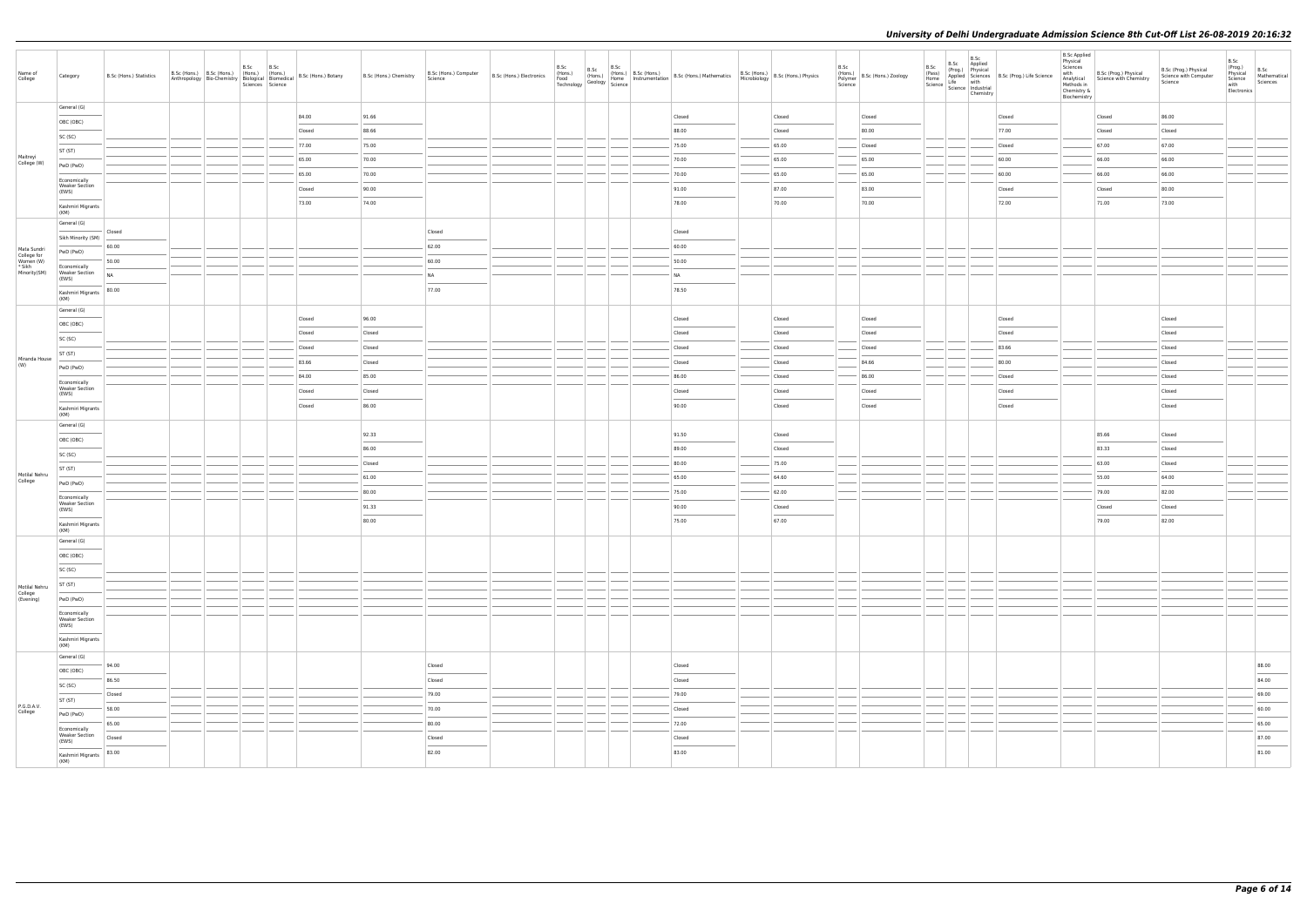| Name of<br>College                 | Category                                                                                                                                                                                                                                                                                                                                                                                                                                                                                | B.Sc (Hons.) Statistics                                                                                                                                                                                                                                                                                                                                                                                                                                                             |  | B.Sc<br>B.Sc<br>Sciences Science |                |                 | Science | B.Sc (Hons.) Computer   B.Sc (Hons.) Electronics | B.Sc<br>(Hons.)<br>Food<br>Technology Geology Home | B.Sc                              | B.Sc | $\frac{B.5C}{N}$ (Hons.) B.Sc (Hons.)<br>(Home Instrumentation B.Sc (Hons.) Mathematics B.Sc (Hons.) B.Sc (Hons.) Physics |        |                 | B.Sc<br>Polymer<br>Science | (Hons.) B.Sc (Hons.) Zoology                                                                                                                                                                                                                                                                                                                                                                                                                                                        | B.Sc<br>(Pass)<br>$\left  \begin{array}{c} \text{Home} \\ \text{Home} \\ \text{Science} \end{array} \right $ $\left  \begin{array}{c} \text{NFT} \\ \text{Life} \\ \text{Industrial} \end{array} \right $ | B.Sc<br>B.Sc Applied<br>(Prog.) Physical<br>Chemistry | Applied Sciences B.Sc (Prog.) Life Science | <b>B.Sc Applied</b><br>Physical<br>Sciences<br>with<br>Analytical<br>Methods in<br>Chemistry &<br>Biochemistry | B.Sc (Prog.) Physical<br>Science with Chemistry | B.Sc (Prog.) Physical<br>Science with Computer<br>Science | B.Sc<br>(Prog.)<br>Physical<br>Science<br>with<br>Electronics | B.Sc<br>Mathematical<br>Sciences |
|------------------------------------|-----------------------------------------------------------------------------------------------------------------------------------------------------------------------------------------------------------------------------------------------------------------------------------------------------------------------------------------------------------------------------------------------------------------------------------------------------------------------------------------|-------------------------------------------------------------------------------------------------------------------------------------------------------------------------------------------------------------------------------------------------------------------------------------------------------------------------------------------------------------------------------------------------------------------------------------------------------------------------------------|--|----------------------------------|----------------|-----------------|---------|--------------------------------------------------|----------------------------------------------------|-----------------------------------|------|---------------------------------------------------------------------------------------------------------------------------|--------|-----------------|----------------------------|-------------------------------------------------------------------------------------------------------------------------------------------------------------------------------------------------------------------------------------------------------------------------------------------------------------------------------------------------------------------------------------------------------------------------------------------------------------------------------------|-----------------------------------------------------------------------------------------------------------------------------------------------------------------------------------------------------------|-------------------------------------------------------|--------------------------------------------|----------------------------------------------------------------------------------------------------------------|-------------------------------------------------|-----------------------------------------------------------|---------------------------------------------------------------|----------------------------------|
|                                    | General (G)                                                                                                                                                                                                                                                                                                                                                                                                                                                                             |                                                                                                                                                                                                                                                                                                                                                                                                                                                                                     |  |                                  |                |                 |         |                                                  |                                                    |                                   |      | 89.00                                                                                                                     |        |                 |                            |                                                                                                                                                                                                                                                                                                                                                                                                                                                                                     |                                                                                                                                                                                                           |                                                       |                                            |                                                                                                                |                                                 |                                                           |                                                               |                                  |
|                                    | OBC (OBC)                                                                                                                                                                                                                                                                                                                                                                                                                                                                               |                                                                                                                                                                                                                                                                                                                                                                                                                                                                                     |  |                                  |                |                 |         |                                                  |                                                    |                                   |      | Closed                                                                                                                    |        |                 |                            |                                                                                                                                                                                                                                                                                                                                                                                                                                                                                     |                                                                                                                                                                                                           |                                                       |                                            |                                                                                                                |                                                 |                                                           |                                                               |                                  |
|                                    | SC (SC)                                                                                                                                                                                                                                                                                                                                                                                                                                                                                 |                                                                                                                                                                                                                                                                                                                                                                                                                                                                                     |  |                                  |                |                 |         |                                                  |                                                    |                                   |      | Closed                                                                                                                    |        |                 |                            |                                                                                                                                                                                                                                                                                                                                                                                                                                                                                     |                                                                                                                                                                                                           |                                                       |                                            |                                                                                                                |                                                 |                                                           |                                                               |                                  |
| P.G.D.A.V.<br>College<br>(Evening) | ST (ST)                                                                                                                                                                                                                                                                                                                                                                                                                                                                                 |                                                                                                                                                                                                                                                                                                                                                                                                                                                                                     |  |                                  |                |                 |         |                                                  |                                                    |                                   |      | Closed                                                                                                                    |        |                 |                            |                                                                                                                                                                                                                                                                                                                                                                                                                                                                                     |                                                                                                                                                                                                           |                                                       |                                            |                                                                                                                |                                                 |                                                           |                                                               |                                  |
|                                    | PwD (PwD)                                                                                                                                                                                                                                                                                                                                                                                                                                                                               |                                                                                                                                                                                                                                                                                                                                                                                                                                                                                     |  |                                  |                |                 |         |                                                  |                                                    |                                   |      | 57.00                                                                                                                     |        |                 |                            |                                                                                                                                                                                                                                                                                                                                                                                                                                                                                     |                                                                                                                                                                                                           |                                                       |                                            |                                                                                                                |                                                 |                                                           |                                                               |                                  |
|                                    | Economically<br><b>Weaker Section</b><br>(EWS)                                                                                                                                                                                                                                                                                                                                                                                                                                          |                                                                                                                                                                                                                                                                                                                                                                                                                                                                                     |  |                                  |                |                 |         |                                                  |                                                    |                                   |      | Closed                                                                                                                    |        |                 |                            |                                                                                                                                                                                                                                                                                                                                                                                                                                                                                     |                                                                                                                                                                                                           |                                                       |                                            |                                                                                                                |                                                 |                                                           |                                                               |                                  |
|                                    | Kashmiri Migrants                                                                                                                                                                                                                                                                                                                                                                                                                                                                       |                                                                                                                                                                                                                                                                                                                                                                                                                                                                                     |  |                                  |                |                 |         |                                                  |                                                    |                                   |      | 70.00                                                                                                                     |        |                 |                            |                                                                                                                                                                                                                                                                                                                                                                                                                                                                                     |                                                                                                                                                                                                           |                                                       |                                            |                                                                                                                |                                                 |                                                           |                                                               |                                  |
|                                    | (KM)<br>General (G)                                                                                                                                                                                                                                                                                                                                                                                                                                                                     |                                                                                                                                                                                                                                                                                                                                                                                                                                                                                     |  |                                  |                |                 |         |                                                  |                                                    |                                   |      |                                                                                                                           |        |                 |                            |                                                                                                                                                                                                                                                                                                                                                                                                                                                                                     |                                                                                                                                                                                                           |                                                       |                                            |                                                                                                                |                                                 |                                                           |                                                               |                                  |
|                                    | OBC (OBC)                                                                                                                                                                                                                                                                                                                                                                                                                                                                               |                                                                                                                                                                                                                                                                                                                                                                                                                                                                                     |  |                                  |                | 91.00           |         | Closed                                           |                                                    |                                   |      | Closed                                                                                                                    |        | 89.00           |                            |                                                                                                                                                                                                                                                                                                                                                                                                                                                                                     |                                                                                                                                                                                                           | Closed                                                |                                            |                                                                                                                | Closed                                          | Closed                                                    | 85.00                                                         |                                  |
|                                    | SC (SC)                                                                                                                                                                                                                                                                                                                                                                                                                                                                                 |                                                                                                                                                                                                                                                                                                                                                                                                                                                                                     |  |                                  |                | 88.33           |         | 83.60                                            |                                                    |                                   |      | Closed                                                                                                                    |        | Closed          |                            |                                                                                                                                                                                                                                                                                                                                                                                                                                                                                     |                                                                                                                                                                                                           | Closed                                                |                                            |                                                                                                                | Closed                                          | Closed                                                    | Closed                                                        |                                  |
|                                    | ST (ST)                                                                                                                                                                                                                                                                                                                                                                                                                                                                                 |                                                                                                                                                                                                                                                                                                                                                                                                                                                                                     |  |                                  |                | 74.00           |         | 70.00                                            |                                                    |                                   |      | 78.00                                                                                                                     |        | Closed          |                            |                                                                                                                                                                                                                                                                                                                                                                                                                                                                                     |                                                                                                                                                                                                           | Closed                                                |                                            |                                                                                                                | Closed                                          | 70.00                                                     | Closed                                                        |                                  |
| Rajdhani<br>College                | PwD (PwD)                                                                                                                                                                                                                                                                                                                                                                                                                                                                               |                                                                                                                                                                                                                                                                                                                                                                                                                                                                                     |  |                                  |                | 60.00           |         | 55.00                                            |                                                    |                                   |      | 65.00                                                                                                                     |        | 55.00           |                            |                                                                                                                                                                                                                                                                                                                                                                                                                                                                                     |                                                                                                                                                                                                           | Closed                                                |                                            |                                                                                                                | Closed                                          | 49.00                                                     | Closed                                                        |                                  |
|                                    | Economically                                                                                                                                                                                                                                                                                                                                                                                                                                                                            |                                                                                                                                                                                                                                                                                                                                                                                                                                                                                     |  |                                  |                | 65.00           |         | 55.00                                            |                                                    |                                   |      | 60.00                                                                                                                     |        | 60.00           |                            |                                                                                                                                                                                                                                                                                                                                                                                                                                                                                     |                                                                                                                                                                                                           | 56.00                                                 |                                            |                                                                                                                | 57.00                                           | 49.00                                                     | 45.00                                                         |                                  |
|                                    | <b>Weaker Section</b><br>(EWS)                                                                                                                                                                                                                                                                                                                                                                                                                                                          |                                                                                                                                                                                                                                                                                                                                                                                                                                                                                     |  |                                  |                | 89.33           |         | 84.66                                            |                                                    |                                   |      | Closed                                                                                                                    |        | Closed          |                            |                                                                                                                                                                                                                                                                                                                                                                                                                                                                                     |                                                                                                                                                                                                           | 82.00                                                 |                                            |                                                                                                                | Closed                                          | Closed                                                    | Closed                                                        |                                  |
|                                    | Kashmiri Migrants<br>(KM)                                                                                                                                                                                                                                                                                                                                                                                                                                                               |                                                                                                                                                                                                                                                                                                                                                                                                                                                                                     |  |                                  |                | 76.00           |         | 70.00                                            |                                                    |                                   |      | 60.00                                                                                                                     |        | 78.00           |                            |                                                                                                                                                                                                                                                                                                                                                                                                                                                                                     |                                                                                                                                                                                                           | 60.00                                                 |                                            |                                                                                                                | 82.00                                           | 65.00                                                     | 45.00                                                         |                                  |
|                                    | General (G)                                                                                                                                                                                                                                                                                                                                                                                                                                                                             | Closed                                                                                                                                                                                                                                                                                                                                                                                                                                                                              |  |                                  |                |                 | Closed  |                                                  |                                                    | Closed                            |      | Closed                                                                                                                    | Closed |                 |                            |                                                                                                                                                                                                                                                                                                                                                                                                                                                                                     |                                                                                                                                                                                                           |                                                       |                                            |                                                                                                                |                                                 |                                                           |                                                               |                                  |
|                                    | OBC (OBC)                                                                                                                                                                                                                                                                                                                                                                                                                                                                               | 89.50                                                                                                                                                                                                                                                                                                                                                                                                                                                                               |  |                                  |                |                 | Closed  |                                                  |                                                    | Closed                            |      | Closed                                                                                                                    | 84.00  |                 |                            |                                                                                                                                                                                                                                                                                                                                                                                                                                                                                     |                                                                                                                                                                                                           |                                                       |                                            |                                                                                                                |                                                 |                                                           |                                                               |                                  |
|                                    | SC (SC)                                                                                                                                                                                                                                                                                                                                                                                                                                                                                 | Closed                                                                                                                                                                                                                                                                                                                                                                                                                                                                              |  |                                  |                |                 | Closed  |                                                  |                                                    | 74.00                             |      | Closed                                                                                                                    | 81.00  |                 |                            |                                                                                                                                                                                                                                                                                                                                                                                                                                                                                     |                                                                                                                                                                                                           |                                                       |                                            |                                                                                                                |                                                 |                                                           |                                                               |                                  |
| Ram Lal Anand<br>College           | ST (ST)                                                                                                                                                                                                                                                                                                                                                                                                                                                                                 | 67.00                                                                                                                                                                                                                                                                                                                                                                                                                                                                               |  |                                  |                |                 | 63.00   |                                                  |                                                    | Closed                            |      | 65.00                                                                                                                     | Closed |                 |                            |                                                                                                                                                                                                                                                                                                                                                                                                                                                                                     |                                                                                                                                                                                                           |                                                       |                                            |                                                                                                                |                                                 |                                                           |                                                               |                                  |
|                                    | PwD (PwD)                                                                                                                                                                                                                                                                                                                                                                                                                                                                               | $\frac{1}{2} \left( \frac{1}{2} \right) \left( \frac{1}{2} \right) \left( \frac{1}{2} \right) \left( \frac{1}{2} \right) \left( \frac{1}{2} \right) \left( \frac{1}{2} \right) \left( \frac{1}{2} \right) \left( \frac{1}{2} \right) \left( \frac{1}{2} \right) \left( \frac{1}{2} \right) \left( \frac{1}{2} \right) \left( \frac{1}{2} \right) \left( \frac{1}{2} \right) \left( \frac{1}{2} \right) \left( \frac{1}{2} \right) \left( \frac{1}{2} \right) \left( \frac$<br>60.00 |  |                                  |                |                 | 63.00   |                                                  |                                                    | 63.00                             |      | 63.00                                                                                                                     | Closed |                 |                            |                                                                                                                                                                                                                                                                                                                                                                                                                                                                                     |                                                                                                                                                                                                           |                                                       |                                            |                                                                                                                |                                                 |                                                           |                                                               |                                  |
|                                    | Economically<br><b>Weaker Section</b><br>(EWS)                                                                                                                                                                                                                                                                                                                                                                                                                                          | Closed                                                                                                                                                                                                                                                                                                                                                                                                                                                                              |  |                                  |                |                 | Closed  |                                                  |                                                    | Closed                            |      | Closed                                                                                                                    | 85.00  |                 |                            |                                                                                                                                                                                                                                                                                                                                                                                                                                                                                     |                                                                                                                                                                                                           |                                                       |                                            |                                                                                                                |                                                 |                                                           |                                                               |                                  |
|                                    | Kashmiri Migrants<br>(KM)                                                                                                                                                                                                                                                                                                                                                                                                                                                               | Closed                                                                                                                                                                                                                                                                                                                                                                                                                                                                              |  |                                  |                |                 | 81.00   |                                                  |                                                    | <b>Contract Contract</b><br>81.00 |      | Closed                                                                                                                    | 81.66  |                 |                            |                                                                                                                                                                                                                                                                                                                                                                                                                                                                                     |                                                                                                                                                                                                           |                                                       |                                            |                                                                                                                |                                                 |                                                           |                                                               |                                  |
|                                    | General (G)                                                                                                                                                                                                                                                                                                                                                                                                                                                                             | Closed                                                                                                                                                                                                                                                                                                                                                                                                                                                                              |  |                                  |                |                 | Closed  |                                                  |                                                    |                                   |      | 92.75                                                                                                                     |        |                 |                            |                                                                                                                                                                                                                                                                                                                                                                                                                                                                                     |                                                                                                                                                                                                           |                                                       |                                            |                                                                                                                |                                                 |                                                           |                                                               |                                  |
|                                    | OBC (OBC)                                                                                                                                                                                                                                                                                                                                                                                                                                                                               | 86.50                                                                                                                                                                                                                                                                                                                                                                                                                                                                               |  |                                  |                |                 | 87.00   |                                                  |                                                    |                                   |      | 89.25                                                                                                                     |        |                 |                            |                                                                                                                                                                                                                                                                                                                                                                                                                                                                                     |                                                                                                                                                                                                           |                                                       |                                            |                                                                                                                |                                                 |                                                           |                                                               |                                  |
|                                    | SC (SC)                                                                                                                                                                                                                                                                                                                                                                                                                                                                                 | 76.00                                                                                                                                                                                                                                                                                                                                                                                                                                                                               |  |                                  |                |                 | 78.50   |                                                  |                                                    |                                   |      | 78.00                                                                                                                     |        |                 |                            |                                                                                                                                                                                                                                                                                                                                                                                                                                                                                     |                                                                                                                                                                                                           |                                                       |                                            |                                                                                                                |                                                 |                                                           |                                                               |                                  |
| Ramanujan                          | ST (ST)                                                                                                                                                                                                                                                                                                                                                                                                                                                                                 | 69.00                                                                                                                                                                                                                                                                                                                                                                                                                                                                               |  |                                  |                |                 | 63.00   |                                                  |                                                    |                                   |      | 74.00                                                                                                                     |        |                 |                            |                                                                                                                                                                                                                                                                                                                                                                                                                                                                                     |                                                                                                                                                                                                           |                                                       |                                            |                                                                                                                |                                                 |                                                           |                                                               |                                  |
| College                            | PwD (PwD)                                                                                                                                                                                                                                                                                                                                                                                                                                                                               | 70.00                                                                                                                                                                                                                                                                                                                                                                                                                                                                               |  |                                  |                |                 | 70.00   |                                                  |                                                    |                                   |      | 78.00                                                                                                                     |        |                 |                            |                                                                                                                                                                                                                                                                                                                                                                                                                                                                                     |                                                                                                                                                                                                           |                                                       |                                            |                                                                                                                |                                                 |                                                           |                                                               |                                  |
|                                    | Economically<br><b>Weaker Section</b>                                                                                                                                                                                                                                                                                                                                                                                                                                                   | Closed                                                                                                                                                                                                                                                                                                                                                                                                                                                                              |  |                                  |                |                 | Closed  |                                                  |                                                    |                                   |      | Closed                                                                                                                    |        |                 |                            |                                                                                                                                                                                                                                                                                                                                                                                                                                                                                     |                                                                                                                                                                                                           |                                                       |                                            |                                                                                                                |                                                 |                                                           |                                                               |                                  |
|                                    | (EWS)<br>Kashmiri Migrants 79.00<br>(KM)                                                                                                                                                                                                                                                                                                                                                                                                                                                |                                                                                                                                                                                                                                                                                                                                                                                                                                                                                     |  |                                  |                |                 | 75.00   |                                                  |                                                    |                                   |      | 80.00                                                                                                                     |        |                 |                            |                                                                                                                                                                                                                                                                                                                                                                                                                                                                                     |                                                                                                                                                                                                           |                                                       |                                            |                                                                                                                |                                                 |                                                           |                                                               |                                  |
|                                    | General (G)                                                                                                                                                                                                                                                                                                                                                                                                                                                                             |                                                                                                                                                                                                                                                                                                                                                                                                                                                                                     |  |                                  |                |                 |         |                                                  |                                                    |                                   |      |                                                                                                                           |        |                 |                            |                                                                                                                                                                                                                                                                                                                                                                                                                                                                                     |                                                                                                                                                                                                           |                                                       |                                            |                                                                                                                |                                                 |                                                           |                                                               |                                  |
|                                    | OBC (OBC)<br>$\frac{1}{2} \left( \frac{1}{2} \right) \left( \frac{1}{2} \right) \left( \frac{1}{2} \right) \left( \frac{1}{2} \right) \left( \frac{1}{2} \right) \left( \frac{1}{2} \right) \left( \frac{1}{2} \right) \left( \frac{1}{2} \right) \left( \frac{1}{2} \right) \left( \frac{1}{2} \right) \left( \frac{1}{2} \right) \left( \frac{1}{2} \right) \left( \frac{1}{2} \right) \left( \frac{1}{2} \right) \left( \frac{1}{2} \right) \left( \frac{1}{2} \right) \left( \frac$ | Closed                                                                                                                                                                                                                                                                                                                                                                                                                                                                              |  |                                  | Closed         | Closed          |         |                                                  |                                                    |                                   |      | Closed                                                                                                                    |        | Closed          |                            | 94.00<br>$\frac{1}{2} \left( \frac{1}{2} \right) \left( \frac{1}{2} \right) \left( \frac{1}{2} \right) \left( \frac{1}{2} \right) \left( \frac{1}{2} \right) \left( \frac{1}{2} \right) \left( \frac{1}{2} \right) \left( \frac{1}{2} \right) \left( \frac{1}{2} \right) \left( \frac{1}{2} \right) \left( \frac{1}{2} \right) \left( \frac{1}{2} \right) \left( \frac{1}{2} \right) \left( \frac{1}{2} \right) \left( \frac{1}{2} \right) \left( \frac{1}{2} \right) \left( \frac$ |                                                                                                                                                                                                           |                                                       | 88.00                                      |                                                                                                                | 91.00<br>$\sim$                                 |                                                           | 91.33<br>$\sim$                                               |                                  |
|                                    | SC (SC)                                                                                                                                                                                                                                                                                                                                                                                                                                                                                 | Closed                                                                                                                                                                                                                                                                                                                                                                                                                                                                              |  |                                  | Closed         | 92.33           |         |                                                  |                                                    |                                   |      | Closed                                                                                                                    |        | Closed          |                            | Closed                                                                                                                                                                                                                                                                                                                                                                                                                                                                              |                                                                                                                                                                                                           |                                                       | 83.33                                      |                                                                                                                | Closed                                          |                                                           | 90.00                                                         |                                  |
|                                    | ST (ST)                                                                                                                                                                                                                                                                                                                                                                                                                                                                                 | 87.00                                                                                                                                                                                                                                                                                                                                                                                                                                                                               |  |                                  | 80.00          | 83.00           |         |                                                  |                                                    |                                   |      | Closed                                                                                                                    |        | Closed          |                            | Closed                                                                                                                                                                                                                                                                                                                                                                                                                                                                              |                                                                                                                                                                                                           |                                                       | 79.00                                      |                                                                                                                | 76.00                                           |                                                           | 79.00                                                         |                                  |
| Ramjas College                     | PwD (PwD)                                                                                                                                                                                                                                                                                                                                                                                                                                                                               | 81.00                                                                                                                                                                                                                                                                                                                                                                                                                                                                               |  |                                  | 76.00<br>74.00 | 75.00           |         |                                                  |                                                    |                                   |      | Closed                                                                                                                    |        | 78.00           |                            | Closed                                                                                                                                                                                                                                                                                                                                                                                                                                                                              | ___                                                                                                                                                                                                       |                                                       | 71.66                                      |                                                                                                                | 68.00                                           |                                                           | 64.00<br>60.00                                                |                                  |
|                                    | Economically<br><b>Weaker Section</b>                                                                                                                                                                                                                                                                                                                                                                                                                                                   | 77.00<br>Closed                                                                                                                                                                                                                                                                                                                                                                                                                                                                     |  |                                  | 87.66          | 58.00<br>Closed |         |                                                  |                                                    |                                   |      | 78.00<br>Closed                                                                                                           |        | 73.00<br>Closed |                            | 68.00<br>91.66                                                                                                                                                                                                                                                                                                                                                                                                                                                                      |                                                                                                                                                                                                           |                                                       | 60.00<br>86.33                             |                                                                                                                | 60.00<br>Closed                                 |                                                           | Closed                                                        |                                  |
|                                    | (EWS)                                                                                                                                                                                                                                                                                                                                                                                                                                                                                   | 86.00                                                                                                                                                                                                                                                                                                                                                                                                                                                                               |  |                                  | 79.66          | 85.00           |         |                                                  |                                                    |                                   |      | 85.50                                                                                                                     |        | 85.00           |                            | 84.00                                                                                                                                                                                                                                                                                                                                                                                                                                                                               |                                                                                                                                                                                                           |                                                       | $\overline{\phantom{a}}$<br>78.33          |                                                                                                                | 81.66                                           |                                                           | 81.66                                                         |                                  |
|                                    | Kashmiri Migrants<br>(KM)                                                                                                                                                                                                                                                                                                                                                                                                                                                               |                                                                                                                                                                                                                                                                                                                                                                                                                                                                                     |  |                                  |                |                 |         |                                                  |                                                    |                                   |      |                                                                                                                           |        |                 |                            |                                                                                                                                                                                                                                                                                                                                                                                                                                                                                     |                                                                                                                                                                                                           |                                                       |                                            |                                                                                                                |                                                 |                                                           |                                                               |                                  |
|                                    | General (G)                                                                                                                                                                                                                                                                                                                                                                                                                                                                             |                                                                                                                                                                                                                                                                                                                                                                                                                                                                                     |  |                                  |                |                 |         |                                                  |                                                    |                                   |      | Closed                                                                                                                    |        |                 |                            |                                                                                                                                                                                                                                                                                                                                                                                                                                                                                     |                                                                                                                                                                                                           |                                                       |                                            |                                                                                                                |                                                 |                                                           |                                                               |                                  |
|                                    | OBC (OBC)<br>$\frac{1}{2} \left( \frac{1}{2} \right) \left( \frac{1}{2} \right) \left( \frac{1}{2} \right) \left( \frac{1}{2} \right) \left( \frac{1}{2} \right) \left( \frac{1}{2} \right) \left( \frac{1}{2} \right) \left( \frac{1}{2} \right) \left( \frac{1}{2} \right) \left( \frac{1}{2} \right) \left( \frac{1}{2} \right) \left( \frac{1}{2} \right) \left( \frac{1}{2} \right) \left( \frac{1}{2} \right) \left( \frac{1}{2} \right) \left( \frac{1}{2} \right) \left( \frac$ |                                                                                                                                                                                                                                                                                                                                                                                                                                                                                     |  |                                  |                |                 |         |                                                  |                                                    |                                   |      | Closed                                                                                                                    |        |                 |                            |                                                                                                                                                                                                                                                                                                                                                                                                                                                                                     |                                                                                                                                                                                                           |                                                       |                                            |                                                                                                                |                                                 |                                                           |                                                               |                                  |
|                                    | SC (SC)                                                                                                                                                                                                                                                                                                                                                                                                                                                                                 |                                                                                                                                                                                                                                                                                                                                                                                                                                                                                     |  |                                  |                |                 |         |                                                  |                                                    |                                   |      | Closed                                                                                                                    |        |                 |                            |                                                                                                                                                                                                                                                                                                                                                                                                                                                                                     | $\sim$                                                                                                                                                                                                    |                                                       |                                            |                                                                                                                |                                                 |                                                           |                                                               |                                  |
| Satyawati<br>College               | ST (ST)                                                                                                                                                                                                                                                                                                                                                                                                                                                                                 |                                                                                                                                                                                                                                                                                                                                                                                                                                                                                     |  |                                  |                |                 |         |                                                  |                                                    |                                   |      | 70.00                                                                                                                     |        |                 |                            |                                                                                                                                                                                                                                                                                                                                                                                                                                                                                     |                                                                                                                                                                                                           |                                                       |                                            |                                                                                                                |                                                 |                                                           |                                                               |                                  |
|                                    | PwD (PwD)                                                                                                                                                                                                                                                                                                                                                                                                                                                                               |                                                                                                                                                                                                                                                                                                                                                                                                                                                                                     |  |                                  |                |                 |         |                                                  |                                                    |                                   |      | 65.00                                                                                                                     |        |                 |                            |                                                                                                                                                                                                                                                                                                                                                                                                                                                                                     |                                                                                                                                                                                                           |                                                       |                                            |                                                                                                                |                                                 |                                                           |                                                               |                                  |
|                                    | Economically<br><b>Weaker Section</b><br>(EWS)                                                                                                                                                                                                                                                                                                                                                                                                                                          |                                                                                                                                                                                                                                                                                                                                                                                                                                                                                     |  |                                  |                |                 |         |                                                  |                                                    |                                   |      | Closed                                                                                                                    |        |                 |                            |                                                                                                                                                                                                                                                                                                                                                                                                                                                                                     |                                                                                                                                                                                                           |                                                       |                                            |                                                                                                                |                                                 |                                                           |                                                               |                                  |
|                                    | Kashmiri Migrants                                                                                                                                                                                                                                                                                                                                                                                                                                                                       |                                                                                                                                                                                                                                                                                                                                                                                                                                                                                     |  |                                  |                |                 |         |                                                  |                                                    |                                   |      | <b>NA</b>                                                                                                                 |        |                 |                            |                                                                                                                                                                                                                                                                                                                                                                                                                                                                                     |                                                                                                                                                                                                           |                                                       |                                            |                                                                                                                |                                                 |                                                           |                                                               |                                  |
|                                    | (KM)                                                                                                                                                                                                                                                                                                                                                                                                                                                                                    |                                                                                                                                                                                                                                                                                                                                                                                                                                                                                     |  |                                  |                |                 |         |                                                  |                                                    |                                   |      |                                                                                                                           |        |                 |                            |                                                                                                                                                                                                                                                                                                                                                                                                                                                                                     |                                                                                                                                                                                                           |                                                       |                                            |                                                                                                                |                                                 |                                                           |                                                               |                                  |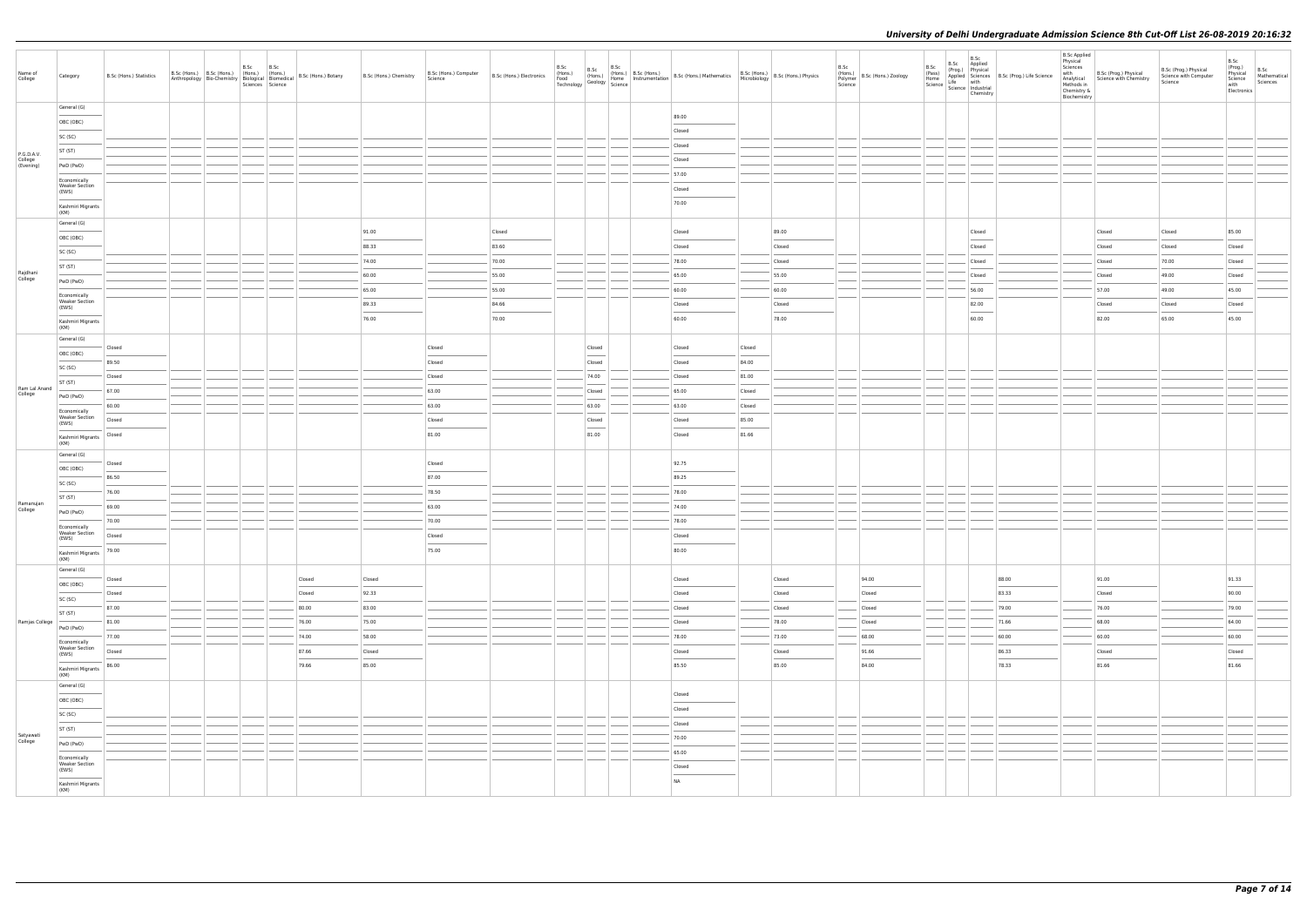| Name of<br>College                              | Category                                                                                                                                                                                                                                      | B.Sc (Hons.) Statistics                     | B.Sc (Hons.) B.Sc (Hons.) (Hons.) (Hons.)<br>Anthropology   Bio-Chemistry   Biological   Biomedical | B.Sc<br>Sciences Science | B.Sc                   | B.Sc (Hons.) Botany | B.Sc (Hons.) Chemistry | B.Sc (Hons.) Computer<br>Science | B.Sc (Hons.) Electronics | B.Sc<br>(Hons.)<br>Food (Hons.) (Hons.)<br>Technology Geology Science | B.Sc |        | B.Sc (Hons.) B.Sc (Hons.)<br>(Hons.)   B.Sc (Hons.)   B.Sc (Hons.)   B.Sc (Hons.)   B.Sc (Hons.)   B.Sc (Hons.) Physics<br>Geology   Anne   Instrumentation   B.Sc (Hons.)   Microbiology   B.Sc (Hons.) Physics |        |        | B.Sc<br>Polymer<br>Science | $\left  \begin{array}{c} (Hons.) \ H.s.C. \end{array} \right $ B.Sc (Hons.) Zoology | B.Sc<br>(Pass)<br>Home<br>Home<br>Science Life with<br>Science Industrial | B.Sc<br>B.Sc Applied<br>Chemistry | (Prog.) Physical<br>Applied Sciences B.Sc (Prog.) Life Science | <b>B.Sc Applied</b><br>Physical<br>Sciences<br>with<br>Analytical<br>Methods in<br>Chemistry &<br>Biochemistry | B.Sc (Prog.) Physical<br>Science with Chemistry | B.Sc (Prog.) Physical<br>Science with Computer<br>Science | B.Sc<br>(Prog.)<br>Physical<br>Science<br>with<br>Electronics | B.Sc<br>Mathematical<br>Sciences |
|-------------------------------------------------|-----------------------------------------------------------------------------------------------------------------------------------------------------------------------------------------------------------------------------------------------|---------------------------------------------|-----------------------------------------------------------------------------------------------------|--------------------------|------------------------|---------------------|------------------------|----------------------------------|--------------------------|-----------------------------------------------------------------------|------|--------|------------------------------------------------------------------------------------------------------------------------------------------------------------------------------------------------------------------|--------|--------|----------------------------|-------------------------------------------------------------------------------------|---------------------------------------------------------------------------|-----------------------------------|----------------------------------------------------------------|----------------------------------------------------------------------------------------------------------------|-------------------------------------------------|-----------------------------------------------------------|---------------------------------------------------------------|----------------------------------|
|                                                 | General (G)                                                                                                                                                                                                                                   |                                             |                                                                                                     |                          |                        |                     |                        |                                  |                          |                                                                       |      |        |                                                                                                                                                                                                                  |        |        |                            |                                                                                     |                                                                           |                                   |                                                                |                                                                                                                |                                                 |                                                           |                                                               |                                  |
|                                                 | OBC (OBC)                                                                                                                                                                                                                                     |                                             |                                                                                                     |                          |                        |                     |                        |                                  |                          |                                                                       |      |        |                                                                                                                                                                                                                  |        |        |                            |                                                                                     |                                                                           |                                   |                                                                |                                                                                                                |                                                 |                                                           |                                                               |                                  |
|                                                 | SC (SC)                                                                                                                                                                                                                                       |                                             |                                                                                                     |                          |                        |                     |                        |                                  |                          |                                                                       |      |        |                                                                                                                                                                                                                  |        |        |                            |                                                                                     |                                                                           |                                   |                                                                |                                                                                                                |                                                 |                                                           |                                                               |                                  |
|                                                 | ST (ST)                                                                                                                                                                                                                                       |                                             |                                                                                                     |                          |                        |                     |                        |                                  |                          |                                                                       |      |        |                                                                                                                                                                                                                  |        |        |                            |                                                                                     |                                                                           |                                   |                                                                |                                                                                                                |                                                 |                                                           |                                                               |                                  |
| Satyawati<br>College<br>(Evening)               | PwD (PwD)                                                                                                                                                                                                                                     |                                             |                                                                                                     |                          |                        |                     |                        |                                  |                          |                                                                       |      |        |                                                                                                                                                                                                                  |        |        |                            |                                                                                     |                                                                           |                                   |                                                                |                                                                                                                |                                                 |                                                           |                                                               |                                  |
|                                                 | Economically                                                                                                                                                                                                                                  |                                             |                                                                                                     |                          |                        |                     |                        |                                  |                          |                                                                       |      |        |                                                                                                                                                                                                                  |        |        |                            |                                                                                     |                                                                           |                                   |                                                                |                                                                                                                |                                                 |                                                           |                                                               |                                  |
|                                                 | <b>Weaker Section</b><br>(EWS)                                                                                                                                                                                                                |                                             |                                                                                                     |                          |                        |                     |                        |                                  |                          |                                                                       |      |        |                                                                                                                                                                                                                  |        |        |                            |                                                                                     |                                                                           |                                   |                                                                |                                                                                                                |                                                 |                                                           |                                                               |                                  |
|                                                 | Kashmiri Migrants                                                                                                                                                                                                                             |                                             |                                                                                                     |                          |                        |                     |                        |                                  |                          |                                                                       |      |        |                                                                                                                                                                                                                  |        |        |                            |                                                                                     |                                                                           |                                   |                                                                |                                                                                                                |                                                 |                                                           |                                                               |                                  |
|                                                 | (KM)<br>General (G)                                                                                                                                                                                                                           |                                             |                                                                                                     |                          |                        |                     |                        |                                  |                          |                                                                       |      |        |                                                                                                                                                                                                                  |        |        |                            |                                                                                     |                                                                           |                                   |                                                                |                                                                                                                |                                                 |                                                           |                                                               |                                  |
|                                                 |                                                                                                                                                                                                                                               |                                             |                                                                                                     |                          |                        |                     |                        |                                  |                          |                                                                       |      |        | Closed                                                                                                                                                                                                           |        |        |                            |                                                                                     |                                                                           |                                   |                                                                |                                                                                                                |                                                 |                                                           |                                                               |                                  |
|                                                 | OBC (OBC)                                                                                                                                                                                                                                     |                                             |                                                                                                     |                          |                        |                     |                        |                                  |                          |                                                                       |      |        | 90.25                                                                                                                                                                                                            |        |        |                            |                                                                                     |                                                                           |                                   |                                                                |                                                                                                                |                                                 |                                                           |                                                               |                                  |
|                                                 | SC (SC)                                                                                                                                                                                                                                       |                                             |                                                                                                     |                          |                        |                     |                        |                                  |                          |                                                                       |      |        | 85.00                                                                                                                                                                                                            |        |        |                            |                                                                                     |                                                                           |                                   |                                                                |                                                                                                                |                                                 |                                                           |                                                               |                                  |
| Shaheed                                         | ST (ST)                                                                                                                                                                                                                                       |                                             |                                                                                                     |                          |                        |                     |                        |                                  |                          |                                                                       |      |        | Closed                                                                                                                                                                                                           |        |        |                            |                                                                                     |                                                                           |                                   |                                                                |                                                                                                                |                                                 |                                                           |                                                               |                                  |
| Bhagat Singh<br>College                         | PwD (PwD)                                                                                                                                                                                                                                     |                                             |                                                                                                     |                          |                        |                     |                        |                                  |                          |                                                                       |      |        | 58.00                                                                                                                                                                                                            |        |        |                            |                                                                                     |                                                                           |                                   |                                                                |                                                                                                                |                                                 |                                                           |                                                               |                                  |
|                                                 | Economically<br><b>Weaker Section</b>                                                                                                                                                                                                         |                                             |                                                                                                     |                          |                        |                     |                        |                                  |                          |                                                                       |      |        |                                                                                                                                                                                                                  |        |        |                            |                                                                                     |                                                                           |                                   |                                                                |                                                                                                                |                                                 |                                                           |                                                               |                                  |
|                                                 | (EWS)                                                                                                                                                                                                                                         |                                             |                                                                                                     |                          |                        |                     |                        |                                  |                          |                                                                       |      |        | Closed                                                                                                                                                                                                           |        |        |                            |                                                                                     |                                                                           |                                   |                                                                |                                                                                                                |                                                 |                                                           |                                                               |                                  |
|                                                 | Kashmiri Migrants<br>(KM)                                                                                                                                                                                                                     |                                             |                                                                                                     |                          |                        |                     |                        |                                  |                          |                                                                       |      |        | 83.00                                                                                                                                                                                                            |        |        |                            |                                                                                     |                                                                           |                                   |                                                                |                                                                                                                |                                                 |                                                           |                                                               |                                  |
|                                                 | General (G)                                                                                                                                                                                                                                   |                                             |                                                                                                     |                          |                        |                     |                        |                                  |                          |                                                                       |      |        |                                                                                                                                                                                                                  |        |        |                            |                                                                                     |                                                                           |                                   |                                                                |                                                                                                                |                                                 |                                                           |                                                               |                                  |
|                                                 | OBC (OBC)                                                                                                                                                                                                                                     |                                             |                                                                                                     |                          |                        |                     |                        |                                  |                          |                                                                       |      |        |                                                                                                                                                                                                                  |        |        |                            |                                                                                     |                                                                           |                                   |                                                                |                                                                                                                |                                                 |                                                           |                                                               |                                  |
|                                                 | SC (SC)                                                                                                                                                                                                                                       |                                             |                                                                                                     |                          |                        |                     |                        |                                  |                          |                                                                       |      |        |                                                                                                                                                                                                                  |        |        |                            |                                                                                     |                                                                           |                                   |                                                                |                                                                                                                |                                                 |                                                           |                                                               |                                  |
|                                                 | ST (ST)                                                                                                                                                                                                                                       |                                             |                                                                                                     |                          |                        |                     |                        |                                  |                          |                                                                       |      |        |                                                                                                                                                                                                                  |        |        |                            |                                                                                     |                                                                           |                                   |                                                                |                                                                                                                |                                                 |                                                           |                                                               |                                  |
| Shaheed<br>Bhagat Singh<br>College<br>(Evening) |                                                                                                                                                                                                                                               |                                             |                                                                                                     |                          |                        |                     |                        |                                  |                          |                                                                       |      |        |                                                                                                                                                                                                                  |        |        |                            |                                                                                     |                                                                           |                                   |                                                                |                                                                                                                |                                                 |                                                           |                                                               |                                  |
|                                                 | PwD (PwD)                                                                                                                                                                                                                                     |                                             |                                                                                                     |                          |                        |                     |                        |                                  |                          |                                                                       |      |        |                                                                                                                                                                                                                  |        |        |                            |                                                                                     |                                                                           |                                   |                                                                |                                                                                                                |                                                 |                                                           |                                                               |                                  |
|                                                 | Economically<br><b>Weaker Section</b>                                                                                                                                                                                                         |                                             |                                                                                                     |                          |                        |                     |                        |                                  |                          |                                                                       |      |        |                                                                                                                                                                                                                  |        |        |                            |                                                                                     |                                                                           |                                   |                                                                |                                                                                                                |                                                 |                                                           |                                                               |                                  |
|                                                 | (EWS)<br>$\frac{1}{2}$                                                                                                                                                                                                                        |                                             |                                                                                                     |                          |                        |                     |                        |                                  |                          |                                                                       |      |        |                                                                                                                                                                                                                  |        |        |                            |                                                                                     |                                                                           |                                   |                                                                |                                                                                                                |                                                 |                                                           |                                                               |                                  |
|                                                 | Kashmiri Migrants<br>(KM)                                                                                                                                                                                                                     |                                             |                                                                                                     |                          |                        |                     |                        |                                  |                          |                                                                       |      |        |                                                                                                                                                                                                                  |        |        |                            |                                                                                     |                                                                           |                                   |                                                                |                                                                                                                |                                                 |                                                           |                                                               |                                  |
|                                                 | General (G)                                                                                                                                                                                                                                   |                                             |                                                                                                     |                          |                        |                     |                        |                                  |                          |                                                                       |      |        |                                                                                                                                                                                                                  |        |        |                            |                                                                                     |                                                                           |                                   |                                                                |                                                                                                                |                                                 |                                                           |                                                               |                                  |
|                                                 | OBC (OBC)                                                                                                                                                                                                                                     | Closed<br><b>Contract Contract Contract</b> | Closed                                                                                              |                          | 88.00<br>$\frac{1}{2}$ |                     | 88.00                  | Closed                           | 83.00                    | Closed                                                                |      | 79.60  | Closed                                                                                                                                                                                                           | Closed | 88.00  |                            |                                                                                     |                                                                           |                                   |                                                                |                                                                                                                |                                                 |                                                           |                                                               |                                  |
|                                                 | SC (SC)                                                                                                                                                                                                                                       | Closed                                      | 78.00                                                                                               |                          | Closed                 |                     | 81.60                  | 78.00                            | 75.50                    | Closed                                                                |      | 72.00  | Closed                                                                                                                                                                                                           | Closed | 82.00  |                            |                                                                                     |                                                                           |                                   |                                                                |                                                                                                                |                                                 |                                                           |                                                               |                                  |
| Shaheed                                         | ST (ST)                                                                                                                                                                                                                                       | Closed                                      | 72.00                                                                                               |                          | Closed                 |                     | 73.60                  | 66.50                            | 65.00                    | Closed                                                                |      | 60.00  | Closed                                                                                                                                                                                                           | 80.00  | 68.66  |                            |                                                                                     |                                                                           |                                   |                                                                |                                                                                                                |                                                 |                                                           |                                                               |                                  |
| Rajguru College<br>of Applied<br>Sciences for   | PwD (PwD)                                                                                                                                                                                                                                     | 52.00                                       | 60.00                                                                                               |                          | Closed                 |                     | Closed                 | 55.00                            | 54.00                    | Closed                                                                |      | 50.00  | 50.00                                                                                                                                                                                                            | 70.00  | 55.00  |                            |                                                                                     |                                                                           |                                   |                                                                |                                                                                                                |                                                 |                                                           |                                                               |                                  |
| Women (W)                                       | Economically                                                                                                                                                                                                                                  | 51.00                                       | 78.00                                                                                               |                          | 62.00                  |                     | 48.00                  | 57.00                            | 58.00                    | 59.00                                                                 |      | 58.00  | 51.00                                                                                                                                                                                                            | 65.00  | 65.00  |                            |                                                                                     |                                                                           |                                   |                                                                |                                                                                                                |                                                 |                                                           |                                                               |                                  |
|                                                 | <b>Weaker Section</b><br>(EWS)                                                                                                                                                                                                                | 89.00                                       | 88.30                                                                                               |                          | 87.30                  |                     | 87.30                  | Closed                           | 79.00                    | 83.00                                                                 |      | Closed | Closed                                                                                                                                                                                                           | 86.00  | Closed |                            |                                                                                     |                                                                           |                                   |                                                                |                                                                                                                |                                                 |                                                           |                                                               |                                  |
|                                                 | Kashmiri Migrants 80.50                                                                                                                                                                                                                       |                                             | 79.60                                                                                               |                          | 77.00                  |                     | 78.00                  | 79.50                            | 73.00                    | 80.00                                                                 |      | 71.00  | 81.00                                                                                                                                                                                                            | 81.00  | 79.00  |                            |                                                                                     |                                                                           |                                   |                                                                |                                                                                                                |                                                 |                                                           |                                                               |                                  |
|                                                 | (KM)<br>General (G)                                                                                                                                                                                                                           |                                             |                                                                                                     |                          |                        |                     |                        |                                  |                          |                                                                       |      |        |                                                                                                                                                                                                                  |        |        |                            |                                                                                     |                                                                           |                                   |                                                                |                                                                                                                |                                                 |                                                           |                                                               |                                  |
|                                                 |                                                                                                                                                                                                                                               |                                             |                                                                                                     |                          |                        |                     |                        | Closed                           |                          |                                                                       |      |        |                                                                                                                                                                                                                  |        |        |                            |                                                                                     |                                                                           |                                   |                                                                |                                                                                                                |                                                 |                                                           |                                                               |                                  |
|                                                 | OBC (OBC)                                                                                                                                                                                                                                     |                                             |                                                                                                     |                          |                        |                     |                        | 90.75                            |                          |                                                                       |      |        |                                                                                                                                                                                                                  |        |        |                            |                                                                                     |                                                                           |                                   |                                                                |                                                                                                                |                                                 |                                                           |                                                               |                                  |
|                                                 | SC (SC)                                                                                                                                                                                                                                       |                                             |                                                                                                     |                          |                        |                     |                        | 83.00                            |                          |                                                                       |      |        |                                                                                                                                                                                                                  |        |        |                            |                                                                                     |                                                                           |                                   |                                                                |                                                                                                                |                                                 |                                                           |                                                               |                                  |
| Shaheed<br>Sukhdev<br>College                   | ST (ST)                                                                                                                                                                                                                                       |                                             |                                                                                                     |                          |                        |                     |                        | 60.00                            |                          |                                                                       |      |        |                                                                                                                                                                                                                  |        |        |                            |                                                                                     |                                                                           |                                   |                                                                |                                                                                                                |                                                 |                                                           |                                                               |                                  |
| <b>Business</b><br>Studies                      | PwD (PwD)                                                                                                                                                                                                                                     |                                             |                                                                                                     |                          |                        |                     |                        | 70.00                            |                          |                                                                       |      |        |                                                                                                                                                                                                                  |        |        |                            |                                                                                     |                                                                           |                                   |                                                                |                                                                                                                |                                                 |                                                           |                                                               |                                  |
|                                                 | Economically<br><b>Weaker Section</b>                                                                                                                                                                                                         |                                             |                                                                                                     |                          |                        |                     |                        |                                  |                          |                                                                       |      |        |                                                                                                                                                                                                                  |        |        |                            |                                                                                     |                                                                           |                                   |                                                                |                                                                                                                |                                                 |                                                           |                                                               |                                  |
|                                                 | (EWS)<br><b>Contract Contract Contract Contract Contract Contract Contract Contract Contract Contract Contract Contract Contract Contract Contract Contract Contract Contract Contract Contract Contract Contract Contract Contract Contr</b> |                                             |                                                                                                     |                          |                        |                     |                        | Closed                           |                          |                                                                       |      |        |                                                                                                                                                                                                                  |        |        |                            |                                                                                     |                                                                           |                                   |                                                                |                                                                                                                |                                                 |                                                           |                                                               |                                  |
|                                                 | Kashmiri Migrants<br>(KM)                                                                                                                                                                                                                     |                                             |                                                                                                     |                          |                        |                     |                        | 84.50                            |                          |                                                                       |      |        |                                                                                                                                                                                                                  |        |        |                            |                                                                                     |                                                                           |                                   |                                                                |                                                                                                                |                                                 |                                                           |                                                               |                                  |
|                                                 | General (G)                                                                                                                                                                                                                                   |                                             |                                                                                                     |                          |                        |                     |                        |                                  |                          |                                                                       |      |        |                                                                                                                                                                                                                  |        |        |                            |                                                                                     |                                                                           |                                   |                                                                |                                                                                                                |                                                 |                                                           |                                                               |                                  |
|                                                 | OBC (OBC)                                                                                                                                                                                                                                     |                                             | Closed                                                                                              |                          |                        | Closed              | 91.00                  |                                  |                          |                                                                       |      |        | 90.50                                                                                                                                                                                                            |        | Closed |                            | 86.00                                                                               |                                                                           |                                   | Closed                                                         |                                                                                                                | 87.33                                           | 86.66                                                     |                                                               |                                  |
|                                                 | $\frac{1}{2}$<br>SC (SC)                                                                                                                                                                                                                      |                                             | Closed                                                                                              |                          |                        | 81.66               | 89.66                  |                                  |                          |                                                                       |      |        | 86.50                                                                                                                                                                                                            |        | Closed |                            | 83.00                                                                               |                                                                           |                                   | 75.00                                                          |                                                                                                                | Closed                                          | 82.66                                                     |                                                               |                                  |
|                                                 | ST (ST)                                                                                                                                                                                                                                       |                                             | 77.00                                                                                               |                          |                        | 79.00               | 72.00                  |                                  |                          |                                                                       |      |        | Closed                                                                                                                                                                                                           |        | 77.00  |                            | 79.00                                                                               |                                                                           |                                   | 74.00                                                          |                                                                                                                | 71.33                                           | 70.00                                                     |                                                               |                                  |
| Shivaji College                                 | PwD (PwD)                                                                                                                                                                                                                                     |                                             | 69.00                                                                                               |                          |                        | 66.00               | 55.00                  |                                  |                          |                                                                       |      |        | 66.00                                                                                                                                                                                                            |        | Closed |                            | 67.00                                                                               |                                                                           |                                   | 59.00                                                          |                                                                                                                | 57.00                                           | 60.00                                                     |                                                               |                                  |
|                                                 |                                                                                                                                                                                                                                               |                                             | 55.00                                                                                               |                          |                        | 55.00               | 55.00                  |                                  |                          |                                                                       |      |        | 55.00                                                                                                                                                                                                            |        | 55.00  |                            | 55.00                                                                               |                                                                           |                                   | 55.00                                                          |                                                                                                                | Closed                                          | 55.00                                                     |                                                               |                                  |
|                                                 | Economically<br><b>Weaker Section</b><br>(EWS)                                                                                                                                                                                                |                                             | 86.00                                                                                               |                          |                        | Closed              | Closed                 |                                  |                          |                                                                       |      |        | Closed                                                                                                                                                                                                           |        | Closed |                            | Closed                                                                              |                                                                           |                                   | 81.00                                                          |                                                                                                                | Closed                                          | Closed                                                    |                                                               |                                  |
|                                                 | Kashmiri Migrants                                                                                                                                                                                                                             |                                             | Closed                                                                                              |                          |                        | 78.00               | 82.00                  |                                  |                          |                                                                       |      |        | 81.50                                                                                                                                                                                                            |        | 81.00  |                            | 77.66                                                                               |                                                                           |                                   | 76.00                                                          |                                                                                                                | 78.00                                           | 78.00                                                     |                                                               |                                  |
|                                                 | (KM)                                                                                                                                                                                                                                          |                                             |                                                                                                     |                          |                        |                     |                        |                                  |                          |                                                                       |      |        |                                                                                                                                                                                                                  |        |        |                            |                                                                                     |                                                                           |                                   |                                                                |                                                                                                                |                                                 |                                                           |                                                               |                                  |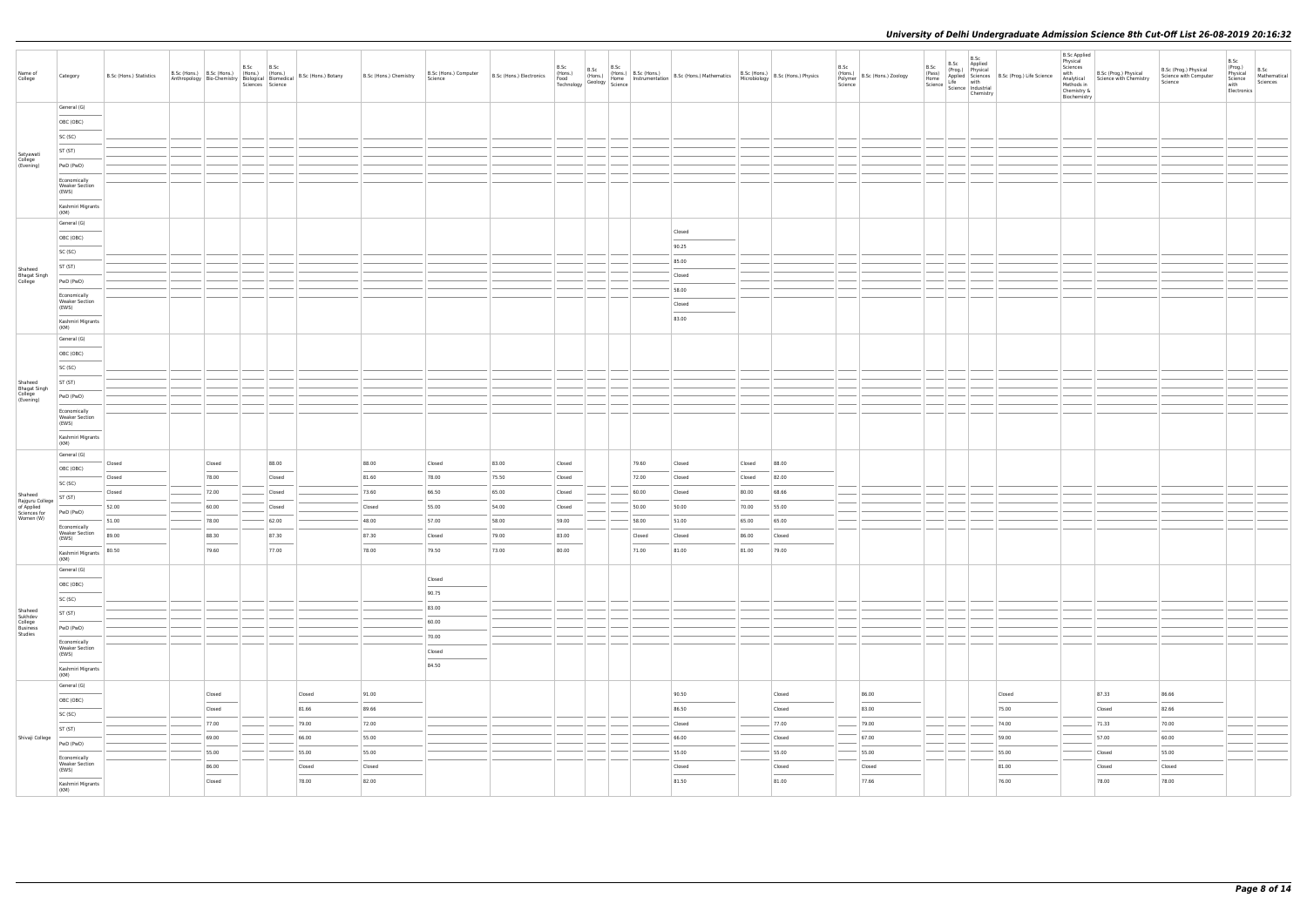| Name of<br>College                                         | Category                                                                                                                                                                                                                                                                                                                                                                                                                                                                                                         | B.Sc (Hons.) Statistics | B.Sc (Hons.) B.Sc (Hons.) (Hons.) (Hons.)<br>Anthropology Bio-Chemistry Biological Biomedical | B.Sc | B.Sc<br>Sciences Science | B.Sc (Hons.) Botany B.Sc (Hons.) Chemistry | B.Sc (Hons.) Computer<br>Science | B.Sc (Hons.) Electronics |  |  | B.Sc B.Sc B.Sc B.Sc (Hons.)<br>Food (Hons.) (Hons. Hone Instrumentation B.Sc (Hons.) Mathematics B.Sc (Hons.) B.Sc (Hons.) Physics<br>Technology Geology Science Instrumentation B.Sc (Hons.) Mathematics Microbiology B.Sc (Hons. |  | B.Sc<br>Polymer<br>Science | $\left  \begin{array}{c} (Hons.) \ H.s.C. \end{array} \right $ B.Sc (Hons.) Zoology | Chemistry | B.Sc B.Sc Applied<br>(Prog.) Applied<br>(Prog.) Physical<br>Home Life Science<br>Science Industrial<br>Science Industrial<br>Science Industrial | <b>B.Sc Applied</b><br>Physical<br>Sciences<br>with<br>Analytical<br>Methods in<br>Chemistry &<br>Biochemistry | B.Sc (Prog.) Physical<br>Science with Chemistry | B.Sc (Prog.) Physical<br>Science with Computer<br>Science | B.Sc<br>(Prog.)<br>Physical<br>Science<br>with<br>Electronics | B.Sc<br>Mathematical<br>Sciences |
|------------------------------------------------------------|------------------------------------------------------------------------------------------------------------------------------------------------------------------------------------------------------------------------------------------------------------------------------------------------------------------------------------------------------------------------------------------------------------------------------------------------------------------------------------------------------------------|-------------------------|-----------------------------------------------------------------------------------------------|------|--------------------------|--------------------------------------------|----------------------------------|--------------------------|--|--|------------------------------------------------------------------------------------------------------------------------------------------------------------------------------------------------------------------------------------|--|----------------------------|-------------------------------------------------------------------------------------|-----------|-------------------------------------------------------------------------------------------------------------------------------------------------|----------------------------------------------------------------------------------------------------------------|-------------------------------------------------|-----------------------------------------------------------|---------------------------------------------------------------|----------------------------------|
|                                                            | General (G)                                                                                                                                                                                                                                                                                                                                                                                                                                                                                                      |                         |                                                                                               |      |                          |                                            |                                  |                          |  |  |                                                                                                                                                                                                                                    |  |                            |                                                                                     |           |                                                                                                                                                 |                                                                                                                |                                                 |                                                           |                                                               |                                  |
|                                                            | OBC (OBC)                                                                                                                                                                                                                                                                                                                                                                                                                                                                                                        |                         |                                                                                               |      |                          |                                            |                                  |                          |  |  |                                                                                                                                                                                                                                    |  |                            |                                                                                     |           |                                                                                                                                                 |                                                                                                                |                                                 |                                                           |                                                               |                                  |
|                                                            | SC (SC)                                                                                                                                                                                                                                                                                                                                                                                                                                                                                                          |                         |                                                                                               |      |                          |                                            |                                  |                          |  |  |                                                                                                                                                                                                                                    |  |                            |                                                                                     |           |                                                                                                                                                 |                                                                                                                |                                                 |                                                           |                                                               |                                  |
|                                                            | ST (ST)                                                                                                                                                                                                                                                                                                                                                                                                                                                                                                          |                         |                                                                                               |      |                          |                                            |                                  |                          |  |  |                                                                                                                                                                                                                                    |  |                            |                                                                                     |           |                                                                                                                                                 |                                                                                                                |                                                 |                                                           |                                                               |                                  |
| Shri Ram<br>College of<br>Commerce                         | PwD (PwD)                                                                                                                                                                                                                                                                                                                                                                                                                                                                                                        |                         |                                                                                               |      |                          |                                            |                                  |                          |  |  |                                                                                                                                                                                                                                    |  |                            |                                                                                     |           |                                                                                                                                                 |                                                                                                                |                                                 |                                                           |                                                               |                                  |
|                                                            | Economically                                                                                                                                                                                                                                                                                                                                                                                                                                                                                                     |                         |                                                                                               |      |                          |                                            |                                  |                          |  |  |                                                                                                                                                                                                                                    |  |                            |                                                                                     |           |                                                                                                                                                 |                                                                                                                |                                                 |                                                           |                                                               |                                  |
|                                                            | <b>Weaker Section</b><br>(EWS)                                                                                                                                                                                                                                                                                                                                                                                                                                                                                   |                         |                                                                                               |      |                          |                                            |                                  |                          |  |  |                                                                                                                                                                                                                                    |  |                            |                                                                                     |           |                                                                                                                                                 |                                                                                                                |                                                 |                                                           |                                                               |                                  |
|                                                            | Kashmiri Migrants                                                                                                                                                                                                                                                                                                                                                                                                                                                                                                |                         |                                                                                               |      |                          |                                            |                                  |                          |  |  |                                                                                                                                                                                                                                    |  |                            |                                                                                     |           |                                                                                                                                                 |                                                                                                                |                                                 |                                                           |                                                               |                                  |
|                                                            | (KM)                                                                                                                                                                                                                                                                                                                                                                                                                                                                                                             |                         |                                                                                               |      |                          |                                            |                                  |                          |  |  |                                                                                                                                                                                                                                    |  |                            |                                                                                     |           |                                                                                                                                                 |                                                                                                                |                                                 |                                                           |                                                               |                                  |
|                                                            | General (G)                                                                                                                                                                                                                                                                                                                                                                                                                                                                                                      |                         |                                                                                               |      |                          | 88.00                                      |                                  |                          |  |  | Closed                                                                                                                                                                                                                             |  |                            |                                                                                     |           |                                                                                                                                                 |                                                                                                                | 81.33                                           | 84.33                                                     | Closed                                                        |                                  |
|                                                            | OBC (OBC)                                                                                                                                                                                                                                                                                                                                                                                                                                                                                                        |                         |                                                                                               |      |                          | 84.00                                      |                                  |                          |  |  | Closed                                                                                                                                                                                                                             |  |                            |                                                                                     |           |                                                                                                                                                 |                                                                                                                | 75.67                                           | Closed                                                    | 76.33                                                         |                                  |
|                                                            | SC (SC)                                                                                                                                                                                                                                                                                                                                                                                                                                                                                                          |                         |                                                                                               |      |                          | 78.67                                      |                                  |                          |  |  | 77.25                                                                                                                                                                                                                              |  |                            |                                                                                     |           |                                                                                                                                                 |                                                                                                                | 68.00                                           | 69.00                                                     | 69.00                                                         |                                  |
|                                                            | ST (ST)                                                                                                                                                                                                                                                                                                                                                                                                                                                                                                          |                         |                                                                                               |      |                          |                                            |                                  |                          |  |  |                                                                                                                                                                                                                                    |  |                            |                                                                                     |           |                                                                                                                                                 |                                                                                                                |                                                 |                                                           |                                                               |                                  |
| Shyam Lal<br>College                                       | PwD (PwD)                                                                                                                                                                                                                                                                                                                                                                                                                                                                                                        |                         |                                                                                               |      |                          | 65.00                                      |                                  |                          |  |  | Closed                                                                                                                                                                                                                             |  |                            |                                                                                     |           |                                                                                                                                                 |                                                                                                                | 53.00                                           | 53.00                                                     | 53.00                                                         |                                  |
|                                                            | Economically                                                                                                                                                                                                                                                                                                                                                                                                                                                                                                     |                         |                                                                                               |      |                          | 65.00                                      |                                  |                          |  |  | Closed                                                                                                                                                                                                                             |  |                            |                                                                                     |           |                                                                                                                                                 |                                                                                                                | 53.00                                           | 53.00                                                     | 53.00                                                         |                                  |
|                                                            | <b>Weaker Section</b><br>(EWS)                                                                                                                                                                                                                                                                                                                                                                                                                                                                                   |                         |                                                                                               |      |                          | 87.33                                      |                                  |                          |  |  | 89.25                                                                                                                                                                                                                              |  |                            |                                                                                     |           |                                                                                                                                                 |                                                                                                                | 80.67                                           | 83.67                                                     | 82.00                                                         |                                  |
|                                                            | Kashmiri Migrants<br>(KM)                                                                                                                                                                                                                                                                                                                                                                                                                                                                                        |                         |                                                                                               |      |                          | 79.00                                      |                                  |                          |  |  | 81.00                                                                                                                                                                                                                              |  |                            |                                                                                     |           |                                                                                                                                                 |                                                                                                                | 73.00                                           | 76.00                                                     | 75.00                                                         |                                  |
|                                                            | General (G)                                                                                                                                                                                                                                                                                                                                                                                                                                                                                                      |                         |                                                                                               |      |                          |                                            |                                  |                          |  |  |                                                                                                                                                                                                                                    |  |                            |                                                                                     |           |                                                                                                                                                 |                                                                                                                |                                                 |                                                           |                                                               |                                  |
|                                                            | OBC (OBC)                                                                                                                                                                                                                                                                                                                                                                                                                                                                                                        |                         |                                                                                               |      |                          |                                            |                                  |                          |  |  |                                                                                                                                                                                                                                    |  |                            |                                                                                     |           |                                                                                                                                                 |                                                                                                                |                                                 |                                                           |                                                               |                                  |
|                                                            | SC (SC)                                                                                                                                                                                                                                                                                                                                                                                                                                                                                                          |                         |                                                                                               |      |                          |                                            |                                  |                          |  |  |                                                                                                                                                                                                                                    |  |                            |                                                                                     |           |                                                                                                                                                 |                                                                                                                |                                                 |                                                           |                                                               |                                  |
|                                                            |                                                                                                                                                                                                                                                                                                                                                                                                                                                                                                                  |                         |                                                                                               |      |                          |                                            |                                  |                          |  |  |                                                                                                                                                                                                                                    |  |                            |                                                                                     |           |                                                                                                                                                 |                                                                                                                |                                                 |                                                           |                                                               |                                  |
| Shyam Lal<br>College<br>(Evening)                          | ST (ST)                                                                                                                                                                                                                                                                                                                                                                                                                                                                                                          |                         |                                                                                               |      |                          |                                            |                                  |                          |  |  |                                                                                                                                                                                                                                    |  |                            |                                                                                     |           |                                                                                                                                                 |                                                                                                                |                                                 |                                                           |                                                               |                                  |
|                                                            | PwD (PwD)                                                                                                                                                                                                                                                                                                                                                                                                                                                                                                        |                         |                                                                                               |      |                          |                                            |                                  |                          |  |  |                                                                                                                                                                                                                                    |  |                            |                                                                                     |           |                                                                                                                                                 |                                                                                                                |                                                 |                                                           |                                                               |                                  |
|                                                            | Economically<br><b>Weaker Section</b>                                                                                                                                                                                                                                                                                                                                                                                                                                                                            |                         |                                                                                               |      |                          |                                            |                                  |                          |  |  |                                                                                                                                                                                                                                    |  |                            |                                                                                     |           |                                                                                                                                                 |                                                                                                                |                                                 |                                                           |                                                               |                                  |
|                                                            | (EWS)<br>$\frac{1}{2} \left( \frac{1}{2} \right) \left( \frac{1}{2} \right) \left( \frac{1}{2} \right) \left( \frac{1}{2} \right) \left( \frac{1}{2} \right) \left( \frac{1}{2} \right) \left( \frac{1}{2} \right) \left( \frac{1}{2} \right) \left( \frac{1}{2} \right) \left( \frac{1}{2} \right) \left( \frac{1}{2} \right) \left( \frac{1}{2} \right) \left( \frac{1}{2} \right) \left( \frac{1}{2} \right) \left( \frac{1}{2} \right) \left( \frac{1}{2} \right) \left( \frac$<br>Kashmiri Migrants<br>(KM) |                         |                                                                                               |      |                          |                                            |                                  |                          |  |  |                                                                                                                                                                                                                                    |  |                            |                                                                                     |           |                                                                                                                                                 |                                                                                                                |                                                 |                                                           |                                                               |                                  |
|                                                            | General (G)                                                                                                                                                                                                                                                                                                                                                                                                                                                                                                      |                         |                                                                                               |      |                          |                                            |                                  |                          |  |  |                                                                                                                                                                                                                                    |  |                            |                                                                                     |           |                                                                                                                                                 |                                                                                                                |                                                 |                                                           |                                                               |                                  |
|                                                            | OBC (OBC)                                                                                                                                                                                                                                                                                                                                                                                                                                                                                                        |                         |                                                                                               |      |                          |                                            | 87.00                            |                          |  |  | Closed                                                                                                                                                                                                                             |  |                            |                                                                                     |           |                                                                                                                                                 |                                                                                                                |                                                 |                                                           |                                                               |                                  |
|                                                            | SC (SC)                                                                                                                                                                                                                                                                                                                                                                                                                                                                                                          |                         |                                                                                               |      |                          |                                            | 80.50                            |                          |  |  | Closed                                                                                                                                                                                                                             |  |                            |                                                                                     |           |                                                                                                                                                 |                                                                                                                |                                                 |                                                           |                                                               |                                  |
|                                                            |                                                                                                                                                                                                                                                                                                                                                                                                                                                                                                                  |                         |                                                                                               |      |                          |                                            | 69.00                            |                          |  |  | Closed                                                                                                                                                                                                                             |  |                            |                                                                                     |           |                                                                                                                                                 |                                                                                                                |                                                 |                                                           |                                                               |                                  |
| Shyama Prasad ST (ST)<br>Mukherji<br>College For PWD (PWL) |                                                                                                                                                                                                                                                                                                                                                                                                                                                                                                                  |                         |                                                                                               |      |                          |                                            | 65.00                            |                          |  |  | 74.00                                                                                                                                                                                                                              |  |                            |                                                                                     |           |                                                                                                                                                 |                                                                                                                |                                                 |                                                           |                                                               |                                  |
| Women (W)                                                  | PwD (PwD)                                                                                                                                                                                                                                                                                                                                                                                                                                                                                                        |                         |                                                                                               |      |                          |                                            | 65.00                            |                          |  |  | 74.00                                                                                                                                                                                                                              |  |                            |                                                                                     |           |                                                                                                                                                 |                                                                                                                |                                                 |                                                           |                                                               |                                  |
|                                                            | Economically<br><b>Weaker Section</b>                                                                                                                                                                                                                                                                                                                                                                                                                                                                            |                         |                                                                                               |      |                          |                                            | Closed                           |                          |  |  | Closed                                                                                                                                                                                                                             |  |                            |                                                                                     |           |                                                                                                                                                 |                                                                                                                |                                                 |                                                           |                                                               |                                  |
|                                                            | (EWS)<br>$\frac{1}{2} \left( \frac{1}{2} \right) \left( \frac{1}{2} \right) \left( \frac{1}{2} \right) \left( \frac{1}{2} \right) \left( \frac{1}{2} \right) \left( \frac{1}{2} \right) \left( \frac{1}{2} \right) \left( \frac{1}{2} \right) \left( \frac{1}{2} \right) \left( \frac{1}{2} \right) \left( \frac{1}{2} \right) \left( \frac{1}{2} \right) \left( \frac{1}{2} \right) \left( \frac{1}{2} \right) \left( \frac{1}{2} \right) \left( \frac{1}{2} \right) \left( \frac$<br>Kashmiri Migrants<br>(KM) |                         |                                                                                               |      |                          |                                            | 77.00                            |                          |  |  | 81.00                                                                                                                                                                                                                              |  |                            |                                                                                     |           |                                                                                                                                                 |                                                                                                                |                                                 |                                                           |                                                               |                                  |
|                                                            | General (G)                                                                                                                                                                                                                                                                                                                                                                                                                                                                                                      |                         |                                                                                               |      |                          |                                            |                                  |                          |  |  |                                                                                                                                                                                                                                    |  |                            |                                                                                     |           |                                                                                                                                                 |                                                                                                                |                                                 |                                                           |                                                               |                                  |
|                                                            | OBC (OBC)                                                                                                                                                                                                                                                                                                                                                                                                                                                                                                        |                         |                                                                                               |      |                          |                                            |                                  | Closed                   |  |  |                                                                                                                                                                                                                                    |  |                            |                                                                                     |           | Closed                                                                                                                                          |                                                                                                                | 83.33                                           |                                                           |                                                               |                                  |
|                                                            | SC (SC)                                                                                                                                                                                                                                                                                                                                                                                                                                                                                                          |                         |                                                                                               |      |                          |                                            |                                  | Closed                   |  |  |                                                                                                                                                                                                                                    |  |                            |                                                                                     |           | 77.33                                                                                                                                           |                                                                                                                | Closed                                          |                                                           |                                                               |                                  |
|                                                            | ST (ST)                                                                                                                                                                                                                                                                                                                                                                                                                                                                                                          |                         |                                                                                               |      |                          |                                            |                                  | 73.00                    |  |  |                                                                                                                                                                                                                                    |  |                            |                                                                                     |           | Closed                                                                                                                                          |                                                                                                                | Closed                                          |                                                           |                                                               |                                  |
| Sri Aurobindo<br>College (Day)                             | PwD (PwD)                                                                                                                                                                                                                                                                                                                                                                                                                                                                                                        |                         |                                                                                               |      |                          |                                            |                                  | 60.00                    |  |  |                                                                                                                                                                                                                                    |  |                            |                                                                                     |           | 63.33                                                                                                                                           |                                                                                                                | 50.00                                           |                                                           |                                                               |                                  |
|                                                            |                                                                                                                                                                                                                                                                                                                                                                                                                                                                                                                  |                         |                                                                                               |      |                          |                                            |                                  | 54.00                    |  |  |                                                                                                                                                                                                                                    |  |                            |                                                                                     |           | 54.00                                                                                                                                           |                                                                                                                | 47.00                                           |                                                           |                                                               |                                  |
|                                                            | Economically<br><b>Weaker Section</b><br>(EWS)                                                                                                                                                                                                                                                                                                                                                                                                                                                                   |                         |                                                                                               |      |                          |                                            |                                  | 83.33                    |  |  |                                                                                                                                                                                                                                    |  |                            |                                                                                     |           | Closed                                                                                                                                          |                                                                                                                | Closed                                          |                                                           |                                                               |                                  |
|                                                            | <b>Contract Contract Contract Contract Contract</b>                                                                                                                                                                                                                                                                                                                                                                                                                                                              |                         |                                                                                               |      |                          |                                            |                                  | 76.33                    |  |  |                                                                                                                                                                                                                                    |  |                            |                                                                                     |           | 75.66                                                                                                                                           |                                                                                                                | 73.33                                           |                                                           |                                                               |                                  |
|                                                            | Kashmiri Migrants<br>(KM)                                                                                                                                                                                                                                                                                                                                                                                                                                                                                        |                         |                                                                                               |      |                          |                                            |                                  |                          |  |  |                                                                                                                                                                                                                                    |  |                            |                                                                                     |           |                                                                                                                                                 |                                                                                                                |                                                 |                                                           |                                                               |                                  |
|                                                            | General (G)                                                                                                                                                                                                                                                                                                                                                                                                                                                                                                      |                         |                                                                                               |      |                          |                                            |                                  |                          |  |  |                                                                                                                                                                                                                                    |  |                            |                                                                                     |           |                                                                                                                                                 |                                                                                                                |                                                 |                                                           |                                                               |                                  |
|                                                            | OBC (OBC)<br>$\frac{1}{2}$                                                                                                                                                                                                                                                                                                                                                                                                                                                                                       |                         |                                                                                               |      |                          |                                            |                                  |                          |  |  |                                                                                                                                                                                                                                    |  |                            |                                                                                     |           |                                                                                                                                                 |                                                                                                                |                                                 |                                                           |                                                               |                                  |
|                                                            | SC (SC)                                                                                                                                                                                                                                                                                                                                                                                                                                                                                                          |                         |                                                                                               |      |                          |                                            |                                  |                          |  |  |                                                                                                                                                                                                                                    |  |                            |                                                                                     |           |                                                                                                                                                 |                                                                                                                |                                                 |                                                           |                                                               |                                  |
| Sri Aurobindo                                              | ST (ST)                                                                                                                                                                                                                                                                                                                                                                                                                                                                                                          |                         |                                                                                               |      |                          |                                            |                                  |                          |  |  |                                                                                                                                                                                                                                    |  |                            |                                                                                     |           |                                                                                                                                                 |                                                                                                                |                                                 |                                                           |                                                               |                                  |
| College<br>(Evening)                                       | PwD (PwD)                                                                                                                                                                                                                                                                                                                                                                                                                                                                                                        |                         |                                                                                               |      |                          |                                            |                                  |                          |  |  |                                                                                                                                                                                                                                    |  |                            |                                                                                     |           |                                                                                                                                                 |                                                                                                                |                                                 |                                                           |                                                               |                                  |
|                                                            | Economically<br><b>Weaker Section</b>                                                                                                                                                                                                                                                                                                                                                                                                                                                                            |                         |                                                                                               |      |                          |                                            |                                  |                          |  |  |                                                                                                                                                                                                                                    |  |                            |                                                                                     |           |                                                                                                                                                 |                                                                                                                |                                                 |                                                           |                                                               |                                  |
|                                                            | (EWS)<br>Kashmiri Migrants<br>(KM)                                                                                                                                                                                                                                                                                                                                                                                                                                                                               |                         |                                                                                               |      |                          |                                            |                                  |                          |  |  |                                                                                                                                                                                                                                    |  |                            |                                                                                     |           |                                                                                                                                                 |                                                                                                                |                                                 |                                                           |                                                               |                                  |
|                                                            |                                                                                                                                                                                                                                                                                                                                                                                                                                                                                                                  |                         |                                                                                               |      |                          |                                            |                                  |                          |  |  |                                                                                                                                                                                                                                    |  |                            |                                                                                     |           |                                                                                                                                                 |                                                                                                                |                                                 |                                                           |                                                               |                                  |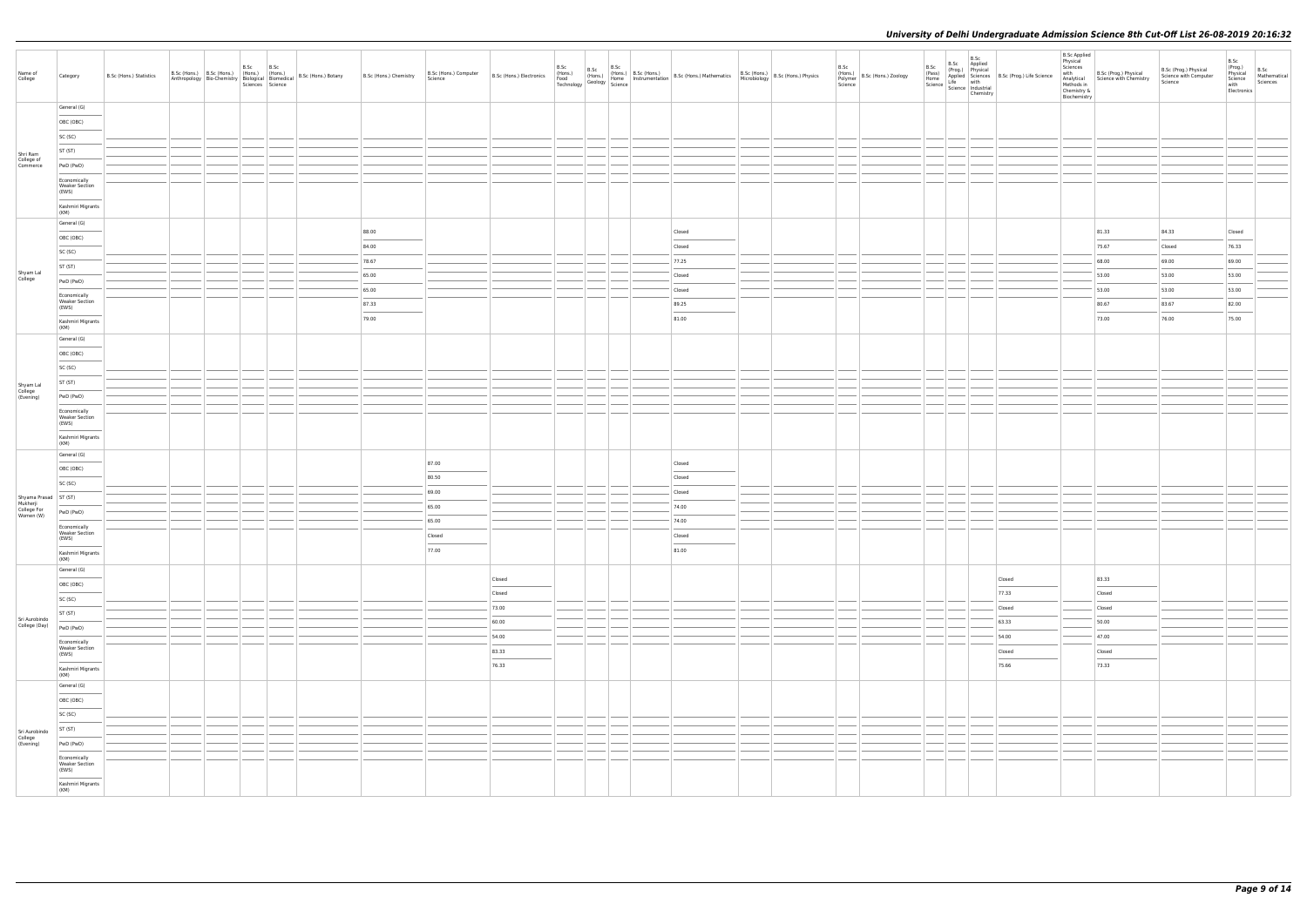| Name of<br>College                                                                                                                     | Category                                       | B.Sc (Hons.) Statistics | B.Sc (Hons.)   B.Sc (Hons.)   (Hons.)   (Hons.)<br>Anthropology Bio-Chemistry Biological Biomedical | <b>B.Sc</b><br>Sciences Science | B.Sc | B.Sc (Hons.) Botany | B.Sc (Hons.) Chemistry | B.Sc (Hons.) Computer<br>Science | B.Sc (Hons.) Electronics |  |  | B.Sc (Hons.) B.Sc (Hons.) B.Sc (Hons.) B.Sc (Hons.) B.Sc (Hons.) B.Sc (Hons.) B.Sc (Hons.) B.Sc (Hons.) Physics<br>Food (Hons.) Home Instrumentation B.Sc (Hons.) Mathematics B.Sc (Hons.) B.Sc (Hons.) Physics<br>Technology Geol |       |                | B.Sc<br>Science | (Hons.)<br>Polymer B.Sc (Hons.) Zoology | B.Sc<br>(Pass)<br>Home | B.Sc<br>Life with<br>Science   Lite<br>  Science   Industrial<br>  Circuita<br>Chemistry | B.Sc Applied<br>(Prog.) Physical<br>Applied Sciences B.Sc (Prog.) Life Science | B.Sc Applied<br>Physical<br>Sciences<br>with<br>Analytical<br>Methods in<br>Chemistry &<br>Biochemistry | B.Sc (Prog.) Physical<br>Science with Chemistry | B.Sc (Prog.) Physical<br>Science with Computer<br>Science | B.Sc<br>(Prog.)<br>Physical<br>Science<br>with<br>Electronics | B.Sc<br>Mathematical<br>Sciences |
|----------------------------------------------------------------------------------------------------------------------------------------|------------------------------------------------|-------------------------|-----------------------------------------------------------------------------------------------------|---------------------------------|------|---------------------|------------------------|----------------------------------|--------------------------|--|--|------------------------------------------------------------------------------------------------------------------------------------------------------------------------------------------------------------------------------------|-------|----------------|-----------------|-----------------------------------------|------------------------|------------------------------------------------------------------------------------------|--------------------------------------------------------------------------------|---------------------------------------------------------------------------------------------------------|-------------------------------------------------|-----------------------------------------------------------|---------------------------------------------------------------|----------------------------------|
|                                                                                                                                        | General (G)                                    |                         |                                                                                                     |                                 |      |                     |                        |                                  |                          |  |  |                                                                                                                                                                                                                                    |       |                |                 |                                         |                        |                                                                                          |                                                                                |                                                                                                         |                                                 |                                                           |                                                               |                                  |
|                                                                                                                                        | Sikh Minority (SM)                             |                         |                                                                                                     |                                 |      |                     |                        | Closed                           |                          |  |  |                                                                                                                                                                                                                                    |       |                |                 |                                         |                        |                                                                                          |                                                                                |                                                                                                         |                                                 |                                                           |                                                               |                                  |
| $\left  \begin{array}{c} \mathsf{Sri} \ \mathsf{Guru} \ \mathsf{Gobind} \end{array} \right $ PwD (PwD)<br>Singh College<br>of Commerce |                                                |                         |                                                                                                     |                                 |      |                     |                        | 82.00                            |                          |  |  |                                                                                                                                                                                                                                    |       |                |                 |                                         |                        |                                                                                          |                                                                                |                                                                                                         |                                                 |                                                           |                                                               |                                  |
| * Sikh                                                                                                                                 | Economically                                   |                         |                                                                                                     |                                 |      |                     |                        | 56.00                            |                          |  |  |                                                                                                                                                                                                                                    |       |                |                 |                                         |                        |                                                                                          |                                                                                |                                                                                                         |                                                 |                                                           |                                                               |                                  |
| Minority(SM)                                                                                                                           | <b>Weaker Section</b><br>(EWS)                 |                         |                                                                                                     |                                 |      |                     |                        | <b>NA</b>                        |                          |  |  |                                                                                                                                                                                                                                    |       |                |                 |                                         |                        |                                                                                          |                                                                                |                                                                                                         |                                                 |                                                           |                                                               |                                  |
|                                                                                                                                        | Kashmiri Migrants<br>(KM)                      |                         |                                                                                                     |                                 |      |                     |                        | 82.75                            |                          |  |  |                                                                                                                                                                                                                                    |       |                |                 |                                         |                        |                                                                                          |                                                                                |                                                                                                         |                                                 |                                                           |                                                               |                                  |
|                                                                                                                                        | General (G)                                    |                         |                                                                                                     |                                 |      |                     |                        |                                  |                          |  |  |                                                                                                                                                                                                                                    |       |                |                 |                                         |                        |                                                                                          |                                                                                |                                                                                                         |                                                 |                                                           |                                                               |                                  |
|                                                                                                                                        | Sikh Minority (SM)                             |                         |                                                                                                     |                                 |      |                     |                        |                                  |                          |  |  | Closed                                                                                                                                                                                                                             |       |                |                 |                                         |                        |                                                                                          |                                                                                |                                                                                                         |                                                 |                                                           |                                                               |                                  |
| Sri Guru Nanak<br>Dev Khalsa                                                                                                           | PwD (PwD)                                      |                         |                                                                                                     |                                 |      |                     |                        |                                  |                          |  |  | 60.00                                                                                                                                                                                                                              |       |                |                 |                                         |                        |                                                                                          |                                                                                |                                                                                                         |                                                 |                                                           |                                                               |                                  |
| College<br>* Sikh<br>Minority(SM)                                                                                                      | Economically<br><b>Weaker Section</b>          |                         |                                                                                                     |                                 |      |                     |                        |                                  |                          |  |  | 52.00<br><b>NA</b>                                                                                                                                                                                                                 |       |                |                 |                                         |                        |                                                                                          |                                                                                |                                                                                                         |                                                 |                                                           |                                                               |                                  |
|                                                                                                                                        | (EWS)<br>Kashmiri Migrants                     |                         |                                                                                                     |                                 |      |                     |                        |                                  |                          |  |  | 78.50                                                                                                                                                                                                                              |       |                |                 |                                         |                        |                                                                                          |                                                                                |                                                                                                         |                                                 |                                                           |                                                               |                                  |
|                                                                                                                                        | (KM)<br>General (G)                            |                         |                                                                                                     |                                 |      |                     |                        |                                  |                          |  |  |                                                                                                                                                                                                                                    |       |                |                 |                                         |                        |                                                                                          |                                                                                |                                                                                                         |                                                 |                                                           |                                                               |                                  |
|                                                                                                                                        | Sikh Minority (SM)                             |                         |                                                                                                     |                                 |      | 86.00               | Closed                 | 94.00                            | Closed                   |  |  | Closed                                                                                                                                                                                                                             |       | 94.00          |                 | 88.67                                   |                        |                                                                                          | 87.00                                                                          |                                                                                                         | 90.67                                           | Closed                                                    |                                                               |                                  |
| Sri Guru Tegh<br>Bahadur Khalsa<br>College<br>* Sikh                                                                                   | PwD (PwD)                                      |                         |                                                                                                     |                                 |      | Closed              | 81.67                  | 76.00                            | 63.00                    |  |  | Closed                                                                                                                                                                                                                             |       | Closed         |                 | Closed                                  |                        |                                                                                          | Closed                                                                         |                                                                                                         | Closed                                          | Closed                                                    |                                                               |                                  |
|                                                                                                                                        | Economically                                   |                         |                                                                                                     |                                 |      | 66.00               | 71.00                  | Closed                           | 65.00                    |  |  | 70.00                                                                                                                                                                                                                              |       | 57.00          |                 | 60.00                                   |                        |                                                                                          | 60.00                                                                          |                                                                                                         | 64.00                                           | 65.00                                                     |                                                               |                                  |
| Minority(SM)                                                                                                                           | <b>Weaker Section</b><br>(EWS)                 |                         |                                                                                                     |                                 |      | <b>NA</b>           | NA                     | NA                               | <b>NA</b>                |  |  | <b>NA</b>                                                                                                                                                                                                                          |       | N <sub>A</sub> |                 | NA                                      |                        |                                                                                          | <b>NA</b><br><b>STATISTICS</b>                                                 |                                                                                                         | <b>NA</b>                                       | <b>NA</b>                                                 |                                                               |                                  |
|                                                                                                                                        | Kashmiri Migrants<br>(KM)                      |                         |                                                                                                     |                                 |      | 76.00               | 83.67                  | 84.00                            | 82.00                    |  |  | 84.50                                                                                                                                                                                                                              |       | 84.00          |                 | 78.67                                   |                        |                                                                                          | 77.00                                                                          |                                                                                                         | 80.67                                           | 83.33                                                     |                                                               |                                  |
|                                                                                                                                        | General (G)                                    | Closed                  | 94.66                                                                                               | Closed                          |      | 89.00               | Closed                 |                                  | 90.00                    |  |  | Closed                                                                                                                                                                                                                             |       | Closed         |                 | Closed                                  |                        |                                                                                          | 88.00                                                                          |                                                                                                         |                                                 |                                                           |                                                               |                                  |
|                                                                                                                                        | OBC (OBC)                                      | Closed                  | 87.00                                                                                               | 82.33                           |      | 83.00               | Closed                 |                                  | 87.00                    |  |  | Closed                                                                                                                                                                                                                             |       | 94.33          |                 | 84.00                                   |                        |                                                                                          | Closed                                                                         |                                                                                                         |                                                 |                                                           |                                                               |                                  |
|                                                                                                                                        | SC (SC)                                        | 83.00                   | 86.66                                                                                               | 79.00                           |      | 80.00               | 81.00                  |                                  | 75.00                    |  |  | 87.75                                                                                                                                                                                                                              |       | Closed         |                 | 85.00                                   |                        |                                                                                          | Closed                                                                         |                                                                                                         |                                                 |                                                           |                                                               |                                  |
| Sri                                                                                                                                    | ST (ST)                                        | 80.00                   | 86.00                                                                                               | 79.00                           |      | 80.00               | 77.00                  |                                  | 75.00                    |  |  | 83.50                                                                                                                                                                                                                              |       | 86.33          |                 | 80.00                                   |                        |                                                                                          | 70.00                                                                          |                                                                                                         |                                                 |                                                           |                                                               |                                  |
| Venketeswara<br>College                                                                                                                | PwD (PwD)                                      | 82.00                   | 85.00                                                                                               | 80.00                           |      | 76.00               | 76.00                  |                                  | 80.00                    |  |  | 80.00                                                                                                                                                                                                                              |       | 80.00          |                 | 79.00                                   |                        |                                                                                          | 70.00                                                                          |                                                                                                         |                                                 |                                                           |                                                               |                                  |
|                                                                                                                                        | Economically<br><b>Weaker Section</b>          | Closed                  | 92.00                                                                                               | 88.00                           |      | 86.00               | Closed                 |                                  | 89.00                    |  |  | 94.75                                                                                                                                                                                                                              |       | Closed         |                 | 89.00                                   |                        |                                                                                          | 85.00                                                                          |                                                                                                         |                                                 |                                                           |                                                               |                                  |
|                                                                                                                                        | (EWS)                                          | 85.00                   | Closed                                                                                              | 80.00                           |      | 80.00               | 80.00                  |                                  | 80.00                    |  |  | 85.00                                                                                                                                                                                                                              |       | 85.00          |                 | 82.00                                   |                        |                                                                                          | 78.00                                                                          |                                                                                                         |                                                 |                                                           |                                                               |                                  |
|                                                                                                                                        | Kashmiri Migrants<br>(KM)                      |                         |                                                                                                     |                                 |      |                     |                        |                                  |                          |  |  |                                                                                                                                                                                                                                    |       |                |                 |                                         |                        |                                                                                          |                                                                                |                                                                                                         |                                                 |                                                           |                                                               |                                  |
|                                                                                                                                        | General (G)                                    |                         |                                                                                                     |                                 |      | Closed              | Closed                 |                                  |                          |  |  |                                                                                                                                                                                                                                    | 88.00 | Closed         |                 | 80.00                                   |                        | 79.66                                                                                    | 79.66                                                                          |                                                                                                         | 79.00                                           |                                                           |                                                               |                                  |
|                                                                                                                                        | OBC (OBC)                                      |                         |                                                                                                     |                                 |      | Closed              | Closed                 |                                  |                          |  |  |                                                                                                                                                                                                                                    | 80.00 | Closed         |                 | 77.00                                   | 73.00                  |                                                                                          | 73.00                                                                          |                                                                                                         | 76.00                                           |                                                           |                                                               |                                  |
|                                                                                                                                        | SC (SC)                                        |                         |                                                                                                     |                                 |      | Closed              | 70.00                  |                                  |                          |  |  |                                                                                                                                                                                                                                    | 74.00 | 76.00          |                 | Closed                                  |                        | Closed                                                                                   | Closed                                                                         |                                                                                                         | 68.00                                           |                                                           |                                                               |                                  |
| Swami<br>Shardhanand                                                                                                                   | ST (ST)                                        |                         |                                                                                                     |                                 |      | 55.00               | 55.00                  |                                  |                          |  |  |                                                                                                                                                                                                                                    | 60.00 | 67.00          |                 | 56.00                                   |                        | 56.00                                                                                    | 55.00                                                                          |                                                                                                         | 50.00                                           |                                                           |                                                               |                                  |
| College                                                                                                                                | PwD (PwD)                                      |                         |                                                                                                     |                                 |      | 55.00               | 55.00                  |                                  |                          |  |  |                                                                                                                                                                                                                                    | 59.00 | 63.00          |                 | 55.00                                   |                        | 55.00                                                                                    | 55.00                                                                          |                                                                                                         | 53.00                                           |                                                           |                                                               |                                  |
|                                                                                                                                        | Economically<br><b>Weaker Section</b>          |                         |                                                                                                     |                                 |      | 81.66               | Closed                 |                                  |                          |  |  |                                                                                                                                                                                                                                    | 80.66 | Closed         |                 | 79.33                                   |                        | 79.00                                                                                    | 79.00                                                                          |                                                                                                         | 78.66                                           |                                                           |                                                               |                                  |
|                                                                                                                                        | (EWS)<br>Kashmiri Migrants                     |                         |                                                                                                     |                                 |      | 73.00               | Closed                 |                                  |                          |  |  |                                                                                                                                                                                                                                    | 78.00 | 75.00          |                 | 70.00                                   |                        | 70.00                                                                                    | 70.00                                                                          |                                                                                                         | 73.00                                           |                                                           |                                                               |                                  |
|                                                                                                                                        | (KM)<br>General (G)                            |                         |                                                                                                     |                                 |      |                     |                        |                                  |                          |  |  |                                                                                                                                                                                                                                    |       |                |                 |                                         |                        |                                                                                          |                                                                                |                                                                                                         |                                                 |                                                           |                                                               |                                  |
|                                                                                                                                        | OBC (OBC)                                      |                         |                                                                                                     |                                 |      |                     |                        |                                  |                          |  |  | 89.00                                                                                                                                                                                                                              |       |                |                 |                                         |                        |                                                                                          |                                                                                |                                                                                                         |                                                 |                                                           |                                                               |                                  |
|                                                                                                                                        | SC (SC)                                        |                         |                                                                                                     |                                 |      |                     |                        |                                  |                          |  |  | Closed                                                                                                                                                                                                                             |       |                |                 |                                         |                        |                                                                                          |                                                                                |                                                                                                         |                                                 |                                                           |                                                               |                                  |
|                                                                                                                                        |                                                |                         |                                                                                                     |                                 |      |                     |                        |                                  |                          |  |  | 74.00                                                                                                                                                                                                                              |       |                |                 |                                         |                        |                                                                                          |                                                                                |                                                                                                         |                                                 |                                                           |                                                               |                                  |
| Vivekananda<br>College (W)                                                                                                             | ST (ST)                                        |                         |                                                                                                     |                                 |      |                     |                        |                                  |                          |  |  | 73.00                                                                                                                                                                                                                              |       |                |                 |                                         |                        |                                                                                          |                                                                                |                                                                                                         |                                                 |                                                           |                                                               |                                  |
|                                                                                                                                        | PwD (PwD)                                      |                         |                                                                                                     |                                 |      |                     |                        |                                  |                          |  |  | 73.00                                                                                                                                                                                                                              |       |                |                 |                                         |                        |                                                                                          |                                                                                |                                                                                                         |                                                 |                                                           |                                                               |                                  |
|                                                                                                                                        | Economically<br><b>Weaker Section</b><br>(EWS) |                         |                                                                                                     |                                 |      |                     |                        |                                  |                          |  |  | Closed                                                                                                                                                                                                                             |       |                |                 |                                         |                        |                                                                                          |                                                                                |                                                                                                         |                                                 |                                                           |                                                               |                                  |
|                                                                                                                                        | Kashmiri Migrants<br>(KM)                      |                         |                                                                                                     |                                 |      |                     |                        |                                  |                          |  |  | 80.00                                                                                                                                                                                                                              |       |                |                 |                                         |                        |                                                                                          |                                                                                |                                                                                                         |                                                 |                                                           |                                                               |                                  |
|                                                                                                                                        | General (G)                                    |                         |                                                                                                     |                                 |      |                     |                        |                                  |                          |  |  |                                                                                                                                                                                                                                    |       |                |                 |                                         |                        |                                                                                          |                                                                                |                                                                                                         |                                                 |                                                           |                                                               |                                  |
|                                                                                                                                        | OBC (OBC)                                      |                         |                                                                                                     |                                 |      | Closed              | Closed                 |                                  | 87.66                    |  |  | Closed                                                                                                                                                                                                                             |       |                |                 | 85.66                                   |                        |                                                                                          | Closed                                                                         |                                                                                                         | 84.00                                           |                                                           |                                                               |                                  |
|                                                                                                                                        | SC (SC)                                        |                         |                                                                                                     |                                 |      | 79.00               | 87.66                  |                                  | 84.00                    |  |  | 86.00                                                                                                                                                                                                                              |       |                |                 | 85.33                                   |                        |                                                                                          | 77.33                                                                          |                                                                                                         | Closed                                          |                                                           |                                                               |                                  |
|                                                                                                                                        | ST (ST)                                        |                         |                                                                                                     |                                 |      | 77.00               | 77.00                  |                                  | 68.66                    |  |  | Closed                                                                                                                                                                                                                             |       |                |                 | 77.00                                   |                        |                                                                                          | 72.33                                                                          |                                                                                                         | Closed                                          |                                                           |                                                               |                                  |
| Zakir Husain<br>Delhi College                                                                                                          | PwD (PwD)                                      |                         |                                                                                                     |                                 |      | Closed              | 62.00                  |                                  | 56.00                    |  |  | 60.00                                                                                                                                                                                                                              |       |                |                 | 71.33                                   |                        |                                                                                          | Closed                                                                         |                                                                                                         | 51.00                                           |                                                           |                                                               |                                  |
|                                                                                                                                        | Economically<br><b>Weaker Section</b>          |                         |                                                                                                     |                                 |      | 60.00               | 60.00                  |                                  | 60.00                    |  |  | 63.00                                                                                                                                                                                                                              |       |                |                 | 59.00                                   | $\sim$                 |                                                                                          | 59.00                                                                          |                                                                                                         | 59.00                                           |                                                           |                                                               |                                  |
|                                                                                                                                        | (EWS)                                          |                         |                                                                                                     |                                 |      | 82.00<br>80.00      | 89.00<br>81.00         |                                  | 87.00<br>80.00           |  |  | Closed<br>82.00                                                                                                                                                                                                                    |       |                |                 | 83.66<br>78.00                          |                        |                                                                                          | 82.00<br>79.00                                                                 |                                                                                                         | Closed<br>77.00                                 |                                                           |                                                               |                                  |
|                                                                                                                                        | Kashmiri Migrants<br>(KM)                      |                         |                                                                                                     |                                 |      |                     |                        |                                  |                          |  |  |                                                                                                                                                                                                                                    |       |                |                 |                                         |                        |                                                                                          |                                                                                |                                                                                                         |                                                 |                                                           |                                                               |                                  |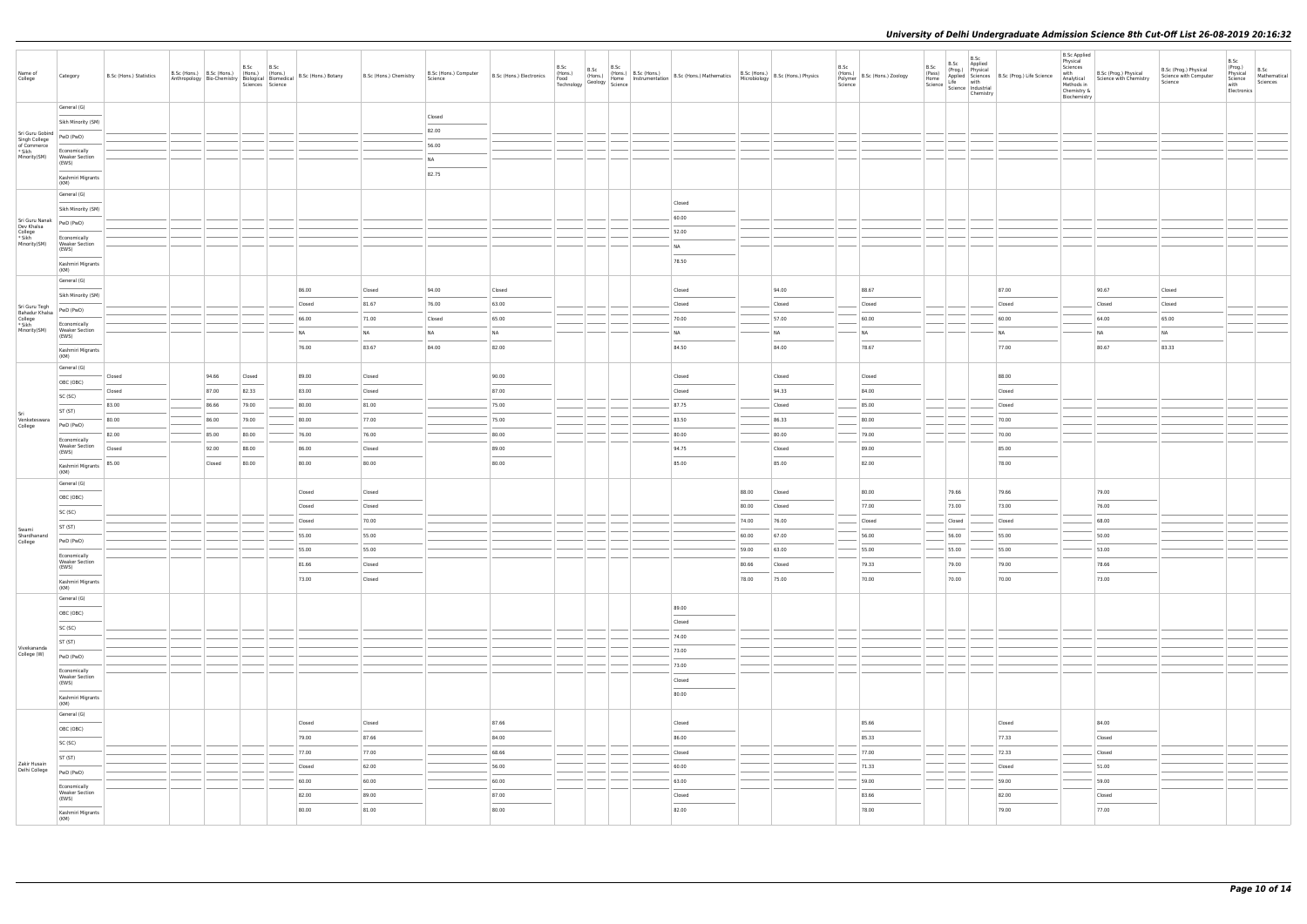| Name of<br>College                         | Category                                                                      | B.Sc (Hons.) Statistics | B.Sc (Hons.) B.Sc (Hons.) B.Sc (Hons.) (Hons.)<br>Anthropology Bio-Chemistry Biological Biomedical<br>Sciences Science |  | B.Sc (Hons.) Botany | B.Sc (Hons.) Chemistry | B.Sc (Hons.) Computer<br>Science | B.Sc (Hons.) Electronics |  |  | ons.) $\begin{vmatrix} 8.5c \\ \text{Food} \\ \text{Tachndoy} \end{vmatrix}$ (Hons.) Home Instrumentation B.Sc (Hons.) Mathematics $\begin{vmatrix} 8.5c \\ \text{Food} \end{vmatrix}$ | B.Sc (Hons.) B.Sc (Hons.) Physics<br>Microbiology | B.Sc<br>(Hons.)<br>Polymer B.Sc (Hons.) Zoology<br>Science | B.Sc<br>(Pass)<br>Home<br>Science | B.Sc<br>Applie<br><b>B.Sc</b><br>(Prog.) Physical<br>Applied Sciences<br>Life with<br>Science Industrial<br>Chemistry | <b>B.Sc Applied</b><br>Physica<br>Science<br>with<br>Analytical<br>Methods in<br>Chemistry &<br>Biochemistry | Science | B.Sc<br>(Prog.)<br>Physical<br>Science<br>with<br>Mathematical<br>Sciences<br>Electronics |
|--------------------------------------------|-------------------------------------------------------------------------------|-------------------------|------------------------------------------------------------------------------------------------------------------------|--|---------------------|------------------------|----------------------------------|--------------------------|--|--|----------------------------------------------------------------------------------------------------------------------------------------------------------------------------------------|---------------------------------------------------|------------------------------------------------------------|-----------------------------------|-----------------------------------------------------------------------------------------------------------------------|--------------------------------------------------------------------------------------------------------------|---------|-------------------------------------------------------------------------------------------|
|                                            | General (G)                                                                   |                         |                                                                                                                        |  |                     |                        |                                  |                          |  |  |                                                                                                                                                                                        |                                                   |                                                            |                                   |                                                                                                                       |                                                                                                              |         |                                                                                           |
|                                            | the control of the control of the<br>OBC (OBC)                                |                         |                                                                                                                        |  |                     |                        |                                  |                          |  |  |                                                                                                                                                                                        |                                                   |                                                            |                                   |                                                                                                                       |                                                                                                              |         |                                                                                           |
|                                            | _______<br>SC (SC)                                                            |                         |                                                                                                                        |  |                     |                        |                                  |                          |  |  |                                                                                                                                                                                        |                                                   |                                                            |                                   |                                                                                                                       |                                                                                                              |         |                                                                                           |
|                                            | ST <sub>(ST)</sub>                                                            |                         |                                                                                                                        |  |                     |                        |                                  |                          |  |  |                                                                                                                                                                                        |                                                   |                                                            |                                   |                                                                                                                       |                                                                                                              |         |                                                                                           |
| Zakir Husain<br>Delhi College<br>(Evening) | PwD (PwD)                                                                     |                         |                                                                                                                        |  |                     |                        |                                  |                          |  |  |                                                                                                                                                                                        |                                                   |                                                            |                                   |                                                                                                                       |                                                                                                              |         |                                                                                           |
|                                            | Economically<br>Weaker Section<br>(EWS)                                       |                         |                                                                                                                        |  |                     |                        |                                  |                          |  |  |                                                                                                                                                                                        |                                                   |                                                            |                                   |                                                                                                                       |                                                                                                              |         |                                                                                           |
|                                            | the control of the control of the control of the<br>Kashmiri Migrants<br>(KM) |                         |                                                                                                                        |  |                     |                        |                                  |                          |  |  |                                                                                                                                                                                        |                                                   |                                                            |                                   |                                                                                                                       |                                                                                                              |         |                                                                                           |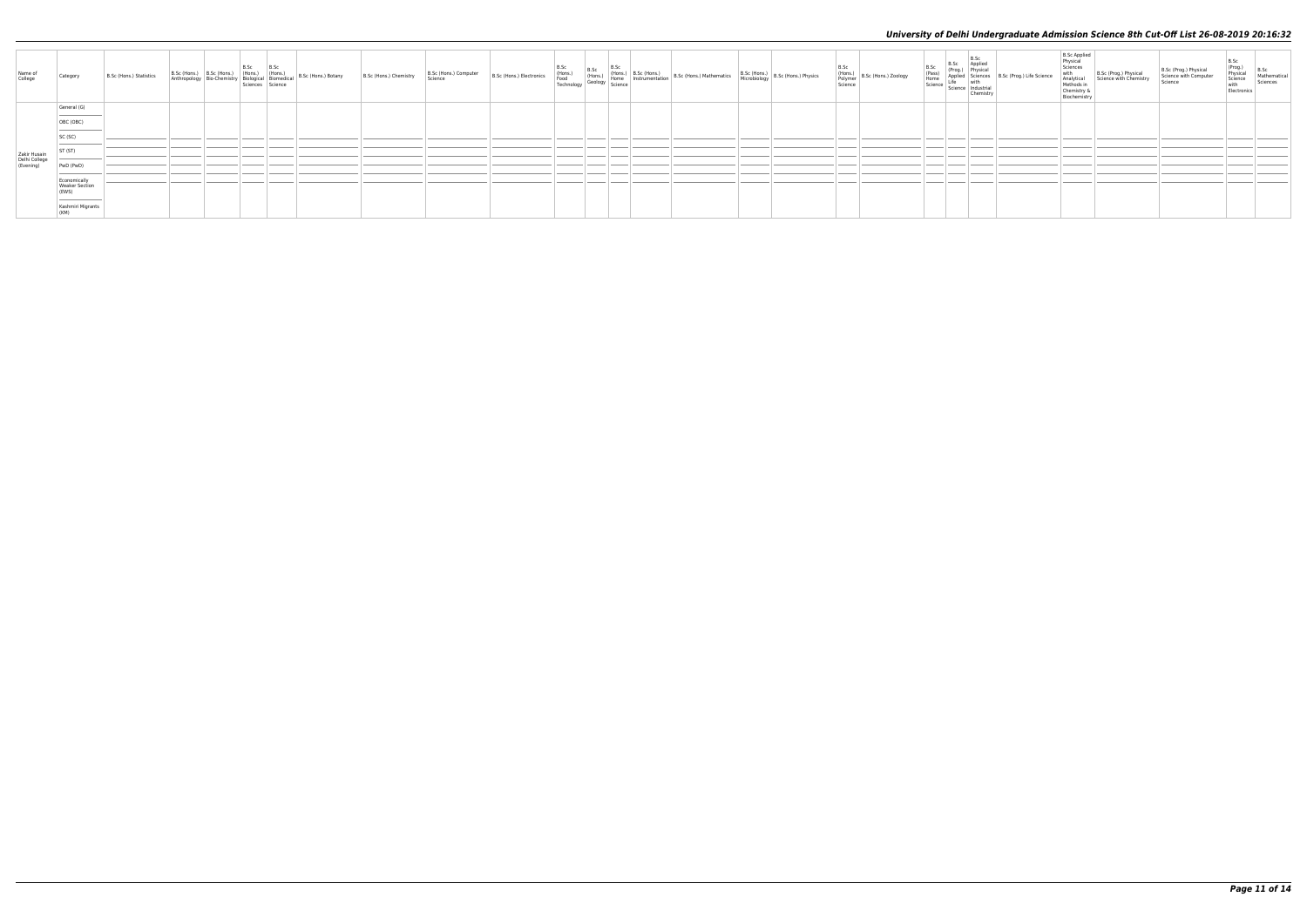# **Science Courses 8th Cut-Off Remarks**

| Name of<br>College                                  | B.Sc (Hons.) Statistics | B.Sc (Hons.) B.Sc (Hons.) B.Sc (Hons.) | B.Sc (Hons.)<br>Anthropology Bio-Chemistry Biological Biometrical<br>Anthropology Bio-Chemistry Biological Science<br>Sciences | Biomedical B.Sc (Hons.) Botany | B.Sc (Hons.) Chemistry                                                              | B.Sc (Hons.) Computer<br>Science                                                                                                                                                                                                                                                                                                 | B.Sc (Hons.) Electronics                                                                                                                                                                                                                                                                                     | B.Sc (Hons.) B.Sc<br>Food<br>Technology Geology                        | (Hons.) | Science | B.Sc<br>(Hons.) B.Sc (Hons.) | $\left  \begin{array}{cc} \text{Ricciab,} & \text{D.3C (H005.)} \\ \text{Home} & \text{Instrumentation} \end{array} \right $ B.Sc (Hons.) Mathematics |          | B.Sc (Hons.)<br>Microbiology B.Sc (Hons.) Physics                                                                            | Science | B.Sc<br>(Hons.) B.Sc (Hons.) Zoology                                                                                         | $B.Sc$<br>(Pass)<br>Home | B.Sc<br>Science Science Industrial<br>Chemistry                            | B.Sc<br>(Prog.) Physical<br>Applied Sciences<br>Life with<br>Life with the U.S.C (Prog.) Life Science<br>Life with the U.S.C (Prog.) Life Science | <b>B.Sc Applied</b><br>Physical<br>Sciences<br>with<br>Methods in<br>Chemistry &<br>Biochemistry | B.Sc (Prog.) Physical Science   B.Sc (Prog.) Physical Science<br>Analytical with Chemistry                                                                                                                                                               | with Computer Science           |
|-----------------------------------------------------|-------------------------|----------------------------------------|--------------------------------------------------------------------------------------------------------------------------------|--------------------------------|-------------------------------------------------------------------------------------|----------------------------------------------------------------------------------------------------------------------------------------------------------------------------------------------------------------------------------------------------------------------------------------------------------------------------------|--------------------------------------------------------------------------------------------------------------------------------------------------------------------------------------------------------------------------------------------------------------------------------------------------------------|------------------------------------------------------------------------|---------|---------|------------------------------|-------------------------------------------------------------------------------------------------------------------------------------------------------|----------|------------------------------------------------------------------------------------------------------------------------------|---------|------------------------------------------------------------------------------------------------------------------------------|--------------------------|----------------------------------------------------------------------------|---------------------------------------------------------------------------------------------------------------------------------------------------|--------------------------------------------------------------------------------------------------|----------------------------------------------------------------------------------------------------------------------------------------------------------------------------------------------------------------------------------------------------------|---------------------------------|
| Acharya<br>Narendra Dev<br>College                  |                         |                                        | 3%<br>advantages<br>to<br>candidates<br>with at least<br>60% in<br>Mathematics.                                                |                                | 1% less for girl candidates.                                                        | 1% less for girl candidates.<br>Stream.                                                                                                                                                                                                                                                                                          | Cut offs are for Science 1% less for girl candidates.                                                                                                                                                                                                                                                        |                                                                        |         |         |                              |                                                                                                                                                       |          | 1% less for girl candidates.                                                                                                 |         |                                                                                                                              |                          |                                                                            |                                                                                                                                                   |                                                                                                  |                                                                                                                                                                                                                                                          | 1% less for girl candidates     |
| Aditi<br>Mahavidyalaya<br>(W)                       |                         |                                        |                                                                                                                                |                                |                                                                                     |                                                                                                                                                                                                                                                                                                                                  |                                                                                                                                                                                                                                                                                                              |                                                                        |         |         |                              |                                                                                                                                                       |          |                                                                                                                              |         |                                                                                                                              |                          |                                                                            |                                                                                                                                                   |                                                                                                  |                                                                                                                                                                                                                                                          |                                 |
| Aryabhatta<br>College                               |                         |                                        |                                                                                                                                |                                |                                                                                     | 1% less for women<br>candidates                                                                                                                                                                                                                                                                                                  |                                                                                                                                                                                                                                                                                                              |                                                                        |         |         |                              |                                                                                                                                                       |          |                                                                                                                              |         |                                                                                                                              |                          |                                                                            |                                                                                                                                                   |                                                                                                  |                                                                                                                                                                                                                                                          |                                 |
| Atma Ram<br>Sanatan<br>Dharma College               |                         |                                        |                                                                                                                                |                                | 1% relaxation for Girl<br>Candidates in the aggregate  <br>only.                    | 1% relaxation for Girl<br>only.                                                                                                                                                                                                                                                                                                  | 1% relaxation for Girl<br>Candidates in the aggregate   Candidates in the aggregate<br>only.                                                                                                                                                                                                                 |                                                                        |         |         |                              | 1% relaxation for Girl<br>Candidates in the aggregate<br>only.                                                                                        |          | 1% relaxation for Girl<br>Candidates in the aggregate<br>only.                                                               |         |                                                                                                                              |                          | 1%<br>relaxation<br>for Girl<br>Candidates<br>in the<br>aggregate<br>only. |                                                                                                                                                   |                                                                                                  | 1% relaxation for Girl<br>Candidates in the aggregate   Candidates in the aggregat<br>only.                                                                                                                                                              | 1% relaxation for Girl<br>only. |
| Bhagini<br>Nivedita<br>College (W)                  |                         |                                        |                                                                                                                                |                                |                                                                                     |                                                                                                                                                                                                                                                                                                                                  |                                                                                                                                                                                                                                                                                                              |                                                                        |         |         |                              |                                                                                                                                                       |          |                                                                                                                              |         |                                                                                                                              |                          |                                                                            |                                                                                                                                                   |                                                                                                  |                                                                                                                                                                                                                                                          |                                 |
| <b>Bharati College</b><br>(W)                       |                         |                                        |                                                                                                                                |                                |                                                                                     |                                                                                                                                                                                                                                                                                                                                  |                                                                                                                                                                                                                                                                                                              |                                                                        |         |         |                              |                                                                                                                                                       |          |                                                                                                                              |         |                                                                                                                              |                          |                                                                            |                                                                                                                                                   |                                                                                                  |                                                                                                                                                                                                                                                          |                                 |
| Bhaskaracharya<br>College of<br>Applied<br>Sciences |                         |                                        | PCB/PCBt<br>(3%<br>advantage to<br>candidates<br>with at least<br>60% in<br>Maths)                                             | PCB/PCBt                       | PCM                                                                                 | one language, Mathematics<br>and two subjects out of<br>Physics, Chemistry and<br>Computer Science<br>/Informatics Practices. (2%<br>disadvantage for Non-Science<br>Stream)                                                                                                                                                     | PCM                                                                                                                                                                                                                                                                                                          | PCM/PCB/PCBt<br>(3%<br>relaxation to<br>candidates<br>studied<br>PCMB) |         |         | PCM                          |                                                                                                                                                       | PCB/PCBt | PCM                                                                                                                          | PCM     | PCB/PCBt                                                                                                                     |                          |                                                                            |                                                                                                                                                   |                                                                                                  |                                                                                                                                                                                                                                                          |                                 |
| College of<br>Vocational<br>Studies                 |                         |                                        |                                                                                                                                |                                |                                                                                     | $\begin{array}{ l } \hline \text{OBC}: 84.5 \text{ \AA}{\small\textsf{III}} \hline \text{less} \text{ than} 85.5 \\ \hline \text{SC}: 77.75 \text{ \AA}{\small\textsf{III}} \hline \text{less} \text{ than} \end{array}$<br>78.75 ST: 70 â <sub>00</sub> less than 72<br>PWD: 77 â <sub>00</sub> less than 78 KM<br>: 81.75 only |                                                                                                                                                                                                                                                                                                              |                                                                        |         |         |                              |                                                                                                                                                       |          |                                                                                                                              |         |                                                                                                                              |                          |                                                                            |                                                                                                                                                   |                                                                                                  |                                                                                                                                                                                                                                                          |                                 |
| Daulat Ram<br>College (W)                           |                         |                                        |                                                                                                                                |                                |                                                                                     |                                                                                                                                                                                                                                                                                                                                  |                                                                                                                                                                                                                                                                                                              |                                                                        |         |         |                              |                                                                                                                                                       |          |                                                                                                                              |         |                                                                                                                              |                          |                                                                            |                                                                                                                                                   |                                                                                                  |                                                                                                                                                                                                                                                          |                                 |
| Deen Dayal<br>Upadhyaya<br>College                  |                         |                                        |                                                                                                                                | 1% Concession for Girl         | 1% Concession for Girl<br>Advantage(s)/Disadvantage(s) Advantage(s)/Disadvantage(s) | The Declared cut-off is for<br>science stream candidates.<br>For other streams a deduction 1% Concession for Girl<br>will be as per DU guidelines.                                                                                                                                                                               | Candidates. Eligibility Criteria,   Candidates. Eligibility Criteria,   of 2% will be imposed. 1%   Candidates. Eligibility Criteria,<br>Concession for Girl Advantage(s)/Disadvantage(s)<br>will be as per DU guidelines. Will be as per DU guidelines. Cliqibility Criteria, will be as per DU guidelines. |                                                                        |         |         |                              | 1% Concession for Girl<br>Candidates. Eligibility Criteria,<br>Advantage(s)/Disadvantage(s)<br>will be as per DU guidelines.                          |          | 1% Concession for Girl<br>Candidates. Eligibility Criteria,<br>Advantage(s)/Disadvantage(s)<br>will be as per DU guidelines. |         | 1% Concession for Girl<br>Candidates. Eligibility Criteria,<br>Advantage(s)/Disadvantage(s)<br>will be as per DU guidelines. |                          |                                                                            | 1% Concession for Girl<br>Candidates. Eligibility Criteria,<br>Advantage(s)/Disadvantage(s)<br>will be as per DU guidelines.                      |                                                                                                  | 1% Concession for Girl<br>2 candidates. Eligibility Criteria, Candidates. Eligibility Criteria, Candidates. Eligibility Criteria, Candidates. Eligibility Criteria, Candidates. Eligibility Criteria, Candidates. Eligibility Criteria, Candidates. Will | 1% Concession for Girl          |
| Delhi College of<br>Arts and<br>Commerce            |                         |                                        |                                                                                                                                |                                |                                                                                     |                                                                                                                                                                                                                                                                                                                                  |                                                                                                                                                                                                                                                                                                              |                                                                        |         |         |                              |                                                                                                                                                       |          |                                                                                                                              |         |                                                                                                                              |                          |                                                                            |                                                                                                                                                   |                                                                                                  |                                                                                                                                                                                                                                                          |                                 |
| Department of<br>Germanic and<br>Romance<br>Studies |                         |                                        |                                                                                                                                |                                |                                                                                     |                                                                                                                                                                                                                                                                                                                                  |                                                                                                                                                                                                                                                                                                              |                                                                        |         |         |                              |                                                                                                                                                       |          |                                                                                                                              |         |                                                                                                                              |                          |                                                                            |                                                                                                                                                   |                                                                                                  |                                                                                                                                                                                                                                                          |                                 |
| Deshbandhu<br>College                               |                         |                                        |                                                                                                                                |                                |                                                                                     |                                                                                                                                                                                                                                                                                                                                  |                                                                                                                                                                                                                                                                                                              |                                                                        |         |         |                              |                                                                                                                                                       |          |                                                                                                                              |         |                                                                                                                              |                          |                                                                            |                                                                                                                                                   |                                                                                                  |                                                                                                                                                                                                                                                          |                                 |
| Dr. Bhim Rao<br>Ambedkar<br>College                 |                         |                                        |                                                                                                                                |                                |                                                                                     |                                                                                                                                                                                                                                                                                                                                  |                                                                                                                                                                                                                                                                                                              |                                                                        |         |         |                              |                                                                                                                                                       |          |                                                                                                                              |         |                                                                                                                              |                          |                                                                            |                                                                                                                                                   |                                                                                                  |                                                                                                                                                                                                                                                          |                                 |
| Dyal Singh<br>College                               |                         |                                        |                                                                                                                                |                                |                                                                                     |                                                                                                                                                                                                                                                                                                                                  |                                                                                                                                                                                                                                                                                                              |                                                                        |         |         |                              |                                                                                                                                                       |          |                                                                                                                              |         |                                                                                                                              |                          |                                                                            |                                                                                                                                                   |                                                                                                  |                                                                                                                                                                                                                                                          |                                 |
| Dyal Singh<br>College<br>(Evening)                  |                         |                                        |                                                                                                                                |                                |                                                                                     |                                                                                                                                                                                                                                                                                                                                  |                                                                                                                                                                                                                                                                                                              |                                                                        |         |         |                              |                                                                                                                                                       |          |                                                                                                                              |         |                                                                                                                              |                          |                                                                            |                                                                                                                                                   |                                                                                                  |                                                                                                                                                                                                                                                          |                                 |
| Gargi College<br>(W)                                |                         |                                        |                                                                                                                                |                                |                                                                                     |                                                                                                                                                                                                                                                                                                                                  |                                                                                                                                                                                                                                                                                                              |                                                                        |         |         |                              |                                                                                                                                                       |          |                                                                                                                              |         |                                                                                                                              |                          |                                                                            |                                                                                                                                                   |                                                                                                  |                                                                                                                                                                                                                                                          |                                 |
| Hans Raj<br>College                                 |                         |                                        |                                                                                                                                |                                |                                                                                     |                                                                                                                                                                                                                                                                                                                                  |                                                                                                                                                                                                                                                                                                              |                                                                        |         |         |                              |                                                                                                                                                       |          |                                                                                                                              |         |                                                                                                                              |                          |                                                                            |                                                                                                                                                   |                                                                                                  |                                                                                                                                                                                                                                                          |                                 |
| Hindu College                                       |                         |                                        |                                                                                                                                |                                |                                                                                     |                                                                                                                                                                                                                                                                                                                                  |                                                                                                                                                                                                                                                                                                              |                                                                        |         |         |                              |                                                                                                                                                       |          |                                                                                                                              |         |                                                                                                                              |                          |                                                                            |                                                                                                                                                   |                                                                                                  |                                                                                                                                                                                                                                                          |                                 |
| Indraprastha<br>College for<br>Women (W)            |                         |                                        |                                                                                                                                |                                |                                                                                     |                                                                                                                                                                                                                                                                                                                                  |                                                                                                                                                                                                                                                                                                              |                                                                        |         |         |                              |                                                                                                                                                       |          |                                                                                                                              |         |                                                                                                                              |                          |                                                                            |                                                                                                                                                   |                                                                                                  |                                                                                                                                                                                                                                                          |                                 |
| Institute of<br>Home<br>Economics (W)               |                         |                                        |                                                                                                                                |                                |                                                                                     |                                                                                                                                                                                                                                                                                                                                  |                                                                                                                                                                                                                                                                                                              |                                                                        |         |         |                              |                                                                                                                                                       |          |                                                                                                                              |         |                                                                                                                              |                          |                                                                            |                                                                                                                                                   |                                                                                                  |                                                                                                                                                                                                                                                          |                                 |

| B.Sc (Prog.) Life Science                                                                                                    | <b>B.Sc Applied</b><br>Physical<br>Sciences<br>with<br>Analytical<br>Methods in<br>Chemistry &<br>Biochemistry | B.Sc (Prog.) Physical Science<br>with Chemistry                                                                              | B.Sc (Prog.) Physical Science<br>with Computer Science                                                                       | $_{\rm B. Sc}$<br>(Prog.)<br>Physical<br>Science<br>with<br>Electronics       | <b>B.Sc Mathematical Sciences</b>                                                                                            |
|------------------------------------------------------------------------------------------------------------------------------|----------------------------------------------------------------------------------------------------------------|------------------------------------------------------------------------------------------------------------------------------|------------------------------------------------------------------------------------------------------------------------------|-------------------------------------------------------------------------------|------------------------------------------------------------------------------------------------------------------------------|
|                                                                                                                              |                                                                                                                |                                                                                                                              | 1% less for girl candidates.                                                                                                 | 1% less for<br>girl<br>candidates.                                            |                                                                                                                              |
|                                                                                                                              |                                                                                                                |                                                                                                                              |                                                                                                                              |                                                                               |                                                                                                                              |
|                                                                                                                              |                                                                                                                |                                                                                                                              |                                                                                                                              |                                                                               |                                                                                                                              |
|                                                                                                                              |                                                                                                                | 1% relaxation for Girl<br>Candidates in the aggregate<br>only.                                                               | 1% relaxation for Girl<br>Candidates in the aggregate<br>only.                                                               | $1\%$<br>relaxation<br>for Girl<br>Candidates<br>in the<br>aggregate<br>only. |                                                                                                                              |
|                                                                                                                              |                                                                                                                |                                                                                                                              |                                                                                                                              |                                                                               |                                                                                                                              |
|                                                                                                                              |                                                                                                                |                                                                                                                              |                                                                                                                              |                                                                               |                                                                                                                              |
|                                                                                                                              |                                                                                                                |                                                                                                                              |                                                                                                                              |                                                                               |                                                                                                                              |
|                                                                                                                              |                                                                                                                |                                                                                                                              |                                                                                                                              |                                                                               |                                                                                                                              |
|                                                                                                                              |                                                                                                                |                                                                                                                              |                                                                                                                              |                                                                               |                                                                                                                              |
| 1% Concession for Girl<br>Candidates. Eligibility Criteria,<br>Advantage(s)/Disadvantage(s)<br>will be as per DU guidelines. |                                                                                                                | 1% Concession for Girl<br>Candidates. Eligibility Criteria,<br>Advantage(s)/Disadvantage(s)<br>will be as per DU guidelines. | 1% Concession for Girl<br>Candidates. Eligibility Criteria,<br>Advantage(s)/Disadvantage(s)<br>will be as per DU guidelines. |                                                                               | 1% Concession for Girl<br>Candidates. Eligibility Criteria,<br>Advantage(s)/Disadvantage(s)<br>will be as per DU guidelines. |
|                                                                                                                              |                                                                                                                |                                                                                                                              |                                                                                                                              |                                                                               |                                                                                                                              |
|                                                                                                                              |                                                                                                                |                                                                                                                              |                                                                                                                              |                                                                               |                                                                                                                              |
|                                                                                                                              |                                                                                                                |                                                                                                                              |                                                                                                                              |                                                                               |                                                                                                                              |
|                                                                                                                              |                                                                                                                |                                                                                                                              |                                                                                                                              |                                                                               |                                                                                                                              |
|                                                                                                                              |                                                                                                                |                                                                                                                              |                                                                                                                              |                                                                               |                                                                                                                              |
|                                                                                                                              |                                                                                                                |                                                                                                                              |                                                                                                                              |                                                                               |                                                                                                                              |
|                                                                                                                              |                                                                                                                |                                                                                                                              |                                                                                                                              |                                                                               |                                                                                                                              |
|                                                                                                                              |                                                                                                                |                                                                                                                              |                                                                                                                              |                                                                               |                                                                                                                              |
|                                                                                                                              |                                                                                                                |                                                                                                                              |                                                                                                                              |                                                                               |                                                                                                                              |
|                                                                                                                              |                                                                                                                |                                                                                                                              |                                                                                                                              |                                                                               |                                                                                                                              |
|                                                                                                                              |                                                                                                                |                                                                                                                              |                                                                                                                              |                                                                               |                                                                                                                              |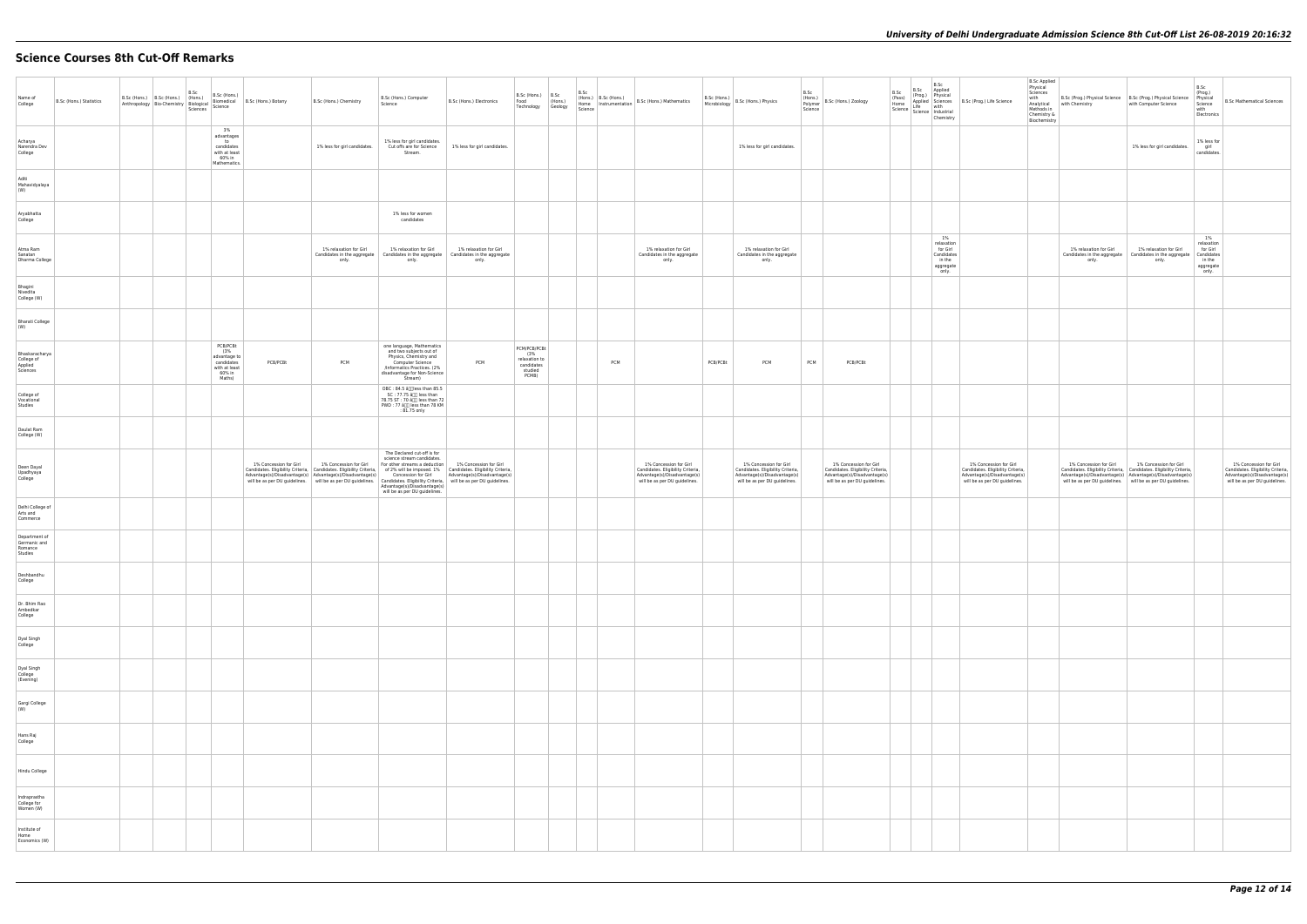| B.Sc (Prog.) Life Science                                                                                                   | <b>B.Sc Applied</b><br>Physical<br>Sciences<br>with<br>Analytical<br>Methods in<br>Chemistry &<br>Biochemistry                                   | B.Sc (Prog.) Physical Science<br>with Chemistry                                                                             | B.Sc (Prog.) Physical Science<br>with Computer Science                                                                      | $_{\rm B. Sc}$<br>(Prog.)<br>Physical<br>Science<br>with<br>Electronics | <b>B.Sc Mathematical Sciences</b>  |
|-----------------------------------------------------------------------------------------------------------------------------|--------------------------------------------------------------------------------------------------------------------------------------------------|-----------------------------------------------------------------------------------------------------------------------------|-----------------------------------------------------------------------------------------------------------------------------|-------------------------------------------------------------------------|------------------------------------|
|                                                                                                                             |                                                                                                                                                  |                                                                                                                             |                                                                                                                             |                                                                         |                                    |
| PCB                                                                                                                         |                                                                                                                                                  |                                                                                                                             | PCM (C stands for<br>Chemistry/Computer Science)                                                                            |                                                                         |                                    |
|                                                                                                                             |                                                                                                                                                  |                                                                                                                             |                                                                                                                             |                                                                         |                                    |
|                                                                                                                             |                                                                                                                                                  |                                                                                                                             |                                                                                                                             |                                                                         |                                    |
| Admission will be done as per<br>University guidelines (see the<br>bulletin of information,<br>University of Delhi 2019-20) | Admission<br>will be done<br>as per<br>University<br>guidelines<br>(see the<br>bulletin of<br>information,<br>University of<br>Delhi<br>2019-20) | Admission will be done as per<br>University guidelines (see the<br>bulletin of information,<br>University of Delhi 2019-20) | Admission will be done as per<br>University guidelines (see the<br>bulletin of information,<br>University of Delhi 2019-20) |                                                                         |                                    |
|                                                                                                                             |                                                                                                                                                  |                                                                                                                             |                                                                                                                             |                                                                         |                                    |
|                                                                                                                             |                                                                                                                                                  |                                                                                                                             |                                                                                                                             |                                                                         |                                    |
|                                                                                                                             |                                                                                                                                                  |                                                                                                                             |                                                                                                                             |                                                                         |                                    |
|                                                                                                                             |                                                                                                                                                  | 1% Relaxation for Girls<br>Student                                                                                          | 1% Relaxation for Girls<br>Student                                                                                          |                                                                         | 1% Relaxation for Girls<br>Student |
| As per University of Delhi<br>guidelines.                                                                                   |                                                                                                                                                  | As per University of Delhi<br>guidelines.                                                                                   | As per University of Delhi<br>guidelines.                                                                                   |                                                                         |                                    |
|                                                                                                                             |                                                                                                                                                  |                                                                                                                             |                                                                                                                             |                                                                         |                                    |
|                                                                                                                             |                                                                                                                                                  |                                                                                                                             |                                                                                                                             |                                                                         |                                    |
|                                                                                                                             |                                                                                                                                                  | NO RELAXATION FOR GIRL<br>CANDIDATE.                                                                                        | (1% RELAXATION FOR GIRLS)                                                                                                   |                                                                         |                                    |
|                                                                                                                             |                                                                                                                                                  |                                                                                                                             |                                                                                                                             |                                                                         |                                    |
|                                                                                                                             |                                                                                                                                                  |                                                                                                                             |                                                                                                                             |                                                                         | 1% Less for girls.                 |
|                                                                                                                             |                                                                                                                                                  |                                                                                                                             |                                                                                                                             |                                                                         |                                    |
|                                                                                                                             |                                                                                                                                                  | 1% Relaxation for Girls                                                                                                     | 1% Relaxation for Girls                                                                                                     | 1%<br>Relaxation<br>for Girls                                           |                                    |
|                                                                                                                             |                                                                                                                                                  |                                                                                                                             |                                                                                                                             |                                                                         |                                    |
|                                                                                                                             |                                                                                                                                                  |                                                                                                                             |                                                                                                                             |                                                                         |                                    |
|                                                                                                                             |                                                                                                                                                  |                                                                                                                             |                                                                                                                             |                                                                         |                                    |
|                                                                                                                             |                                                                                                                                                  |                                                                                                                             |                                                                                                                             |                                                                         |                                    |
|                                                                                                                             |                                                                                                                                                  |                                                                                                                             |                                                                                                                             |                                                                         |                                    |
|                                                                                                                             |                                                                                                                                                  |                                                                                                                             |                                                                                                                             |                                                                         |                                    |

| Name of<br>College                        | B.Sc (Hons.) Statistics                                                                                                                                                     | B.Sc (Hons.) B.Sc (Hons.) B.Sc (Hons.)<br>B.Sc (Hons.)<br>B.Sc (Hons.) B.Sc (Hons.) (Hons.) Biomedical B.Sc (Hons.) Botany<br>Anthropology Bio-Chemistry Biological Science<br>Science Science<br>Sciences |                                           | B.Sc (Hons.) Chemistry                                                                                                                                                                                                  | B.Sc (Hons.) Computer<br>Science                                                                                                                                         | B.Sc (Hons.) Electronics           | B.Sc (Hons.) B.Sc<br>Food<br>Technology Geology | (Hons.)                       | B.Sc<br>$\left  \begin{array}{cc} \text{p.} \\ \text{home} \end{array} \right $ P.Sc (H0NS.) = B.Sc (H0NS.) Mathematics<br>Science                                                                            | B.Sc<br>B.Sc (Hons.)<br>Microbiology B.Sc (Hons.) Physics<br>Science                                                                                                    | (HONS.)<br>Polymer   B.Sc (Hons.) Zoology                                                                                   | B.Sc<br>(Pass)<br>Home<br>Science   Line<br>  Science   Industrial | B.Sc<br>B.Sc Applied<br>(Prog.) Physical<br>Chemistry | Applied Sciences B.Sc (Prog.) Life Science<br>Life with                                                                     | <b>B.Sc Applied</b><br>Physical<br>Sciences<br>B.Sc (Prog.) Physical Science<br>with Chemistry with Computer Science<br>science<br>Science<br>with<br>Analytical with Chemistry<br>Methods in<br>Chemistry &<br>Biochemistry                                                                                   |                                                                                       | B.Sc<br>(Prog.)<br><b>B.Sc Mathematical Scie</b><br>with<br>Electronics |
|-------------------------------------------|-----------------------------------------------------------------------------------------------------------------------------------------------------------------------------|------------------------------------------------------------------------------------------------------------------------------------------------------------------------------------------------------------|-------------------------------------------|-------------------------------------------------------------------------------------------------------------------------------------------------------------------------------------------------------------------------|--------------------------------------------------------------------------------------------------------------------------------------------------------------------------|------------------------------------|-------------------------------------------------|-------------------------------|---------------------------------------------------------------------------------------------------------------------------------------------------------------------------------------------------------------|-------------------------------------------------------------------------------------------------------------------------------------------------------------------------|-----------------------------------------------------------------------------------------------------------------------------|--------------------------------------------------------------------|-------------------------------------------------------|-----------------------------------------------------------------------------------------------------------------------------|----------------------------------------------------------------------------------------------------------------------------------------------------------------------------------------------------------------------------------------------------------------------------------------------------------------|---------------------------------------------------------------------------------------|-------------------------------------------------------------------------|
| Janki Devi<br>Memorial<br>College (W)     |                                                                                                                                                                             |                                                                                                                                                                                                            |                                           |                                                                                                                                                                                                                         |                                                                                                                                                                          |                                    |                                                 |                               |                                                                                                                                                                                                               |                                                                                                                                                                         |                                                                                                                             |                                                                    |                                                       |                                                                                                                             |                                                                                                                                                                                                                                                                                                                |                                                                                       |                                                                         |
| Kalindi College<br>(W)                    |                                                                                                                                                                             |                                                                                                                                                                                                            | PCB                                       | PCM                                                                                                                                                                                                                     | 10+2 with 60% marks in<br>Maths                                                                                                                                          |                                    |                                                 |                               | 10+2 with 50% marks in<br>Maths                                                                                                                                                                               | PCM (C stands for Chemistry)                                                                                                                                            | PCB                                                                                                                         |                                                                    |                                                       | PCB                                                                                                                         |                                                                                                                                                                                                                                                                                                                | PCM (C stands for<br>Chemistry/Computer Science)                                      |                                                                         |
| Kamala Nehru<br>College (W)               |                                                                                                                                                                             |                                                                                                                                                                                                            |                                           |                                                                                                                                                                                                                         |                                                                                                                                                                          |                                    |                                                 |                               |                                                                                                                                                                                                               |                                                                                                                                                                         |                                                                                                                             |                                                                    |                                                       |                                                                                                                             |                                                                                                                                                                                                                                                                                                                |                                                                                       |                                                                         |
| Keshav<br>Mahavidyalaya                   |                                                                                                                                                                             |                                                                                                                                                                                                            |                                           |                                                                                                                                                                                                                         | 1% Less for Girls                                                                                                                                                        | 1% less for Girls                  |                                                 |                               |                                                                                                                                                                                                               | 1% less for Girls                                                                                                                                                       |                                                                                                                             |                                                                    |                                                       |                                                                                                                             |                                                                                                                                                                                                                                                                                                                |                                                                                       |                                                                         |
| Kirori Mal<br>College                     | Admission will be done as<br>per University guidelines<br>(see the bulletin of<br>information, University of<br>Delhi 2019-20)                                              |                                                                                                                                                                                                            | bulletin of information,                  | Admission will be done as per   Admission will be done as per<br>University guidelines (see the University guidelines (see the<br>bulletin of information,<br>University of Delhi 2019-20) University of Delhi 2019-20) |                                                                                                                                                                          |                                    |                                                 |                               | Admission will be done as per<br>University guidelines (see the<br>bulletin of information,<br>University of Delhi 2019-20)                                                                                   | Admission will be done as per<br>University guidelines (see the<br>bulletin of information,<br>University of Delhi 2019-20)                                             | Admission will be done as per<br>University guidelines (see the<br>bulletin of information,<br>University of Delhi 2019-20) |                                                                    |                                                       | Admission will be done as per<br>University guidelines (see the<br>bulletin of information,<br>University of Delhi 2019-20) | Admission<br>will be done<br>as per<br>University<br>Admission will be done as per   Admission will be done as per<br>guidelines<br>University guidelines (see the University guidelines (see the<br>(see the<br>bulletin of information,<br>bulletin of<br>information,<br>University of<br>Delhi<br>2019-20) | bulletin of information,<br>University of Delhi 2019-20) University of Delhi 2019-20) |                                                                         |
| Lady Irwin<br>College (W)                 |                                                                                                                                                                             |                                                                                                                                                                                                            |                                           |                                                                                                                                                                                                                         |                                                                                                                                                                          |                                    |                                                 |                               |                                                                                                                                                                                                               |                                                                                                                                                                         |                                                                                                                             |                                                                    |                                                       |                                                                                                                             |                                                                                                                                                                                                                                                                                                                |                                                                                       |                                                                         |
| Lady Shri Ram<br>College for<br>Women (W) |                                                                                                                                                                             |                                                                                                                                                                                                            |                                           |                                                                                                                                                                                                                         |                                                                                                                                                                          |                                    |                                                 |                               |                                                                                                                                                                                                               |                                                                                                                                                                         |                                                                                                                             |                                                                    |                                                       |                                                                                                                             |                                                                                                                                                                                                                                                                                                                |                                                                                       |                                                                         |
| Lakshmibai<br>College (W)                 |                                                                                                                                                                             |                                                                                                                                                                                                            |                                           |                                                                                                                                                                                                                         |                                                                                                                                                                          |                                    |                                                 |                               |                                                                                                                                                                                                               |                                                                                                                                                                         |                                                                                                                             |                                                                    |                                                       |                                                                                                                             |                                                                                                                                                                                                                                                                                                                |                                                                                       |                                                                         |
| Maharaja<br>Agrasen<br>College            |                                                                                                                                                                             |                                                                                                                                                                                                            |                                           |                                                                                                                                                                                                                         |                                                                                                                                                                          | 1% Relaxation for Girls<br>Student |                                                 |                               |                                                                                                                                                                                                               |                                                                                                                                                                         |                                                                                                                             |                                                                    |                                                       |                                                                                                                             | 1% Relaxation for Girls<br>Student                                                                                                                                                                                                                                                                             | 1% Relaxation for Girls<br>Student                                                    | 1% Relaxation for 0<br>Student                                          |
| Maitreyi<br>College (W)                   |                                                                                                                                                                             |                                                                                                                                                                                                            | As per University of Delhi<br>guidelines. | As per University of Delhi<br>guidelines.                                                                                                                                                                               |                                                                                                                                                                          |                                    |                                                 |                               | As per University of Delhi<br>guidelines.                                                                                                                                                                     | As per University of Delhi<br>guidelines.                                                                                                                               | As per University of Delhi<br>guidelines.                                                                                   |                                                                    |                                                       | As per University of Delhi<br>guidelines.                                                                                   | As per University of Delhi<br>guidelines.                                                                                                                                                                                                                                                                      | As per University of Delhi<br>guidelines.                                             |                                                                         |
| Mata Sundri<br>College for<br>Women (W)   |                                                                                                                                                                             |                                                                                                                                                                                                            |                                           |                                                                                                                                                                                                                         |                                                                                                                                                                          |                                    |                                                 |                               |                                                                                                                                                                                                               |                                                                                                                                                                         |                                                                                                                             |                                                                    |                                                       |                                                                                                                             |                                                                                                                                                                                                                                                                                                                |                                                                                       |                                                                         |
| Miranda House<br>(W)                      |                                                                                                                                                                             |                                                                                                                                                                                                            |                                           |                                                                                                                                                                                                                         |                                                                                                                                                                          |                                    |                                                 |                               |                                                                                                                                                                                                               |                                                                                                                                                                         |                                                                                                                             |                                                                    |                                                       |                                                                                                                             |                                                                                                                                                                                                                                                                                                                |                                                                                       |                                                                         |
| Motilal Nehru<br>College                  |                                                                                                                                                                             |                                                                                                                                                                                                            |                                           | NO RELAXATION FOR GIRL<br>CANDIDATE. 2.5 %<br>disadvantage for (Hons)<br>courses, if the applicant<br>include the subject other then<br>those given in List A & List B.                                                 |                                                                                                                                                                          |                                    |                                                 |                               | (1% RELAXATION FOR GIRLS).<br>BEST 04 INCLUDING MATHS<br>and One Language. 2.5 %<br>disadvantage for (Hons)<br>courses, if the applicant<br>include the subject other then<br>those given in List A & List B. | 1% RELAXATION FOR GIRL<br>CANDIDATE. 2.5 %<br>disadvantage for (Hons)<br>courses, if the applicant<br>include the subject other then<br>those given in List A & List B. |                                                                                                                             |                                                                    |                                                       |                                                                                                                             | NO RELAXATION FOR GIRL (1% RELAXATION FOR GIRLS)<br>CANDIDATE.                                                                                                                                                                                                                                                 |                                                                                       |                                                                         |
| Motilal Nehru<br>College<br>(Evening)     |                                                                                                                                                                             |                                                                                                                                                                                                            |                                           |                                                                                                                                                                                                                         |                                                                                                                                                                          |                                    |                                                 |                               |                                                                                                                                                                                                               |                                                                                                                                                                         |                                                                                                                             |                                                                    |                                                       |                                                                                                                             |                                                                                                                                                                                                                                                                                                                |                                                                                       |                                                                         |
| P.G.D.A.V.<br>College                     | 1% Less for girls.                                                                                                                                                          |                                                                                                                                                                                                            |                                           |                                                                                                                                                                                                                         | 1% Less for girls.                                                                                                                                                       |                                    |                                                 |                               | 1% Less for girls.                                                                                                                                                                                            |                                                                                                                                                                         |                                                                                                                             |                                                                    |                                                       |                                                                                                                             |                                                                                                                                                                                                                                                                                                                |                                                                                       | 1% Less for girls                                                       |
| P.G.D.A.V.<br>College<br>(Evening)        |                                                                                                                                                                             |                                                                                                                                                                                                            |                                           |                                                                                                                                                                                                                         |                                                                                                                                                                          |                                    |                                                 |                               | Girl students would be given<br>an advantage of 1% in all<br>Courses.                                                                                                                                         |                                                                                                                                                                         |                                                                                                                             |                                                                    |                                                       |                                                                                                                             |                                                                                                                                                                                                                                                                                                                |                                                                                       |                                                                         |
| Rajdhani<br>College                       |                                                                                                                                                                             |                                                                                                                                                                                                            |                                           | 1% Relaxation for Girls                                                                                                                                                                                                 |                                                                                                                                                                          | 1% Relaxation for Girls            |                                                 |                               | 1% Relaxation for Girls                                                                                                                                                                                       | 1% Relaxation for Girls                                                                                                                                                 |                                                                                                                             |                                                                    | 1%<br>Relaxation<br>for Girls                         |                                                                                                                             | 1% Relaxation for Girls                                                                                                                                                                                                                                                                                        | 1% Relaxation for Girls                                                               | 1%<br>Relaxation<br>for Girls                                           |
| Ram Lal Anand<br>College                  | 1% concession for girls                                                                                                                                                     |                                                                                                                                                                                                            |                                           |                                                                                                                                                                                                                         | 1% concession for girls                                                                                                                                                  |                                    |                                                 | 1%<br>concession<br>for girls | No<br>1% concession for girls<br>concession<br>for girls                                                                                                                                                      |                                                                                                                                                                         |                                                                                                                             |                                                                    |                                                       |                                                                                                                             |                                                                                                                                                                                                                                                                                                                |                                                                                       |                                                                         |
| Ramanujan<br>College                      | 1% Concession given to<br>women applicants (General<br>Category) For any<br>information see cut-off on<br>college website<br>(www.ramanujancollege.ac.in<br>or www.rcdu.in) |                                                                                                                                                                                                            |                                           |                                                                                                                                                                                                                         | 1% Concession given to<br>women applicants (General<br>Category) For any information<br>see cut-off on college website<br>(www.ramanujancollege.ac.in<br>or www.rcdu.in) |                                    |                                                 |                               | 1% Concession given to<br>women applicants (General<br>Category) For any information<br>see cut-off on college website<br>(www.ramanujancollege.ac.in<br>or www.rcdu.in)                                      |                                                                                                                                                                         |                                                                                                                             |                                                                    |                                                       |                                                                                                                             |                                                                                                                                                                                                                                                                                                                |                                                                                       |                                                                         |
| Ramjas College                            |                                                                                                                                                                             |                                                                                                                                                                                                            |                                           |                                                                                                                                                                                                                         |                                                                                                                                                                          |                                    |                                                 |                               |                                                                                                                                                                                                               |                                                                                                                                                                         |                                                                                                                             |                                                                    |                                                       |                                                                                                                             |                                                                                                                                                                                                                                                                                                                |                                                                                       |                                                                         |
| Satyawati<br>College                      |                                                                                                                                                                             |                                                                                                                                                                                                            |                                           |                                                                                                                                                                                                                         |                                                                                                                                                                          |                                    |                                                 |                               | * Girls candidates will be<br>given relaxation upto 1% in<br>best four percentage. ** In<br>B.A.(H) History, admission in<br>General Category is open to<br>hindi medium students only.                       |                                                                                                                                                                         |                                                                                                                             |                                                                    |                                                       |                                                                                                                             |                                                                                                                                                                                                                                                                                                                |                                                                                       |                                                                         |
| Satyawati<br>College<br>(Evening)         |                                                                                                                                                                             |                                                                                                                                                                                                            |                                           |                                                                                                                                                                                                                         |                                                                                                                                                                          |                                    |                                                 |                               |                                                                                                                                                                                                               |                                                                                                                                                                         |                                                                                                                             |                                                                    |                                                       |                                                                                                                             |                                                                                                                                                                                                                                                                                                                |                                                                                       |                                                                         |